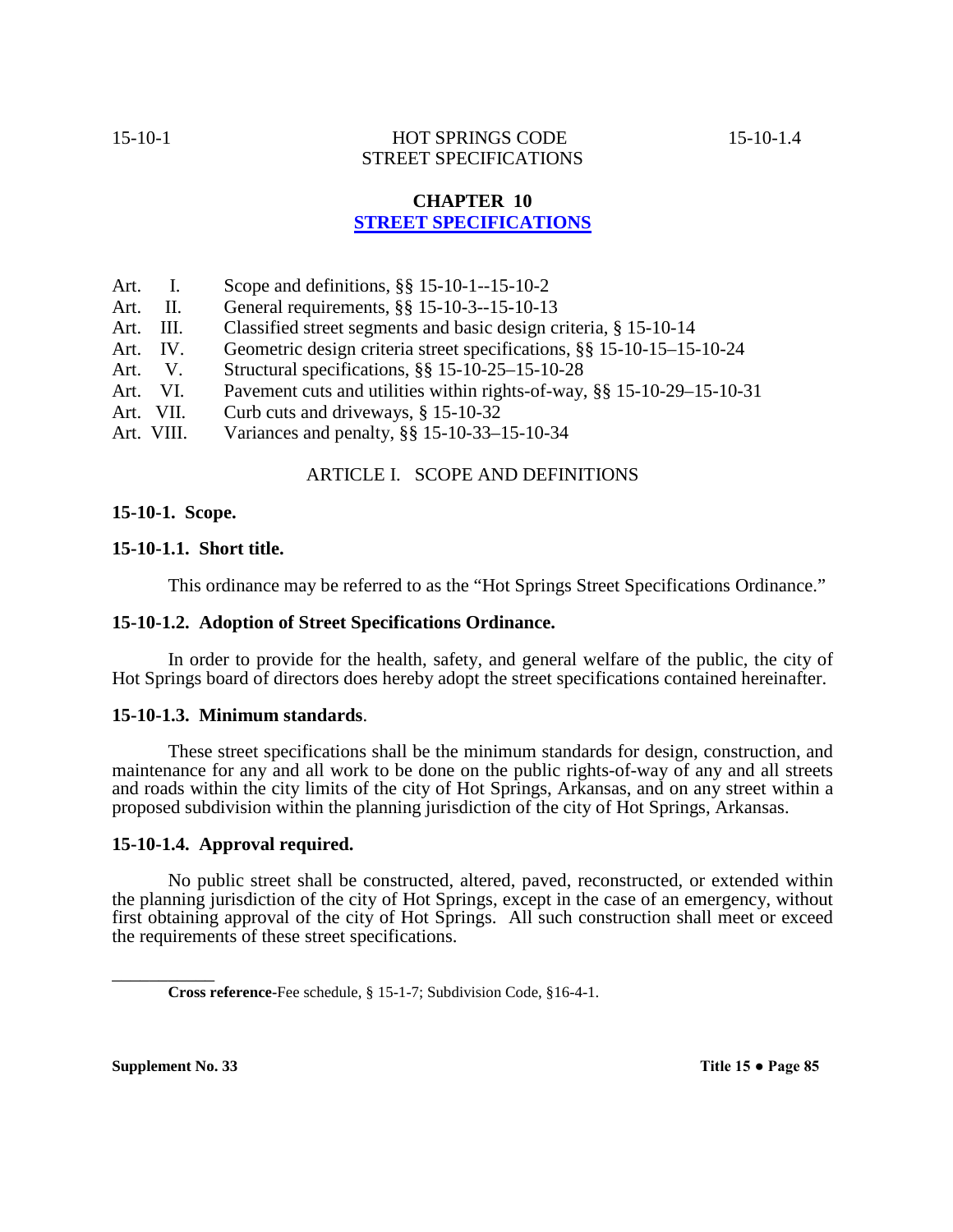# **15-10-1.5. Related standards.**

These street specifications shall be used in association with the latest adopted ordinances and regulations relating to; (1) subdivisions, (2) planning and zoning, (3) drainage, (4) utilities, and (5) sidewalks. Where two or more of these regulations conflict, the most restrictive specification shall govern.

# **15-10-1.6. Application.**

The requirements of this ordinance shall apply to any and all utility work performed or proposed to be performed within or pertaining to any City of Hot Springs public right-of-way.

This ordinance shall be applied to any person, firm, partnership, corporation, utility or any other entity planning, constructing, altering, or reconstructing any utility work within or pertaining to any public rights-of-way within the city limits, and any such entity proposing to extend, plan, or construct any street or utility within the planning jurisdiction of the City of Hot Springs Planning Commission.

# **15-10-1.7. Application to existing public streets.**

Any commercial or multi-family (4-plex or larger) project or development located adjacent to an existing "public street" for which a building permit meeting new construction standards is required shall comply with the requirements stated in these street specifications for the installation of new curbs and gutters, sidewalks, drainage improvements and pavement cuts. Any existing curbs and gutters, sidewalks or drainage structures shall be replaced or repaired as necessary to comply with these street specification standards. Unless specifically required by the Planning Commission or City Engineer, a separate street improvement permit and submittals, as otherwise required by Article II hereof, shall not be required if the project plans and specifications submitted with the building permit application contain sufficient detail to ensure compliance with the appropriate sections of these street specifications. Provided, further, that the Planning Commission may require compliance with additional provisions of these street specifications as appropriate to the proposed development. (Ord. No. 5108, §1, 7-1- 02)

### **15-10-2. Definitions.**

The following words, terms, phrases, abbreviations, or acronyms, when used in these specifications, shall have the meanings ascribed to them in this section, except where the context clearly indicates a different meaning.

*AASHTO:* American Association of State Highway and Transportation Officials.

*Alley:* A public or private right-of -way which is proposed or exist to serve as a secondary access to the side of or rear of properties whose principal frontage is on some other street. A public alley shall be considered a street for the purposes of these specifications.

*AHTD:* Arkansas Highway and Transportation Department.

*AHTD Standards or AHTD Specifications:* The latest edition of the "Standard Specifications For Highway Construction" as published by the Arkansas Highway and Transportation Department.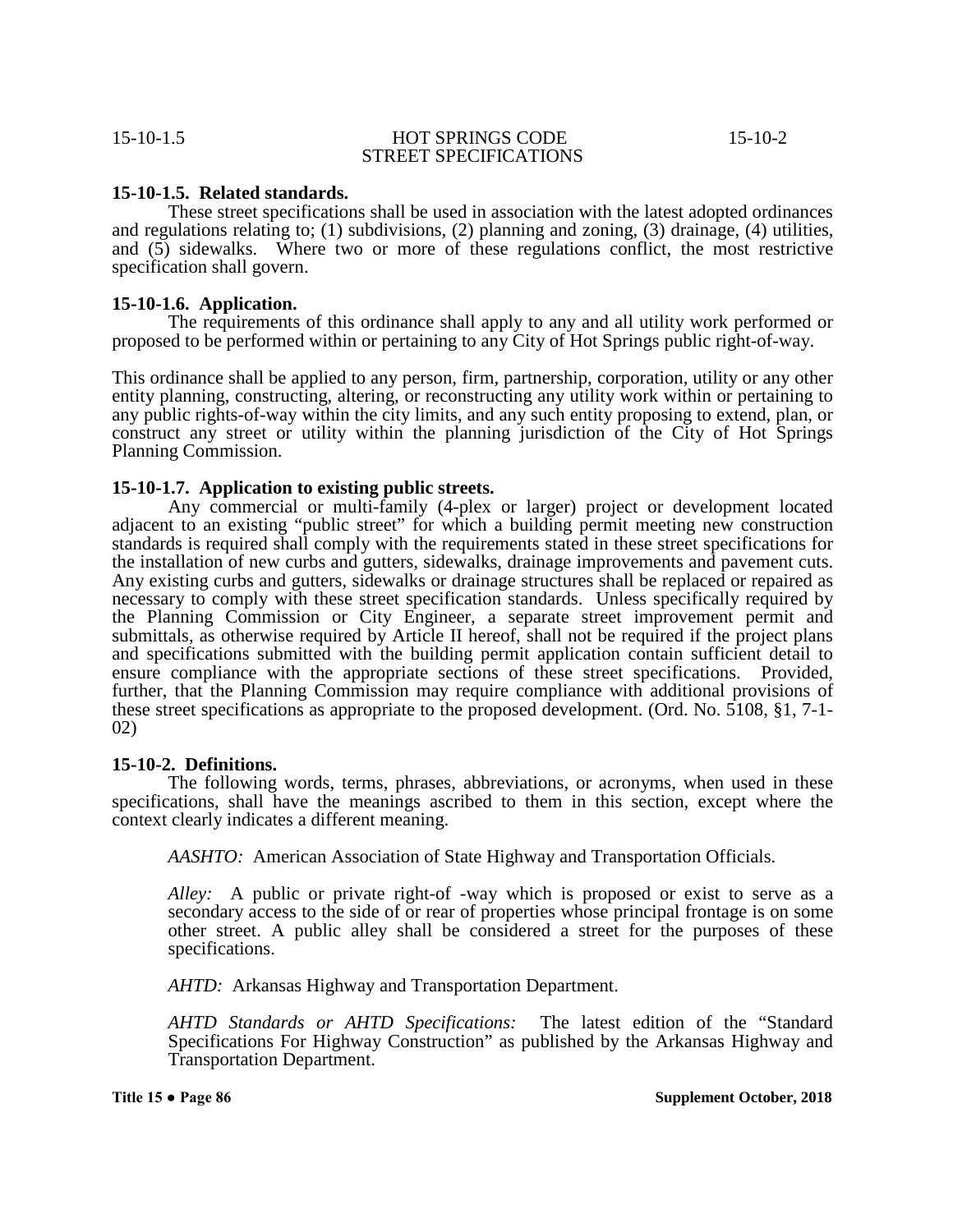*Applicant:* The developer.

*Approval by City, Submitted for Approval or Similar Terms:* Shall refer solely to the action of the city in reviewing a street work construction plan submitted by a developer for the purpose of determining whether the proposal conforms with the requirements of these specifications. Such review and approval shall not be construed to indicate that the city has engineered the project, has independently examined or reviewed the engineering design of the project, that the city has thoroughly inspected construction, that purchasers or users should rely on the city's action as indicating the project is properly designed or constructed, nor to indicate any other level of review, inspection or supervision in excess or in addition to review of the project to determine that it meets the minimum requirements of these specifications. All acts of approval shall be accomplished only by the employees of the city expressly authorized by the city board or city manager to accomplish such tasks of approval. Further, in approving the proposed project as meeting the minimum requirements of these specifications, the city shall rely on the statements and representations made in the request for application, design, plans and specifications.

*ASTM:* American Society for Testing and Materials.

*Board of Adjustments and Appeals:* Any references to a Board of Adjustments and Appeals shall mean such appeals board as may now or hereafter exist and be designated by the board of directors to serve in that capacity for the purposes of this code. (Ord. No. 5533, §1, 2-5-07)

*Board or Board of Directors:* The duly elected governing body of the city of Hot Springs, Arkansas.

*City:* The words "the city" or "this city" shall be construed as if the words "of Hot Springs" follow it and shall extend to and include its several officers, agents and employees.

*City Engineer:* The employee of the city designated by the city manager as the city engineer or acting in the capacity of a city engineer (e.g., public works director).

*Commercial Establishment:* A unit whose function is to sell goods and/or services at wholesale or retail, where goods are not stored outside buildings, and offices of construction firms where neither materials nor equipment are stored, manufactured, or assembled on site. Establishments which would otherwise be considered within this definition but which have limited or incidental outside storage or assembly may be included in this definition.

*Commission:* The planning commission of the city of Hot Springs, Arkansas, as established by ordinance of the Hot Springs board of directors.

*Comprehensive Plan:* The officially adopted guide to the orderly, coordinated development of the community, i.e., the City of Hot Springs, Arkansas, Comprehensive Plan.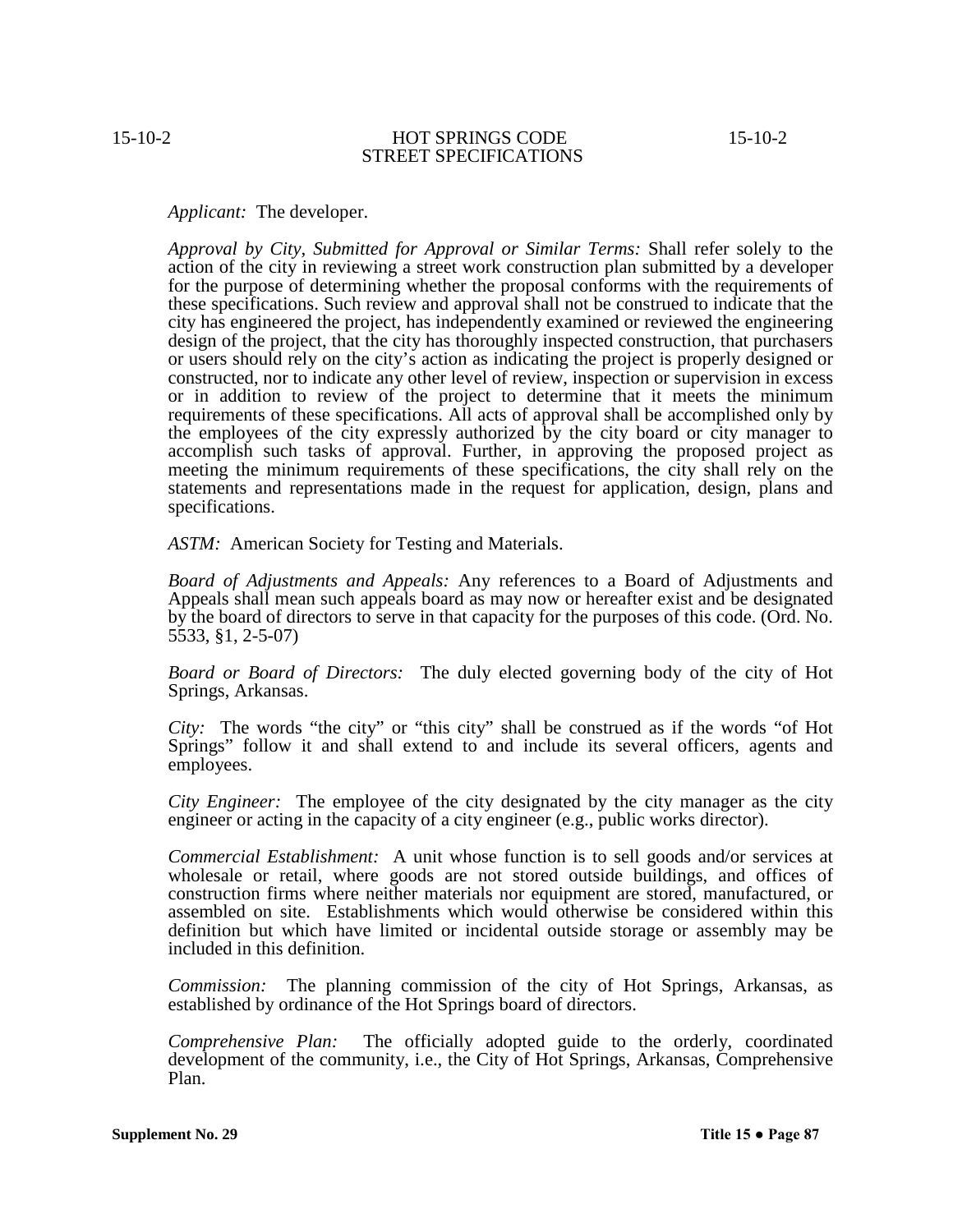*County:* Garland County, Arkansas.

*County Judge:* The chief executive officer of Garland County, Arkansas.

*Crosswalk:* A strip of land dedicated for public use which is reserved across a street or a block of land for the purpose of providing pedestrian access to adjacent areas.

*Cul-de-sac:* A local street having only one outlet and having an appropriate terminus for the safe and convenient turnaround or reversal of vehicular traffic movement.

*Developer:* Any person, firm, partnership, corporation, utility or other entity planning, constructing, altering, or reconstructing any work within or pertaining to any street rightof-way within the city limits of the city, and any such entity proposing to extend, plan, or construct any street within the planning jurisdiction of the City of Hot Springs Planning Commission.

*Easement:* Authorization by a property owner for the use by another, and for a specified purpose, of any designated part of his property.

*Engineer:* A professional engineer registered to practice in the State of Arkansas.

*Engineer, Project:* The professional engineer retained by the developer to design a specific street work project.

*Extraterritorial Area:* The area between the city limits and the outer boundary of the city planning area as adopted by the Hot Springs board of directors.

*Extraterritorial Limits:* The outer boundary of the city planning area as adopted by the Hot Springs board of directors.

*Grade:* The slope of a street, calculated by the vertical rise  $(+)$  or fall  $(-)$  of a segment divided the length of the segment, expressed in percentage terms.

*Highway:* A street or roadway which is part of the state highway system which is maintained and/or proposed by the Arkansas Highway and Transportation Department.

*Industrial Establishment:* A unit where a product is manufactured, fabricated, finished, or assembled on site, specifically including but not limited to: printing presses, construction firms where materials or equipment are stored outside, and wholesalers where products are stored outside buildings. Establishments which would otherwise be considered within this definition but which have limited or incidental commercial use may be included in this definition.

*Maintenance Bond:* A bond furnished by the developer to the city to cover the cost of maintenance, repair or replacement of a street work project for a specific period of time.

*Master Street Plan:* The official street plan for the city denoting street classifications. alignments and their design standards as defined in the Street Specifications Regulations as may now or hereafter be adopted by the Hot Springs board of directors.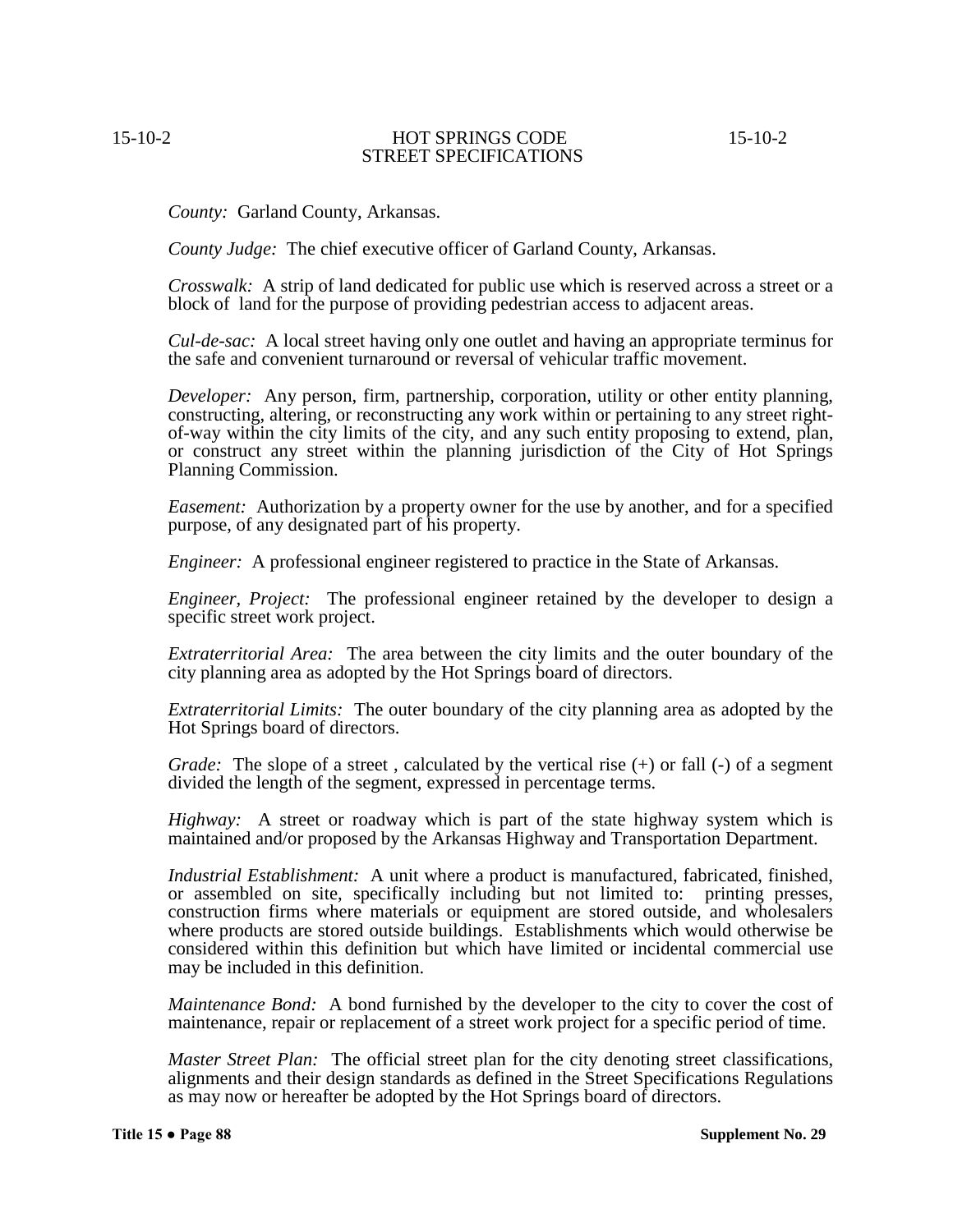*Off-Site:* Any premises not located within the bounds of a street work project.

*Parking Lanes:* That portion of the paved width of a street which is designated as and reserved for parking vehicles. Said lanes may become traffic lanes or bicycle lanes as required for future demand.

*Paved Area:* All areas which are or are proposed to be surfaced with gravel, asphalt, concrete, or similar surface treatment material, and specifically includes traffic lanes, turning lanes, access lanes, parking lanes, curbs, gutters and sidewalks.

*Pavement Width:* That portion of a street measured from the outer edge of a paved surface at a right angle with the center line of the street. The width of pavement on curbed streets shall not include the width of the curbs and/or gutters.

*Performance and Payment Bond:* A bond posted by the developer of a street work project to guarantee completion of the proposed work, and to guarantee payment of all charges for labor, material, equipment and all other items and services used or utilized in the project are paid.

*Planning Area or Jurisdiction:* The area within the city limits of the city of Hot Springs plus the extraterritorial area of the Hot Springs planning commission as established by the city board.

*Public Street System:* The total sum of the public streets within the planning area including local, minor collectors, major collectors, arterials and highways. The public street system shall include all streets whether by dedication (platted) or prescriptive use and whether or not accepted for maintenance by the city or county.

*Right-of Way:* A parcel or strip of land dedicated or deeded to the public or belonging to the public, and accepted by proper authority, by prescriptive rights for use as a street, walkway, railroad, utility or other public use.

*Service Easement:* A recorded easement used by public utilities for the purpose of installation and/or maintenance of facilities or used by the public as a means of vehicular access to commercial, office, industrial or multifamily developments.

*Street:* A right-of-way used or intended for use by vehicular traffic and either dedicated for public use or used by prescriptive right whether or not accepted for maintenance by the city or county.

*Street, Arterial:* Any street designed or used primarily to accommodate major traffic movement between cities or between various sections of the city, which forms a part of a network of through streets and which provides service and access to abutting properties only as a secondary function. Any street so designated by the city.

*Street, Classified:* Any street identified by the comprehensive plan as shown on Exhibit Number "T-3" thereof, Master Street Plan, Street Specifications, or otherwise designated by the city as highway, arterial, major collector, or minor collector.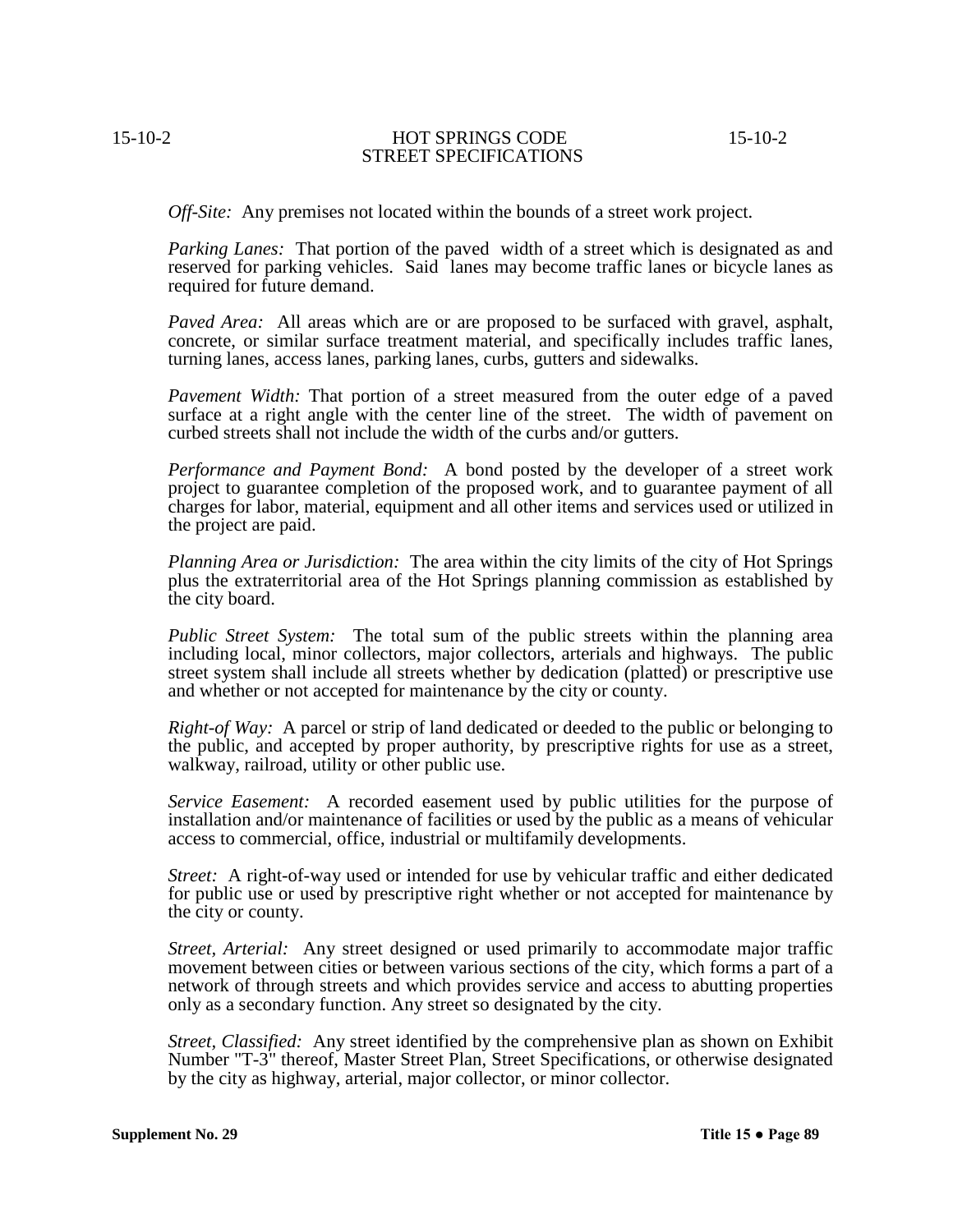*Street, Commercial:* A local street which serves one or more commercial establishments and no industrial establishments.

*Street, Dead-End:* A street other than a cul-de-sac with only one connection to the public street system.

*Street, Existing:* A street right-of-way on which a road bed and/or base or pavement has been placed and has been used by vehicular traffic.

*Street, Expressway:* Any divided street or highway with no access from abutting property and which has only separated or at-grade access from other public streets and highways.

*Street, Freeway:* Any divided street or highway with access control only through grade-separated interchanges.

*Street, Frontage:* A street parallel to and adjacent to an expressway or freeway which provides access to abutting properties.

*Street, Industrial:* A local street which serves one or more industrial establishments.

*Street, Local:* A street which serves only the properties which abut upon it, and: (1) which does or may provide access to not more than one hundred (100) single family residential units, (2) which does or may carry not more than an average of three (300) hundred vehicles per day.

*Street, Loop:* A street closed on either end with "T" intersections and which intersects the same street twice with no other access to the public street system.

. *Street, Major Collector:* A street which function is to gather traffic from local streets, and minor collector streets and carry it to the highway and arterial system. Any street which does or may carry an average of 500 or more vehicles per day and not designated as arterial or highway. Any street so designated in the city's comprehensive plan.

*Street, Minor Collector:* A street which function is to gather traffic from local streets and carry it to the major collector, arterial, and highway system. Any street not classified as major collector, arterial, or highway and not meeting the definition of a local street.

*Street, Prescription:* A strip of land which has become a public street by prescription, independent of any grant or dedication, due to its continued and uninterrupted use as a street by the public generally for seven (7) or more years absent evidence showing that the use was permissive only. (Ord. No.  $5052$ ,  $\S1(a)$ ,  $1-22-02$ )

*Street, Private:* Any street or roadway not dedicated to the public and accepted by proper authority nor recognized as a public street by the city board or the county judge on the effective date of these regulations. Also any street specifically allowed as a private street by the planning commission.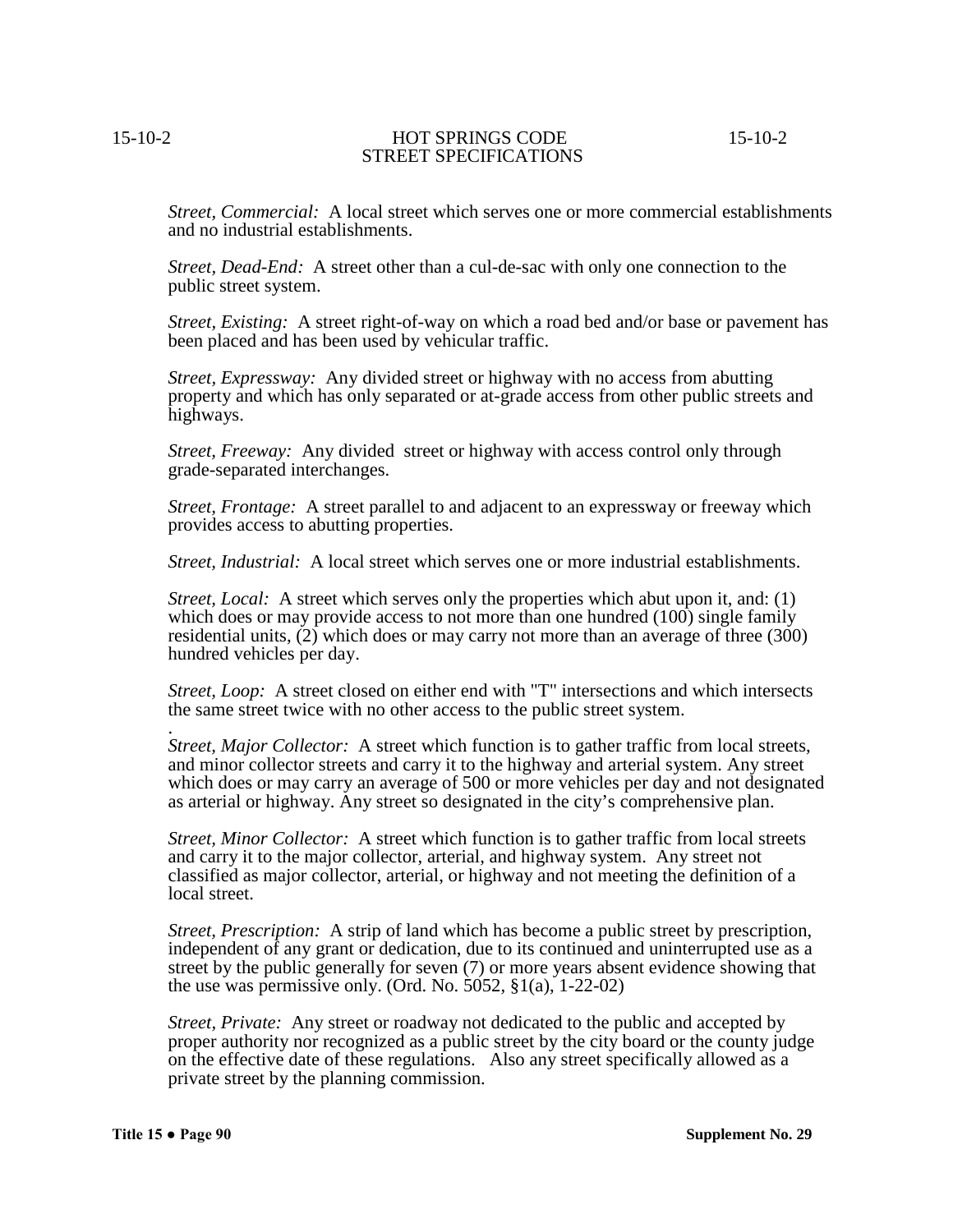*Street, Public:* A street which has been dedicated to the public and accepted by proper authority, and a street by prescriptive rights which has been accepted by proper authority.

*Street, Residential:* A street existing or designed to provide vehicular traffic within a residential subdivision or a street which serves only residential properties.

*Street Work:* Any work of designing, planning, or constructing any facility within or pertaining to any existing or proposed street right-of-way within the city of Hot Springs and its extraterritorial area.

*Surveyor:* A land surveyor registered in the State of Arkansas.

*Traffic Lanes:* That portion of the paved width of a street exclusively reserved for the movement of vehicles. Traffic lanes include those lanes designed for turn lanes and access lanes. A turn lane is a traffic lane designed to be used by vehicles to turn from a street without interfering with traffic proceeding straight through the turning point. An access lane is a traffic lane used by vehicles entering the street to merge with other traffic using the street.

*Utility:* Any part of a group of units which provides service to the public, specifically including; electrical power, telephone service, gas supply, television cable service, water and sanitary sewerage.

*Utility Company:* The owner of any utility facility which holds a valid franchise to operate such utility within the area of a street work project.

# ARTICLE II. GENERAL REQUIREMENTS

# **15-10-3. Request for approval.**

### **15-10-3.1. Request for approval - City.**

Prior to beginning construction of any street work, including work on existing streets or street extensions or new streets within the jurisdiction of these street specifications, the developer shall submit a request for review and approval to the planning department. The planning department shall submit a copy to the city engineer for his consideration. All such requests shall be approved by the planning director and the city engineer in accordance with the provisions of this ordinance. Should the planning director or the city engineer determine that the request could have a significant impact on the city's master street plan, the request may be submitted to the planning commission for review and approval with recommendation from the planning director and city engineer.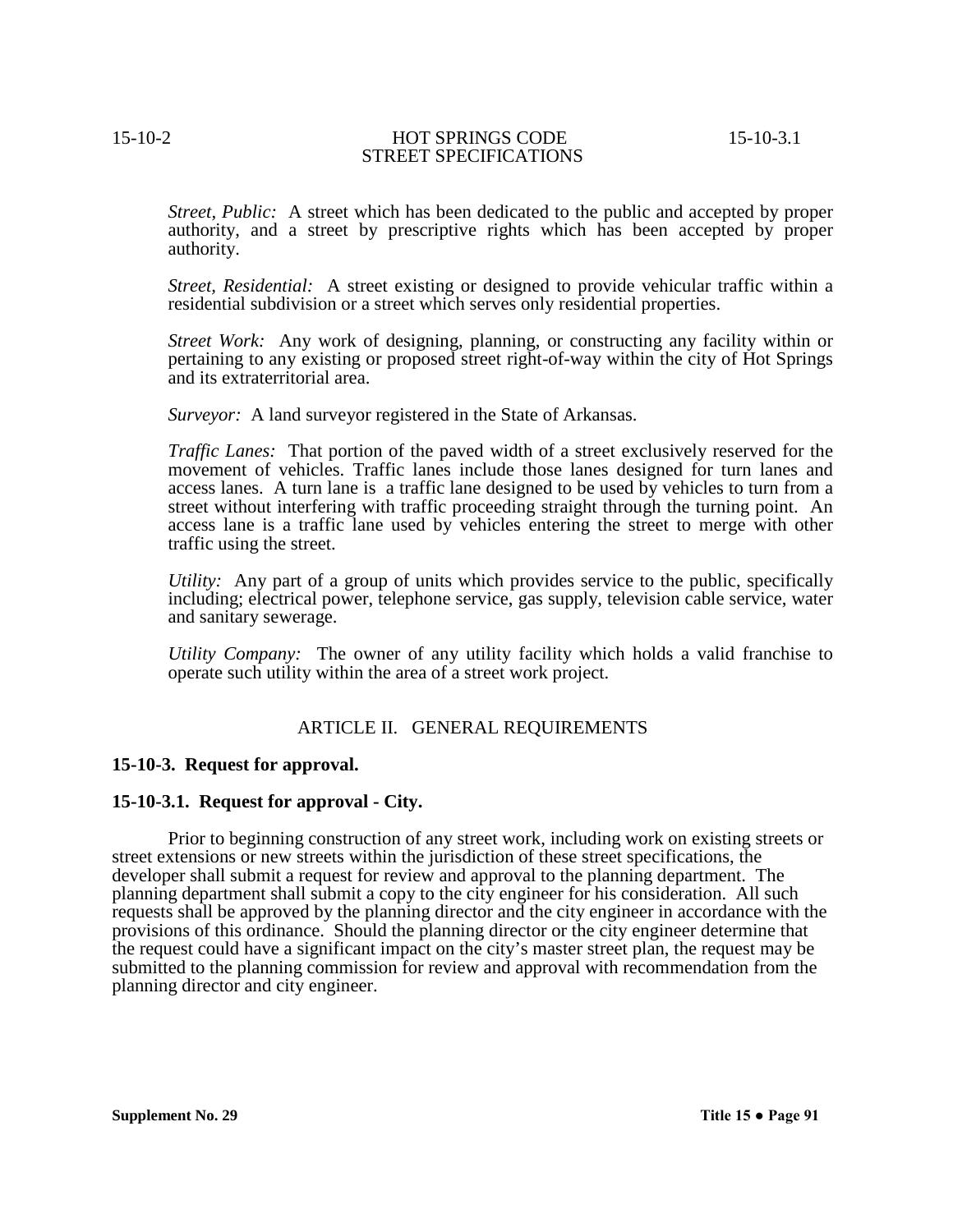# **15-10-3.2. Request for approval - County.**

In addition to the above, a request for approval for any and all street work projects, within the extraterritorial planning area, shall be submitted to the county judge for consideration and approval in accordance with the county judge's policies and procedures.

### **15-10-3.3. Request requirements.**

Three (3) copies of each request shall be submitted and shall include the following documents:

- (a) Letter requesting approval.
- (b) Plans and specifications for the proposed street work.
- (c) Vicinity map or other complete description of the location of the proposed street work, sufficient to clearly describe the location in such a matter as to enable the site to be easily located on city and/or county maps and in the field.
- (d) Additional information that the city engineer may consider appropriate to the review of the project, including flood information, downstream and/or upstream drainage structures, existing utility locations, soils information, etc.
- (e) Identification of ownership of the proposed project area and adjacent areas.

### **15-10-3.4. City engineer review and approval.**

(a) The city engineer shall review all complete requests and approve, deny, or approve with conditions in writing any such request for approval of street work.

(b) The city engineer shall notify the developer, planning commission and/or county judge as required herein, in writing, within thirty (30) consecutive calendar days after he receives such complete request. Such approval shall be a statement that the city engineer finds that the proposed street work project, as presented in the submitted documents, meets the minimum requirements of these specifications. This approval shall be referred to as the approval of plans and specifications. A permit for construction must be issued by the city engineer prior to commencing construction for any street work on existing streets. Such written notification shall clearly state the city engineer's approval, denial, or approval with conditions. Any incomplete request will be returned to the developer and shall include a list of items which would be needed to complete the request. If no written response is made by the city engineer or planning director within the thirty (30) day period after receipt of a complete request for approval, the plans and specifications for the project shall be considered approved. No such approval shall absolve the developer from the other requirements of these street specifications.

(c) Written approval from the city engineer for a street work project on an existing street shall constitute acceptance of the plans and specifications as meeting the technical requirements of these specifications and related regulations and ordinances. Construction of the project can begin only after the developer has submitted to the city a performance and payment bond and a maintenance bond, each in the amount of one hundred percent (100%) of the estimated cost of the project. The performance and payment bond shall guarantee the

**Title 15 ● Page 92 Supplement No. 29**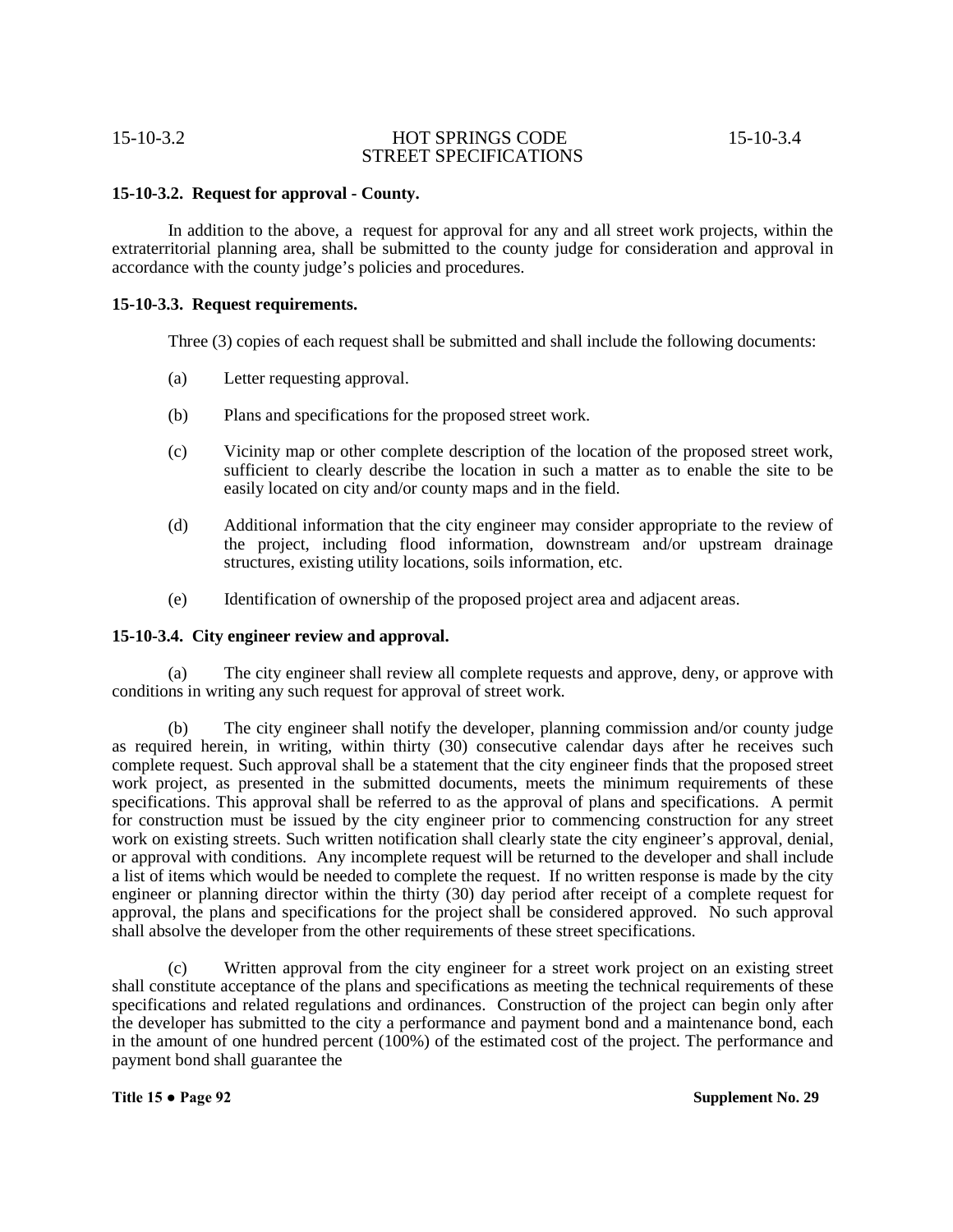completion of the construction work as proposed and that all costs of the project are paid. The maintenance bond shall guarantee, for one year after acceptance of the completed construction by the city engineer, the repair or replacement of all or any portion of the project which may prove inferior due to materials or workmanship.

(d) After receiving the required bonds, the city engineer shall issue, within ten (10) calendar days, a permit to the developer to construct the proposed street work.

(e) The city engineer's approval of plans and specifications for new streets or street extensions shall be submitted to the planning commission for further consideration. The planning commission shall have sole authority and responsibility for final approval for new streets and street extension projects.

(f) If the proposed project is located within the extraterritorial area, the city engineer's approval, rejection, or approval with conditions shall be submitted to the county judge.

### **15-10-4. Requirements to extend streets in new developments.**

(a) All new developments of any kind shall be required to provide, at the expense of the developer, streets within the development in accordance with planning and zoning regulations and these street specifications and in accordance with other regulations of the city governing the extension of streets. Such street work shall include all street work including earthwork, drainage, base, pavement, curbs, gutters, sidewalks, trails, utilities and erosion control.

(b) Streets adjacent to and leading to such development may also be required to be constructed or otherwise upgraded, at the expense of the developer, to meet the intent of these specifications.

(c) Streets within developments shall be extended to the edge of the property boundaries where required either to conform to the master street plan, the comprehensive plan, or to provide for the general circulation of traffic within the neighborhood. Such extensions to property boundaries shall be fully constructed complete with pavement, curbs, gutters, sidewalks, where required, drainage facilities, and permanent erosion control. A temporary cul- de-sac or other means of turn around may be required on such streets and, depending on timing of any extension, a permanent cul-de-sac may be required.

(d) The developer shall dedicate or otherwise transfer title for all required street rights-of-way to the public at no expense to the city.

### **15-10-5. City participation in street extension cost.**

(a) The city may participate in the construction of streets within the city limits either adjacent to a development or on a street leading to a development if the need for such improvement is not totally caused by the development in question. The appropriateness of any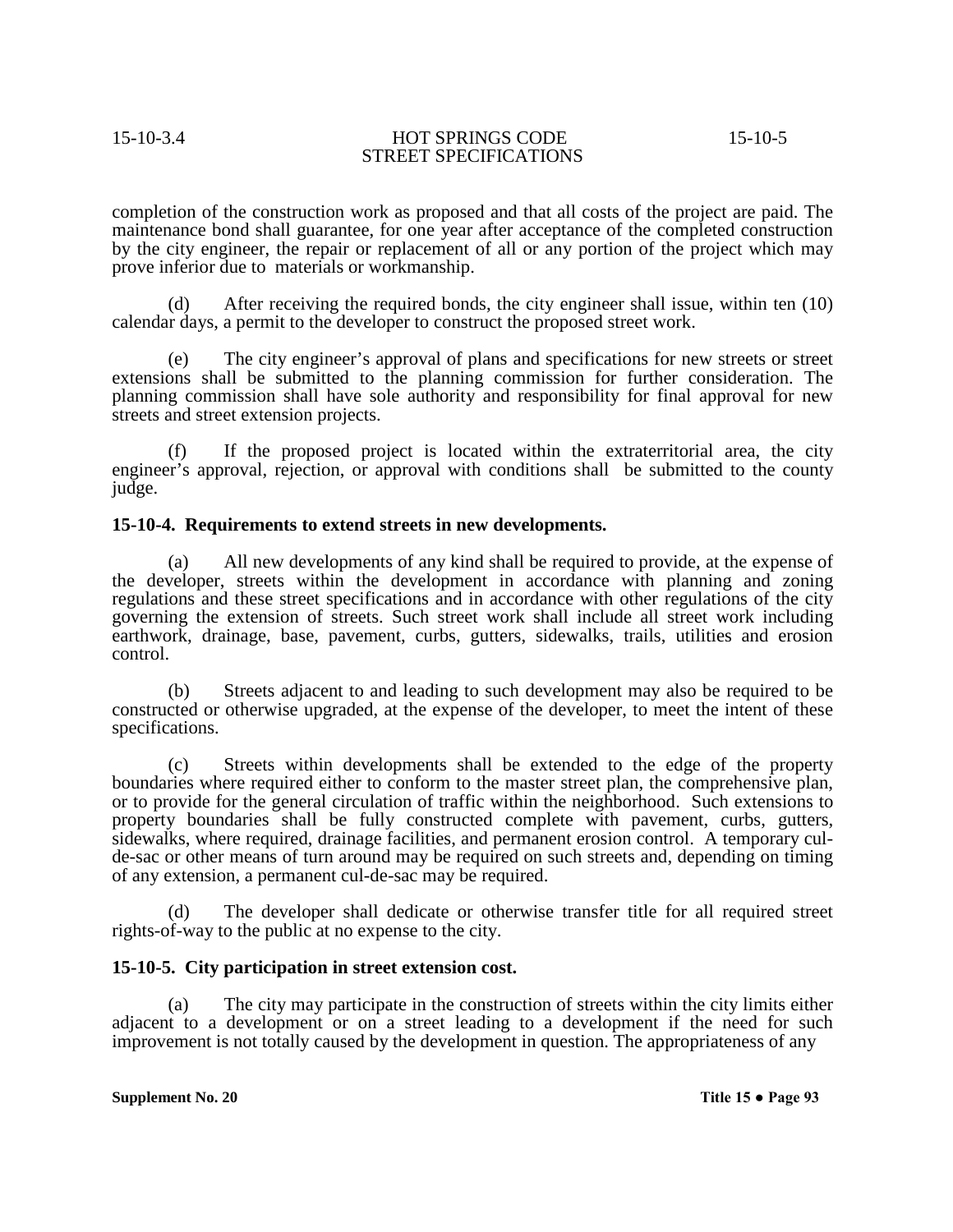such cost sharing between the developer and the city shall be determined by the planning commission on recommendation of the city engineer. The city engineer shall base his recommendation on the prorata share of the need for the work as a result of the development versus the need for the work as a result of other factors.

(b) In no case shall the city participate in the cost of local or minor collector streets.

(c) Where streets classified as major collector or higher are required to be constructed as a part of a development, the developer shall be financially responsible for his share of the cost of the higher classified street. The developer's share shall be that cost which bears a rational nexus to the needs created by the development. In no case shall the developer be responsible for less than the cost of a standard local street. In all cases, regardless of cost share, the developer shall be responsible for the granting of all street rights-of-way required for the higher classified street.

(d) A formal traffic study may be required in connection with a development if, in the opinion of the city engineer and/or planning director, it is needed to properly determine future street loadings and/or to determine cost shares between the city and the developer.

(e) City participation in any cost sharing project shall be dependent upon the availability of funds and inclusion in the city's annual budget or otherwise approved by the board of directors.

# **15-10-6. Rights-of-way.**

(a) Street rights-of-way in connection with required street extensions and improvements shall be granted to the public by the developer either by virtue of an approved and recorded final plat or by easement or warranty deed filed at the appropriate county office for such recordings. Such rights-of-way shall be controlled by the city and shall be utilized by the city for the purposes allowed by city and state law, including, but not limited to, the construction and maintenance of streets, utility lines, drainage facilities, and related appurtenances, and by private utility and television cable companies for the placement and maintenance of their lines.

(b) Additional rights-of-way may be required in certain instances where no street construction or improvements are proposed either for the eventual extension or improvements of the street or to bring the existing right-of-way into conformance with the master street plan and the comprehensive plan.

Rights-of-way and pavement width shall be as required in these specifications. It shall be understood that the widths required in these specifications are minimum widths. Additional rights-of-way may be required where the need for wider rights-of-way is dictated by the topography or other features of the property.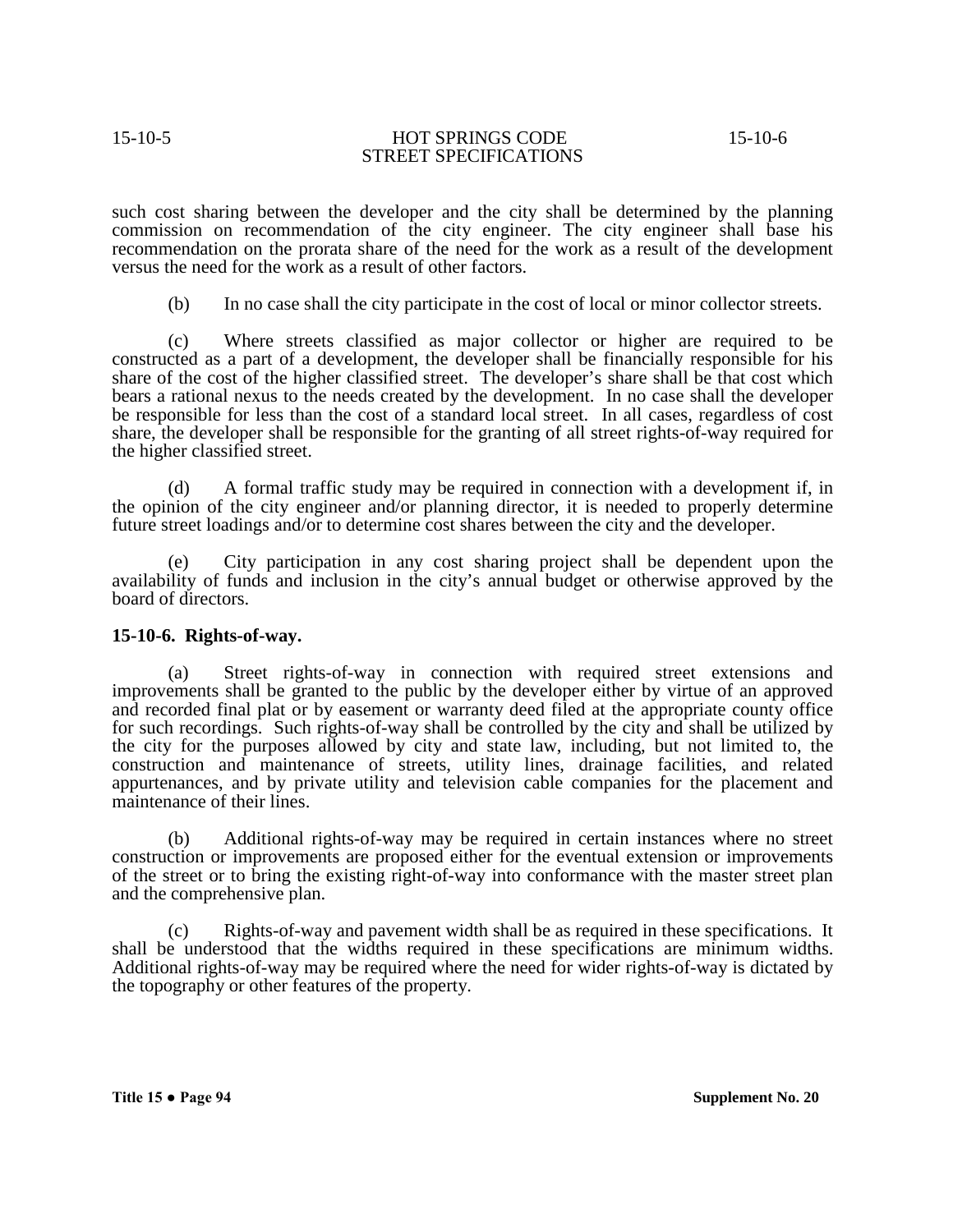# **15-10-7. Signs and ornamental structures.**

(a) Subdivision signs proposed for installation by the developer for the benefit of a development shall be shown on the plans and be sized and located to meet the provisions of the city's sign ordinance.

(b) The location and size of all signs and ornamental structures constructed by the developer shall be approved by the city engineer. In addition, the need to conform to signage and zoning regulations shall be determined by the planning director.

(c) All structures over 30 inches high shall meet applicable setback requirements.

(d) Where subdivision signs and ornamental structures are proposed to be located on public right-of-way, an acceptable means for perpetual maintenance of such facilities shall be included in the covenants of the subdivision.

(e) Any relocation of such signs and structures necessitated by street widening, utility installation, or other authorized use of the right-of-way, shall be the financial responsibility of the entity established to provide maintenance of the sign or ornamental structure.

(f) Permanent street name signs on public streets within the city limits shall be placed and maintained at intersections by the city at the city's expense. Streets name signs outside the city limits but within the planning jurisdiction shall be placed as directed by the county judge. Street name signs on private streets shall be placed and maintained at intersections by the developer at the developer's expense. All street name signs shall meet standards and specifications of the city or county for such signs.

# **15-10-8. Submission documents.**

(a) The letter of request shall be addressed to the planning director as required herein. It shall clearly state the purpose of the request, the conditions that created the need for the improvements, and the probable impact of the proposed project on the neighborhood. The letter shall include the name of the developer, the developer's address and the name, address, and telephone number of the developer's representative who will represent the developer in regard to the project.

(b) The plans shall be submitted on 24" by 36" or smaller drawing sheets. All sheets in any one street work project shall be of the same size, and shall be on one of the standard size sheets, i.e., "A" (8.5" x 11"), "B" (11" x 17"), "C" (18" x 24"), or "D" (24" x 36"). Plan drawings shall have a scale of one inch equals one hundred feet  $(1" = 100')$  or larger. Construction details shall have a scale of one quarter inch equals one foot  $(1/4" = 1')$  or larger. All plans and specifications for any project with a probable construction cost of \$25,000 or more shall have been prepared and bear the seal of a professional engineer registered to practice in the State of Arkansas. The city engineer may, when conditions warrant, require that the developer retain a professional engineer to prepare the plans and specifications for a project of smaller size. When required by the city engineer, an engineer's

**Supplement No. 20 Title 15 • Page 95**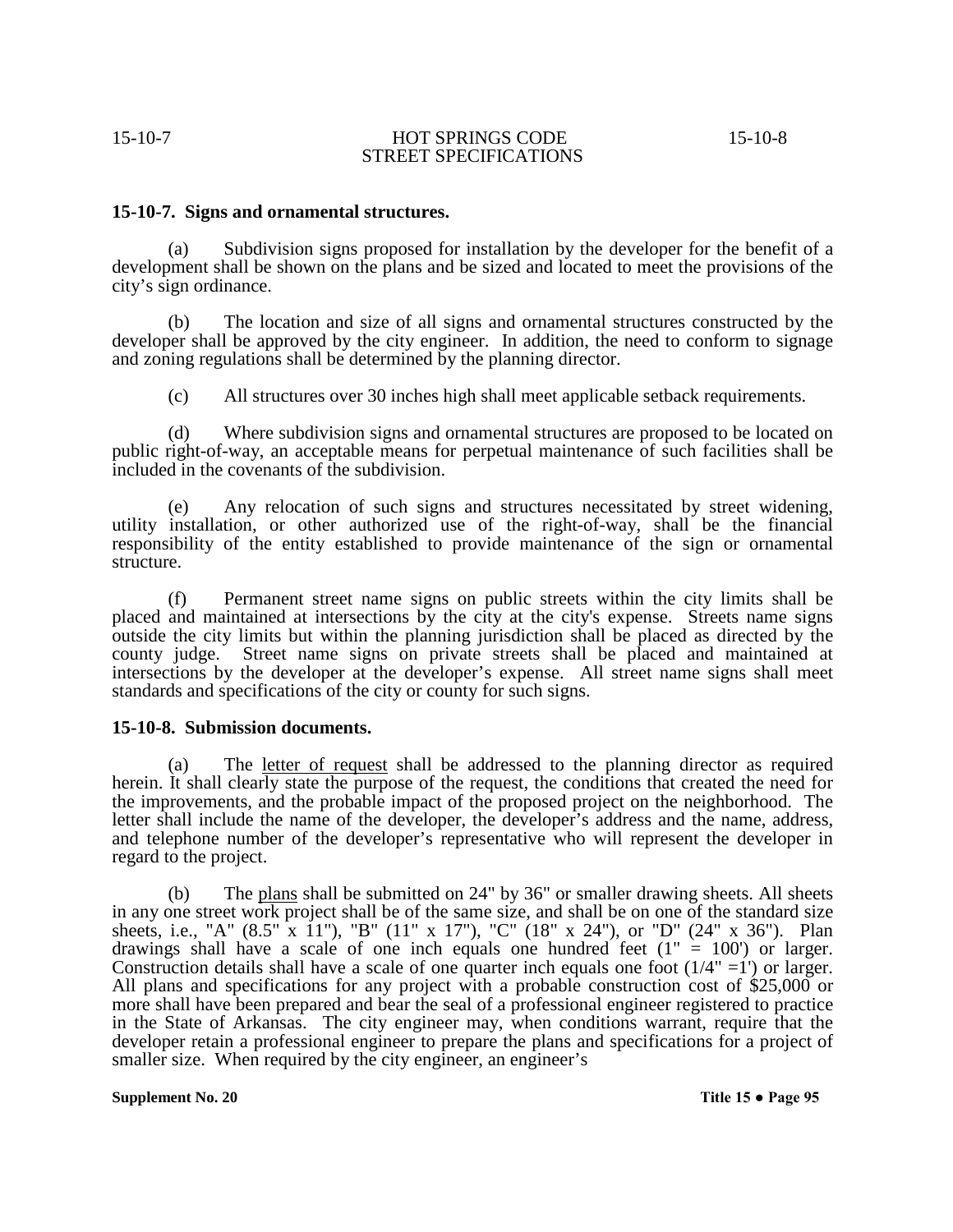report shall also be submitted. The engineer's report shall include the design calculations, soils investigations, and other information used to design the proposed street work. The plans and specifications shall include the following:

- (1) Layout plans of the proposed project at a scale of 1"=100' or larger. The layout plans shall include the following:
	- a. Layout of all elements of the entire street work project.
	- b. Horizontal bearings and distances of tangents.
	- c. Horizontal curve data with P.T., P.I., P.C., radius, internal angle, length of curve, and chord bearings and lengths.
	- d. Existing and proposed drainage and utilities within the right-of-way within twenty feet of the right-of-way and any nearby features or structures which have or may have an impact on the street's intended function.
	- e. Width of right-of-way at all points of street segments.
	- f. Existing structures within the setback area as set by the zoning regulations.
	- g. Ties to the state plane coordinate system.
	- h. Proposed super-elevation segments and transition segments.
	- i. Locations of any soils exploration points.
	- j. Existing and proposed sidewalks or structures.<br>
	k. A legend showing typical symbols used in the p
	- k. A legend showing typical symbols used in the plans.<br>
	North arrow
	- North arrow.
- (2) Profiles of all proposed new streets, street extensions, and any existing street segment on which it is proposed to change the profile, at a horizontal scale of  $1" = 100'$  or larger and a vertical scale of  $1"=10'$  or larger. The profiles shall include the following:
	- a. Existing ground elevations.
	- b. Proposed finished center line elevations.
	- c. Proposed vertical curve data; P.C., P.I., and P.T., including stations and segment lengths.
	- d. Proposed grades in percent rise (+) or fall (-) for each segment and stations at points of change in grade.
	- e. Proposed drainage and utility line crossings, including size, material, and location.
	- f. Existing drainage and utility line crossings including size, material, and location.
- (3) Profiles for extensions to existing streets shall include a profile of at least 400 linear feet of the existing street which is proposed to be extended. The 400 feet shall begin at the point of beginning of the extension. The city engineer may require an additional length of profile on the existing street if such information is required to determine adequate sight distance.
- (4) Where a proposed street connects with another street, the profile shall be extended to include the cross-section of the other street.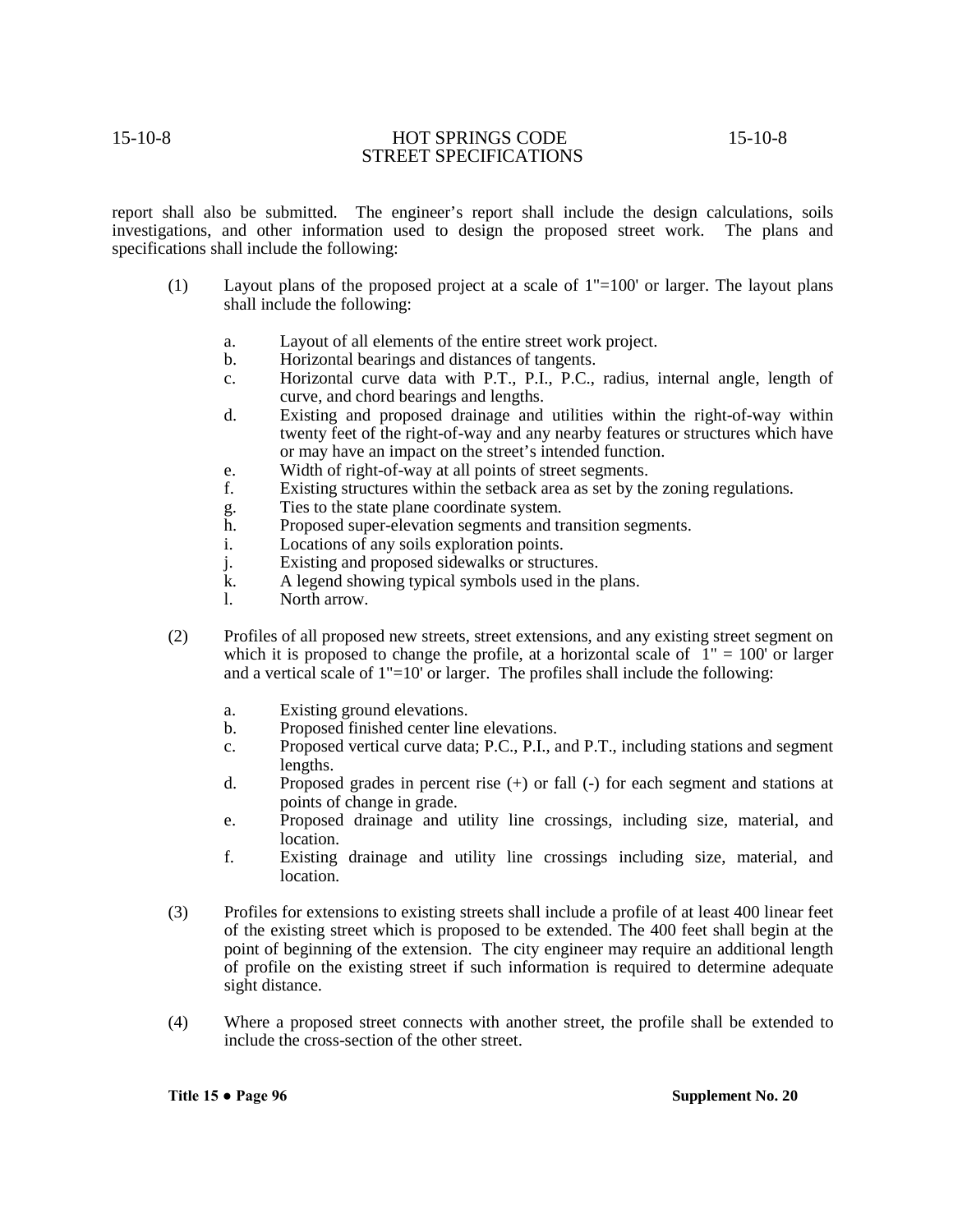(5) All elevation data shown on the profiles shall be based on the United States Coast and Geodetic Survey and shall be relative to mean sea level.

(c) Typical cross-sections of each street segment of all proposed new streets, street extensions and any existing streets in which it is proposed to change the existing cross-section. The typical cross-sections shall include the following existing and proposed features:

- (1) Pavement type, width and thickness.
- (2) Base type, and thickness.
- (3) Cross slope and crown.
- (4) Curbs and gutters.
- (5) Right-of-way width.
- (6) Sidewalks or trails.
- (7) Landscaping.
- (8) Typical location and depth of utility lines.
- (9) Drainage channels and pipe.
- (10) Erosion control structures.

(d) Specific construction cross-sections may be required if it is determined necessary by the city engineer that slopes may affect the needed right-of-way width or access to the street by adjacent properties. Such specific cross-sections may be required at intervals of 100 feet or 50 feet as determined by the city engineer.

(e) Miscellaneous details showing, as a minimum, the following items with all dimensions:

- (1) Proposed curb and gutter cross-sections.
- (2) Proposed curb inlets.
- (3) Proposed catch basins.
- (4) Proposed head walls.
- (5) Proposed conduits.
- (6) Proposed trench details for drainage and utility lines.
- (7) Proposed valley gutters plan and cross-sections.

### **Supplement No. 20 Title 15 • Page 97**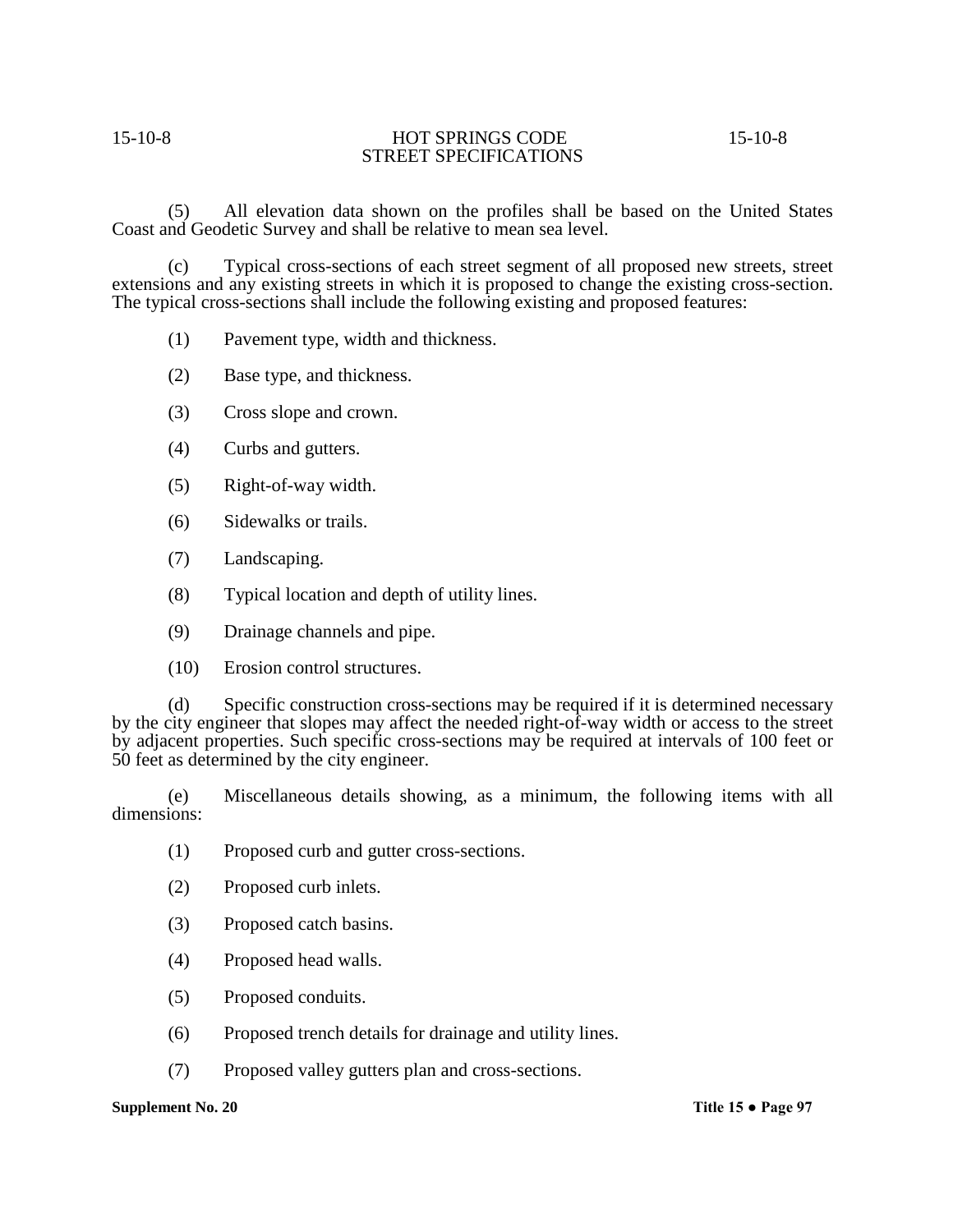(8) Any special structures.

(f) Technical specifications shall be placed on the drawings or presented on bound and typed 8.5" x 11" bond paper and shall include the following:

- (1) Materials requirements.
- (2) Methods of construction.
- (3) Quality control requirements.
- (4) Sampling and testing procedures.

(g) The existing owners of properties within and adjacent to the project boundaries shall be included on the layout plan or on a separate drawing which can be related directly to the layout plan.

(h) Plans, specifications, and all data submitted in conjunction with the plans and specifications shall constitute a complete design. Any item not specifically included in these documents shall not be considered reviewed nor approved by the city engineer's approval based on these documents.

(i) The standard specifications for highway construction as promulgated by the AHTD, latest edition, and the standard drawings of the AHTD shall be the basis for the preparation of the detailed plans and specifications and shall apply in all cases except where these street specifications are in direct conflict with said state standards.

### **15-10-9. Responsibilities of developer.**

(a) The developer shall be responsible for installation of the proposed street work including all design and construction, and for all costs associated therewith except in situations where cost sharing may be appropriate and is approved by the city.

(b) All formal agreements entered into by the city will be with the developer regardless of the developer's form of organization.

(c) The developer shall provide, at developer's expense, all engineering services required for planning, design, investigation, inspection, testing, and related activities necessary for street work, and shall be responsible for street work in accordance with the design approved by the city as satisfying the requirements of these specifications.

(d) When the proposed work is on existing streets, within the city limits, the developer shall provide a performance and payment bond and a maintenance bond with the city. Each bond shall be in the amount of at least one hundred percent (100%) of the estimated construction cost. The bonds shall be provided in one of the following forms:

(1) A bond or bonds issued by a bonding company licensed to do business in the state of Arkansas. The bond shall be in the form approved by the city attorney. A certificate of the power of attorney for the individual executing such bond or bonds shall also be submitted.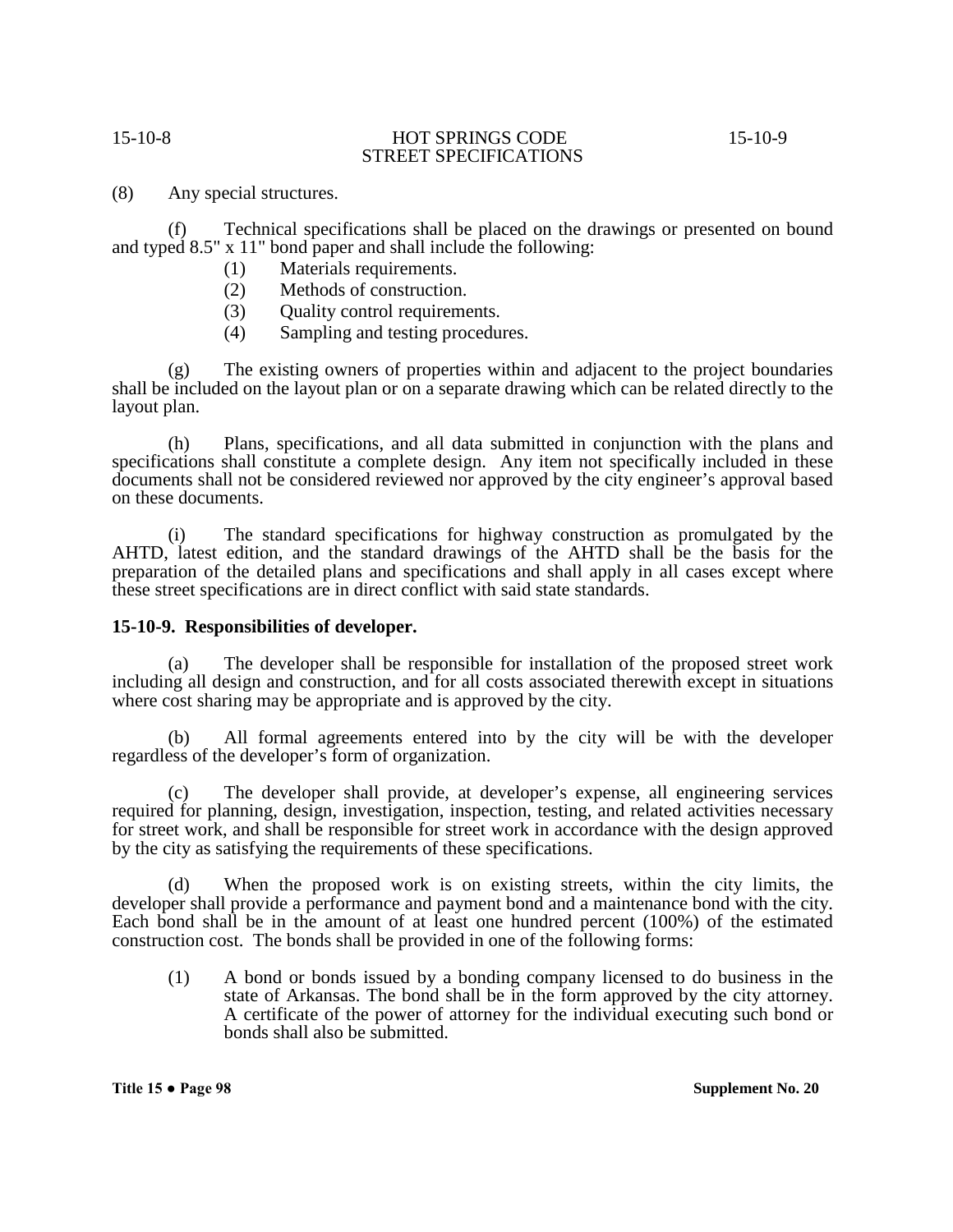15-10-9 HOT SPRINGS CODE 15-10-9

# STREET SPECIFICATIONS

- (2) Assignment of a bond or bonds from a licensed contractor to the developer for the construction of the project in the amounts of and in the form specified above. Such bond or bonds shall be assigned to the city by the developer.
- (3) A cash deposit or cashier's check, in the full amount, made to the City of Hot Springs.
- (4) An irrevocable letter of credit in the full amount. If a letter of credit is utilized, the letter shall be from a bank insured under the Federal Depositors Insurance Corporation, and the city shall have the right of approval for the terms of such letter of credit.
- (5) Where street work may occur frequently by a utility company or a construction company participating in a construction of a project which requires street work at multiple locations, the developer may post the required bonds as permanent bonds to include all the projects as continuous work. The work in progress at any one time shall not exceed the aggregate sum of the bonds in place. The acceptance of permanent bonds by the city shall not relieve the developer from the requirements to request approval for each site and meet all the remaining requirements of these specifications.
- (6) An escrow account established with a bank which is insured by the Federal Depositor's Insurance Corporation. Such escrow account shall be set up for the specific purpose of guaranteeing the performance and payment and/or maintenance of the project, and shall be in the amount of one hundred percent of the estimated project cost.
- (7) The developer may provide a certificate of deposit, treasury bond or other negotiable government security. The instrument will be returned to the developer once improvements are completed and accepted by the city.
- (8) The performance and payment bond shall remain in effect throughout the construction period and shall not be canceled or otherwise diminished prior to the final acceptance of the project by the city.
- (9) The maintenance bond shall not be canceled or otherwise diminished throughout the full maintenance period.
- (10) Where letters of credit or escrow accounts are used for bonds, the total amount shall not be drawn down or diminished in any way during the construction or maintenance period as applicable.

(e) Where work is on street extensions or new streets, the developer may provide a performance and payment bond as specified above or he may construct the facilities after approval of the request for approval documents, complete the construction of the facilities, and then request final approval and acceptance of the street work upon completion of construction. In either case, the one year maintenance bond shall be provided by the developer to the city before final acceptance by the city can be granted. **Supplement No. 20 Title 15 ● Page 99**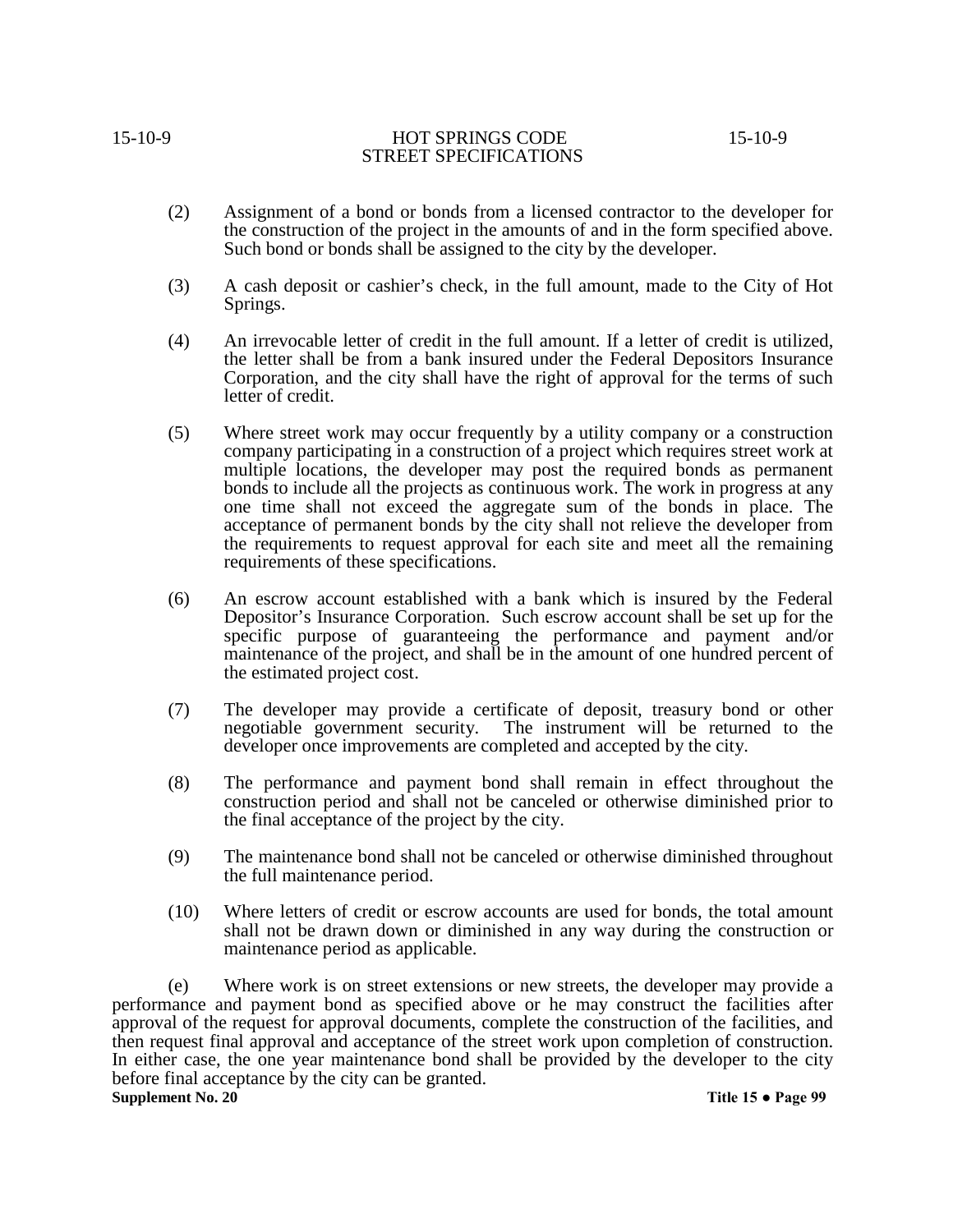(f) The developer shall provide to the city a set of reproducible record drawings after construction is complete, but prior to final acceptance by the city of the street work project. Such as-built drawings shall be submitted at the same scales and with the same requirements as required in the original submitted plans, and shall show the various elements as they were constructed.

(g) The developer shall afford city personnel the right of access to the site during the plan review and construction phases of the project. The developer shall schedule all activities to provide the city with adequate notice and review time.

(h) The developer shall be responsible for the preparation and submission of all documents required in these street specifications, including submission documents, bonds, and as-built drawings.

(i) The developer shall obtain and submit to the city the approval of the county judge for any street work project located within the extraterritorial area.

(j) The developer shall notify the city of any and all significant changes in the design or construction of the project. Significant changes in the plans and specifications shall be submitted to the city for approval. The city engineer shall be notified immediately of any and all significant field changes in order that a timely approval may be issued.

(k) The developer shall notify the city of the date construction is to commence at least five days prior to such date.

(l) The developer shall notify the city when construction is complete and arrange for a pre-final inspection. He shall also notify the city when any punch list items are complete and arrange for any necessary final inspection.

(m) In the case of an emergency, the developer shall proceed to construct the needed repairs to alleviate the emergency condition and shall notify the city engineer of such emergency as soon as practical, and not later than the end of the first work day after such emergency is discovered. For the purpose of these specifications, an emergency condition may be considered to exist when: (1) utility users are or may be out of service due to line conditions within a street right-of-way, (2) an existing condition presents a hazard to the health or safety of the public, and (3) existing conditions, if left immediately uncorrected, would result in additional future expenditures of funds in the amount of \$2,000 or more.

(n) In the case emergency street work, such repair or construction shall meet all requirements of these street specification except requirements for plans and specification approval and construction permit requirements.

(o) The developer shall be responsible for acquiring all permits necessary for construction of the street work project, including, but not limited to, permits for work on state highway rights-of-way, railroad rights-of-way, wetlands permits, and storm water permits.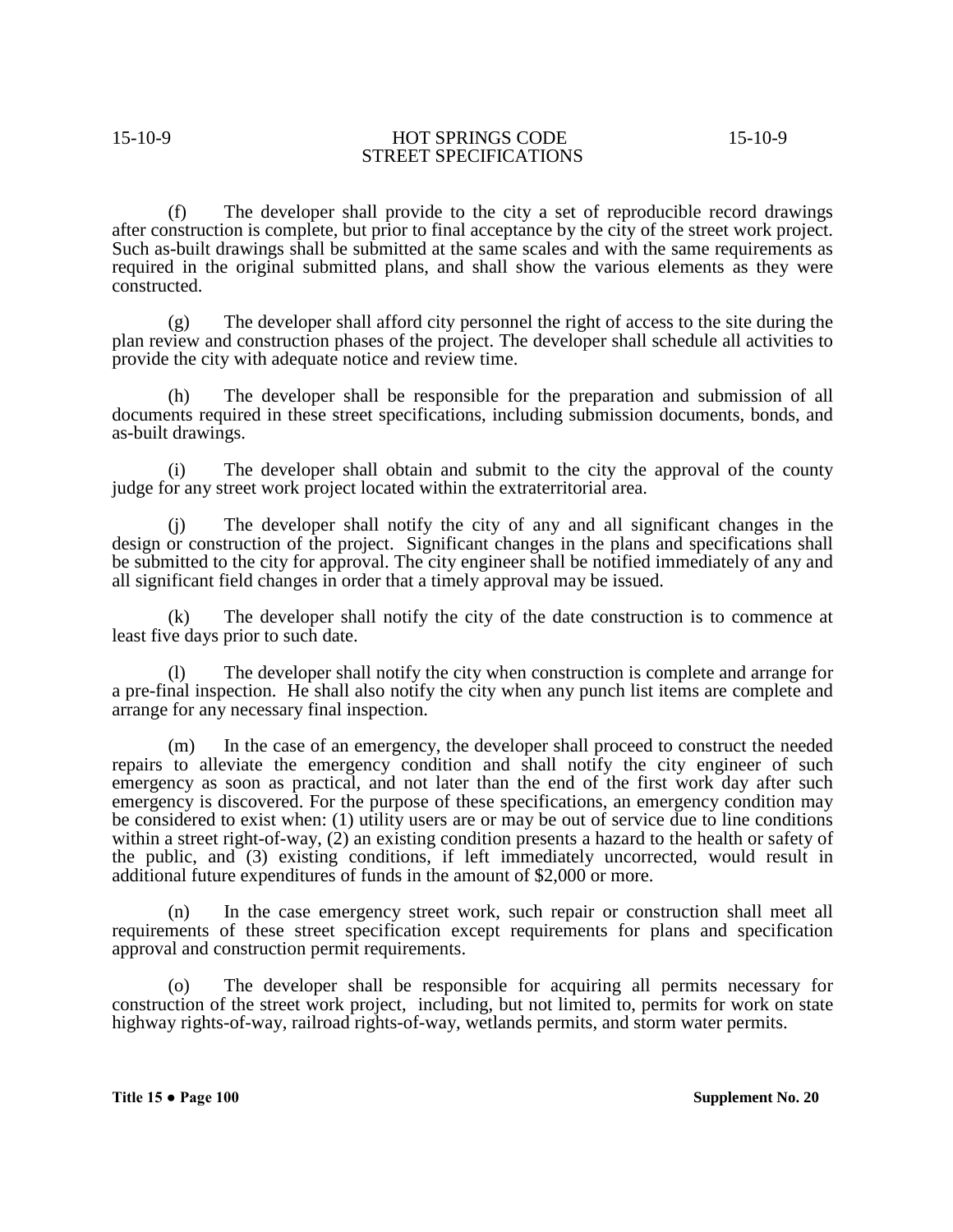# **15-10-10. Engineering services.**

(a) All engineering services, for a street work project having a probable construction cost of \$25,000 or more, including, but not limited to, planning, design, investigations, inspections and testing shall be under the supervision of a professional engineer registered in the State of Arkansas.

(b) The city engineer may require that a professional engineer prepare the plans and specifications for a project of lesser size, if conditions warrant.

(c) The design data, plans specifications, and related information shall bear the name of and the seal of the project engineer. The registration seal and signature of the project engineer shall be placed on each sheet of the plans, and on each additional document submitted for approval.

(d) Soils investigations, materials testing, and quality control testing shall be performed by a laboratory approved by the city engineer. All reports submitted to the city shall bear the name of the project engineer.

(e) A detailed traffic study may be required in connection with a development if, in the opinion of the city engineer or planning director, it is necessary to properly determine future street loadings and/or to determine cost shares between the city and the developer.

# **15-10-11. Estimates.**

Where estimates of construction costs are required to form the basis for bonding amounts or required for any other reason in these specifications, the developer shall have such estimates prepared and submitted to the city engineer. The city engineer shall review such estimates and approve or reject such estimates. If a disagreement as to the estimated cost should occur, the developer may present his justifications to the city engineer for consideration. The city engineer's decision regarding such estimates, after thorough consideration, shall be final.

# **15-10-12. City's responsibilities.**

(a) After receiving an incomplete request for approval, the city planning department, with consultation of the city engineer, shall notify the developer giving notice of the incomplete request and listing the reasons for such incomplete determination.

(b) After receiving a complete request for approval, the city engineer shall conduct a thorough review of the submitted documents and the conditions in the proposed project area, and render a decision as to whether or not the proposed project meets the minimum requirements of these specifications.

(c) The city engineer may reject the plans and specifications for failure to meet the minimum specifications, approve the project as meeting the requirements, or approve the project with conditions. Such approval with conditions shall clearly state the changes necessary to bring the project into compliance.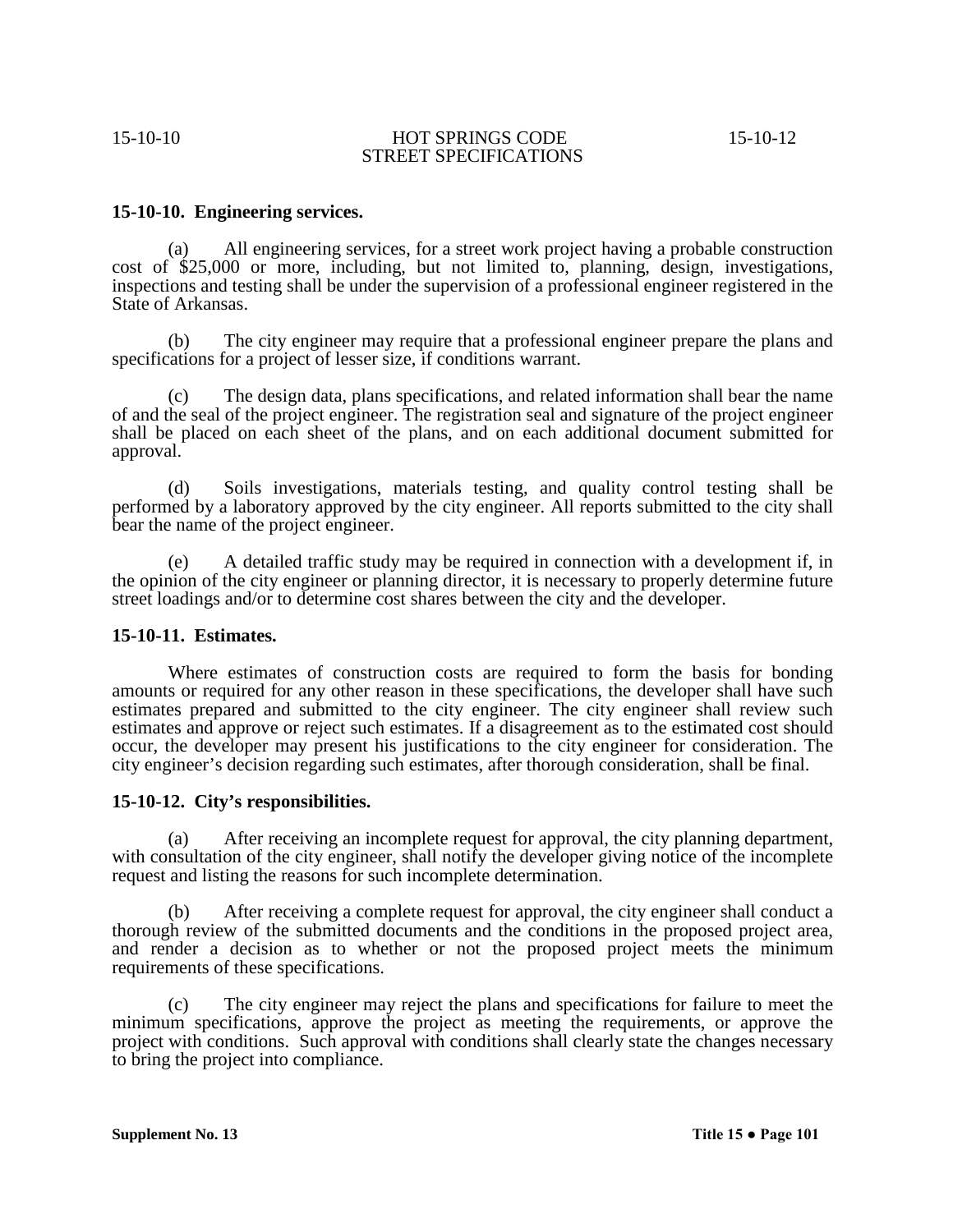(d) Approval with conditions shall constitute an approval of plans and specifications only if the developer incorporates the stated changes in the construction of the project.

(e) After the city engineer has received the required performance and maintenance bonds, the city engineer shall examine the bonds and, if he finds them in order, issue to the developer, within ten (10) business days, a permit to construct the street work project.

(f) Approval of the plans and specifications of a permit to construct shall remain in effect for a period of one (1) year from the date of approval. After that time, a new request for approval and all required submitted documents may be submitted for a new approval. Such documents shall be reviewed in accordance with the ordinances and regulations in effect at the time of the new submission.

(g) The city shall observe at various stages of the construction. The city reserves the right to observe the construction at all times.

(h) When the developer notifies the city that the construction is complete, and after the developer has submitted the required maintenance bonds, the city engineer shall conduct a pre-final inspection of the constructed project. The city engineer may accept the project, in writing, as conforming to the approved plans and specifications, or prepare a punch list of incomplete and unacceptable items.

(i) After the developer has corrected the items on the punch list, he shall notify the city engineer.

(j) The city engineer shall conduct a final inspection of the project and, if he determines that the construction conforms with the approved plans and specifications, he shall issue in writing a final acceptance of the project. If, upon inspection, the city engineer finds that the project still does not meet the requirements, a second punch list shall be prepared and submitted. This process shall continue until the constructed project conforms to the approved plans and specifications and all approved changes thereto.

(k) Where the street work project is on an existing street, the final acceptance of the city engineer shall be binding upon the city and no further approvals shall be required.

(l) Upon notification of emergency repairs or construction, the city engineer shall, as soon as practical, inspect such emergency street work. Emergency street work shall meet the minimum requirements of these specifications and require the same procedure for final acceptance as required for any other street work project.

# **15-10-13. Formal street acceptance.**

(a) Where the street work project includes a street extension or new street, the city engineer's final acceptance shall be submitted to the city board. Acceptance by the city board by ordinance shall be required before any street extension or new street is accepted into the city's public street system for perpetual maintenance by the city.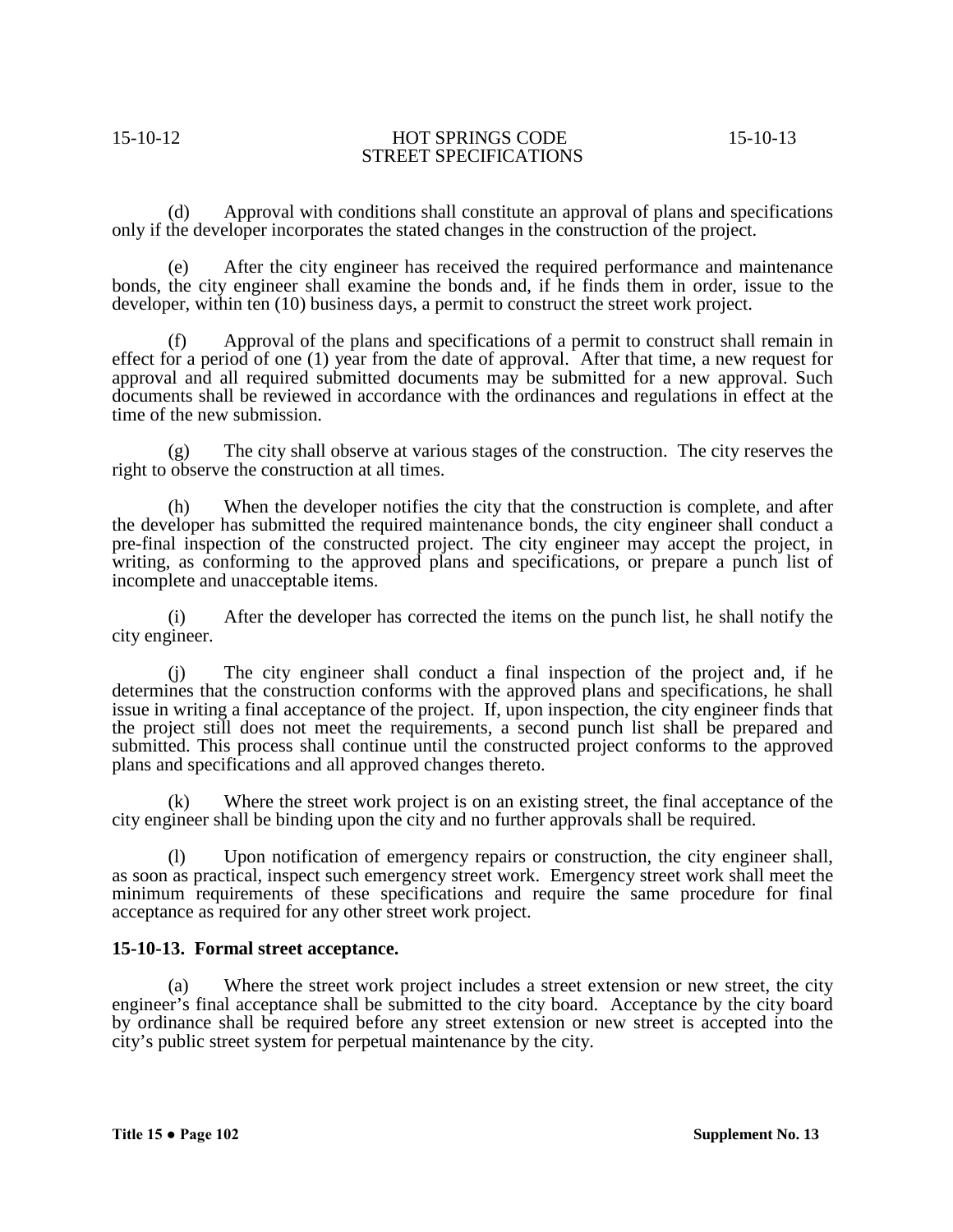(b) Where the street work project includes street extensions or new streets within the extraterritorial area, acceptance shall be in accordance with the Garland County's street acceptance policy and procedures. The county's formal acceptance shall be required before any street extension or new street can become part of the county's road system.

# ARTICLE III. CLASSIFIED STREET SEGMENTS AND BASIC DESIGN CRITERIA

# **15-10-14. Street classifications.**

# **15-10-14.1. Classification table.**

The street segments shown in the following street classification table shall have the classification and basic design criteria shown. All proposed street names or numbers refer to the name or number shown on Exhibit No. T-3 of the City of Hot Springs Comprehensive Plan. Where the word "boundary" is used in the description of a street segment, it shall refer to the boundary of the extraterritorial limits of the planning commission.

|                                                  |                            | CERDON ICRITOR TREDEL<br><b>HIGHWAYS</b> |                                   |                            |                                            |
|--------------------------------------------------|----------------------------|------------------------------------------|-----------------------------------|----------------------------|--------------------------------------------|
| <b>Street</b><br>Segment                         | No. of<br>Traffic<br>Lanes | Pavement<br>Width<br>(f <sub>t</sub> )   | No. of<br>Parking<br><b>Lanes</b> | Curb<br>&<br><u>Gutter</u> | Right-of-<br>Way<br>Width(f <sub>t</sub> ) |
| Hwy 7 (North boundary to Whittington)            | $4-T^*$                    | 60                                       | $\boldsymbol{0}$                  | Yes                        | 80                                         |
| Hwy 7 (Whittington to Fountain)                  | $4-D$                      | 66                                       | $\overline{2}$                    | Yes                        | 100                                        |
| Hwy 7 (Fountain to Grand)                        | $\overline{4}$             | 60                                       | $\mathbf 1$                       | Yes                        | 80                                         |
| Hwy 7 (Grand to Boundary)                        | $4-T$                      | 60                                       | $\boldsymbol{0}$                  | Yes                        | 80                                         |
| Hwy 270 (West Boundary<br>to Martin Luther King) | $4-T$                      | 48                                       | $\boldsymbol{0}$                  | Yes                        | 80                                         |
| Hwy 270 (Albert Pike to Malvern)                 | $4-F$                      | 48                                       | $\boldsymbol{0}$                  | N <sub>o</sub>             | 200                                        |
| Hwy 270B (Martin Luther King<br>to Airport Rd.)  | $4-T$                      | 60                                       | $\boldsymbol{0}$                  | Yes                        | 80                                         |
| Hwy 70 (Boundary to Albert Pike)                 | $4-T$                      | 60                                       | $\boldsymbol{0}$                  | Yes                        | 80                                         |
| Hwy 70/270 (Airport Road to Summer)              | $4-T$                      | 60                                       | $\overline{0}$                    | Yes                        | 70                                         |
| Hwy 270/70 (Hobson, Summer to Grand)             | $2(1 - way)$               | 42                                       | 2                                 | Yes                        | 70                                         |
| Hwy 270/70 (Summer, Hobson to Grand)             | $\overline{4}$             | 48                                       | $\boldsymbol{0}$                  | Yes                        | 70                                         |
| Hwy 270/70 (Grand, Summer to Third)              | $4-D$                      | 48                                       | $\overline{2}$                    | Yes                        | 100                                        |
| Hwy 270/70 (Third to Malvern)                    | $4-D**$                    | 48                                       | $\boldsymbol{0}$                  | <b>Yes</b>                 | 125                                        |
| Hwy 270B (Grand to Martin Luther King)           | $4-T$                      | 60                                       | $\boldsymbol{0}$                  | Yes                        | 80                                         |
| Hwy 270 (Martin Luther King<br>to East Boundary) | $4-T$                      | 60                                       | $\boldsymbol{0}$                  | Yes                        | 80                                         |
| Hwy 70 (Malvern to Border)                       | $4-D$                      | 48                                       | $\boldsymbol{0}$                  | Yes                        | 80                                         |
| Hwy 70 (Board to Boundary)                       | 4-F                        | 48                                       | $\mathbf{0}$                      | N <sub>o</sub>             | 200                                        |
| Hwy 70B (Gorge Road)                             | $\overline{c}$             | 24                                       | $\mathbf{0}$                      | Yes                        | 60                                         |
| Hwy 227 (Albert Pike to Black Snake Rd.)         | $\overline{4}$             | 48                                       | $\boldsymbol{0}$                  | Yes                        | 80                                         |
| Hwy 227 (Black Snake to Boundary)                | 2                          | 24                                       | $\boldsymbol{0}$                  | N <sub>0</sub>             | 60                                         |

# **STREET CLASSIFICATION TABLE**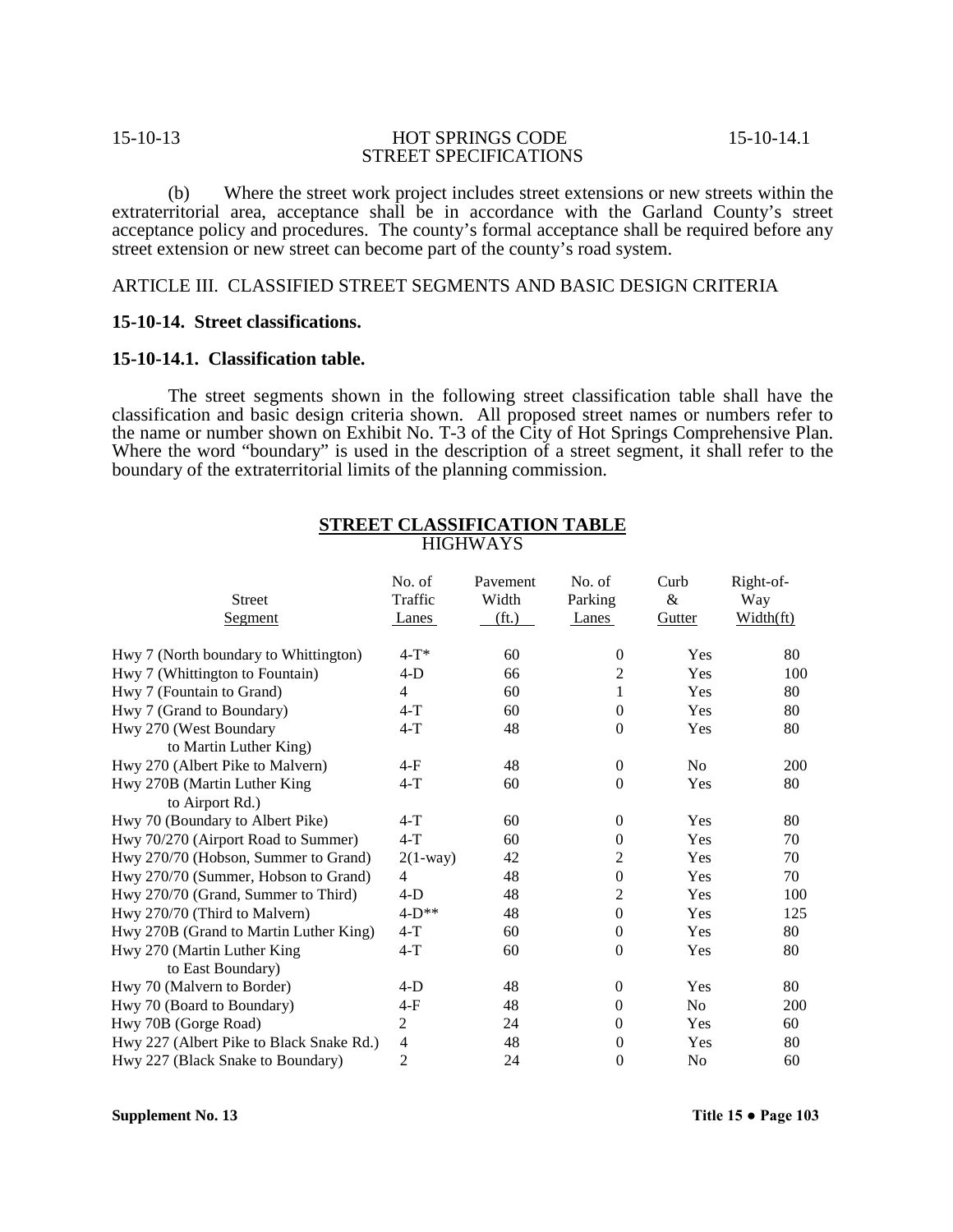| Street<br>Segment             | No. of<br>Traffic<br>Lanes | Pavement<br>Width<br>(f <sub>t</sub> ) | No. of<br>Parking<br>Lanes | Curb<br>&<br>Gutter | Right-of<br>Way<br>Width(ft) |
|-------------------------------|----------------------------|----------------------------------------|----------------------------|---------------------|------------------------------|
| Hwy 227 (Hwy 70 to Sunshine)  | 4                          | 48                                     | 0                          | N <sub>0</sub>      | 80                           |
| Hwy 192 (West Loop to Hwy 7)  | 4                          | 48                                     | 0                          | N <sub>0</sub>      | 80                           |
| Hwy 290 (Hwy 7 to Boundary)   |                            | 24                                     | 0                          | N <sub>0</sub>      | 60                           |
| Hwy 128 (Hwy 290 to Hwy 270)  | 4                          | 48                                     | $\Omega$                   | Yes                 | 100                          |
| Hwy 128 (Hwy 290 to Boundary) |                            | 24                                     | $\Omega$                   | N <sub>0</sub>      | 60                           |
| Hwy $88$ (Hwy 7 to Hwy 7)     | 4                          | 48                                     | $\Omega$                   | Yes                 | 80                           |
| Hwy 171 (Hwy 270 to Boundary) | 2                          | 24                                     | 0                          | N <sub>0</sub>      | 70                           |

# **STREET CLASSIFICATION TABLE** ARTERIALS

| <b>Street</b>                       | No. of         | Design |            | No. of           |                | Right-of-              |
|-------------------------------------|----------------|--------|------------|------------------|----------------|------------------------|
| Segment                             | Traffic        | Speed  | Pavement   | Parking          | Curb &         | Way                    |
|                                     | Lanes          | (mph)  | Width (ft) | Lanes            | Gutter         | Width(f <sub>t</sub> ) |
| West Loop (Hwy 7 to Amity Rd)       | $\overline{4}$ | 60     | 48         | $\theta$         | No             | 80                     |
| West Loop (Hwy 270 to Hwy 227)      | 4              | 60     | 48         | $\mathbf{0}$     | No             | 80                     |
| Harris Rd. (Hwy 70 to Hwy 192)      | $\overline{c}$ | 40     | 24         | $\Omega$         | No             | 60                     |
| Old Bear Rd. (Hwy 270 to Brady      | 2              | 40     | 24         | $\theta$         | N <sub>o</sub> | 60                     |
| Mt. Rd.)                            |                |        |            |                  |                |                        |
| Brady Mt. Rd. (Hwy 270 to Old       | 2              | 40     | 24         | $\mathbf{0}$     | N <sub>0</sub> | 60                     |
| Bear Rd.)                           |                |        |            |                  |                |                        |
| Crystal Hill Rd. (Hwy 270 to        | 2              | 40     | 24         | $\mathbf{0}$     | N <sub>0</sub> | 60                     |
| Treasure Isle Rd. To Hwy 270)       |                |        |            |                  |                |                        |
| Treasure Isle Rd (Hwy 270 to        | $\overline{2}$ | 40     | 24         | $\boldsymbol{0}$ | N <sub>o</sub> | 60                     |
| Crystal Hill Rd.)                   |                |        |            |                  |                |                        |
| Oak Grove Rd. (Hwy 270 to           | $\overline{4}$ | 40     | 48         | $\boldsymbol{0}$ | N <sub>0</sub> | 80                     |
| West Loop)                          |                |        |            |                  |                |                        |
| N. Moore Rd. & ext'n (Hwy 70        | $\mathfrak{2}$ | 40     | 24         | $\boldsymbol{0}$ | N <sub>0</sub> | 60                     |
| to West Loop)                       |                |        |            |                  |                |                        |
| S. Moore Rd. (Hwy 70 to Hwy 192)    | $\overline{c}$ | 40     | 24         | $\boldsymbol{0}$ | N <sub>o</sub> | 60                     |
| Spillway Arterial (Hwy 227 to       | $\overline{c}$ | 40     | 24         | $\mathbf{0}$     | No             | 70                     |
| Brady Mt. Rd.)                      |                |        |            |                  |                |                        |
| Rush Fork Rd. (S. Moore to Hwy 192) | $\mathfrak{2}$ | 40     | 24         | $\mathbf{0}$     | N <sub>o</sub> | 70                     |
| Pittman Rd. (Hwy 70 to Marion       | $\overline{c}$ | 40     | 24         | $\Omega$         | N <sub>0</sub> | 70                     |
| Anderson Rd.)                       |                |        |            |                  |                |                        |
| Marion Anderson Rd. (S. Moore Rd.   | $\overline{c}$ | 40     | 24         | $\mathbf{0}$     | N <sub>0</sub> | 70                     |
| to Hwy 192)                         |                |        |            |                  |                |                        |
| Walkway (Hwy 192 to Hwy 192)        | $\overline{c}$ | 40     | 24         | $\mathbf{0}$     | No             | 70                     |
| North Loop (Full length)            | 2              | 60     | 24         | $\theta$         | No             | 70                     |
| Black Snake Road (Full length)      | $\overline{c}$ | 40     | 24         | $\mathbf{0}$     | N <sub>0</sub> | 70                     |
| Bull Bayou Rd. (Full length)        | $\overline{2}$ | 35     | 24         | $\boldsymbol{0}$ | No             | 70                     |
| Whittington (Full length)           | $4-D$          | 35     | 48         | $\boldsymbol{0}$ | Yes            | 150                    |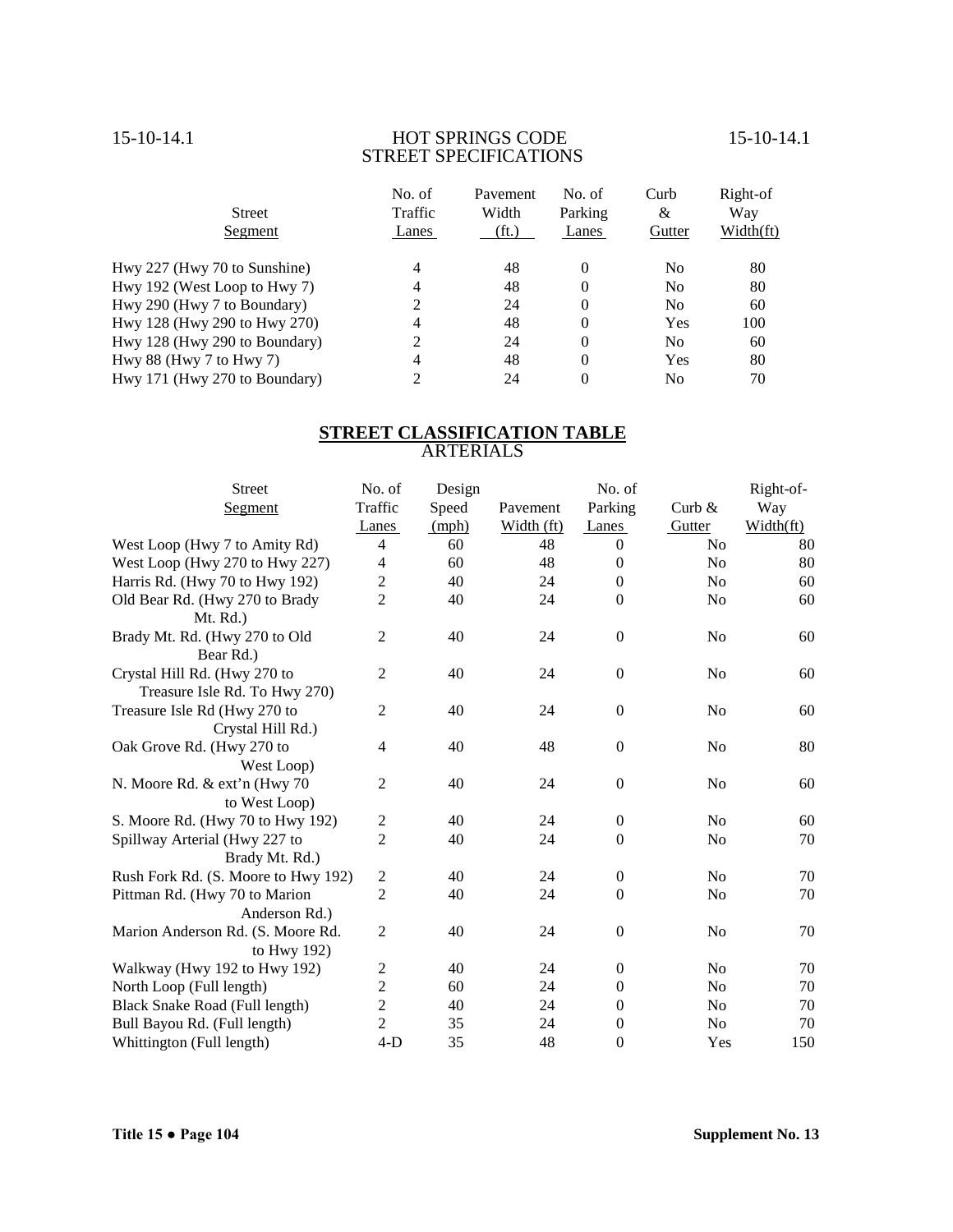| <b>Street</b>                       | No. of                  | Design |              | No. of           |                | Right-of-              |
|-------------------------------------|-------------------------|--------|--------------|------------------|----------------|------------------------|
| <b>Segment</b>                      | Traffic                 | Speed  | Pavement     | Parking          | Curb $\&$      | Way                    |
|                                     | <b>Lanes</b>            | (mph)  | Width $(ft)$ | <b>Lanes</b>     | Gutter         | Width(f <sub>t</sub> ) |
| Cedar Glades Arterial (Whittington  | 2                       | 40     | 24           | $\mathbf{0}$     | No             | 70                     |
| to Hwy 227)                         |                         |        |              |                  |                |                        |
| Ouachita Ave. (Full length)         | $\overline{4}$          | 40     | 64           | $\overline{2}$   | Yes            | 100                    |
| Fox Pass Cut-off (Hwy 7 to Hwy 7)   | $\boldsymbol{2}$        | 40     | 24           | $\boldsymbol{0}$ | $\rm No$       | 70                     |
| Quarry Mt. Rd. (Sleepy Valley to    | $\overline{2}$          | 40     | 24           | $\boldsymbol{0}$ | No             | 70                     |
| Martin Luther King)                 |                         |        |              |                  |                |                        |
| Sleepy Valley Rd. (Hwy 7 to         | $\boldsymbol{2}$        | 35     | 24           | $\boldsymbol{0}$ | No             | 70                     |
| Quarry Mt. Rd.)                     |                         |        |              |                  |                |                        |
| Grand Ave. (Summer to Mason)        | $\overline{4}$          | 40     | 48           | $\boldsymbol{0}$ | Yes            | 80                     |
| Mason St. (Grand extn to Hwy 270)   | 4                       | 40     | 48           | $\boldsymbol{0}$ | Yes            | 80                     |
| Molly Arterial (full length)        | $\overline{c}$          | 35     | 24           | $\boldsymbol{0}$ | Yes            | 60                     |
| Gardener Arterial (full length)     | $\overline{c}$          | 35     | 24           | $\boldsymbol{0}$ | Yes            | 60                     |
| Mission St. (Hwy 270 to Hobson)     | $\overline{c}$          | 35     | 24           | $\boldsymbol{0}$ | No             | 70                     |
| Hobson Ave. (Mission to Summer)     | $\overline{c}$          | 35     | 24           | $\boldsymbol{0}$ | Yes            | 60                     |
| Hobson Ave. (Third to Central)      | $\overline{c}$          | 35     | 42           | $\overline{c}$   | Yes            | 60                     |
| Richard St. (Albert Pike to McLeod) | $\overline{c}$          | 35     | 24           | $\boldsymbol{0}$ | Yes            | 60                     |
| St. Louis & Ext'n (Hwy 70 to Hwy 7) | $\overline{4}$          | 35     | 48           | $\boldsymbol{0}$ | Yes            | 80                     |
| Greenwood (Richard to Hwy 7)        | $\overline{c}$          | 30     | 24           | $\boldsymbol{0}$ | Yes            | 60                     |
| Alcorn (Hwy 7 to Carson)            | $\overline{c}$          | 30     | 24           | $\boldsymbol{0}$ | Yes            | 60                     |
| Carson (Alcorn to Belding)          | $\overline{c}$          | 30     | 42           | $\overline{c}$   | Yes            | 80                     |
| Seventh (Greenwood to Emory)        | $\overline{c}$          | 30     | 24           | $\boldsymbol{0}$ | Yes            | 60                     |
| Third (Hobson to Oaklawn)           | $\overline{c}$          | 35     | 24           | $\boldsymbol{0}$ | Yes            | 60                     |
| Oaklawn (Seventh to Hwy 7)          | $\overline{c}$          | 30     | 24           | $\boldsymbol{0}$ | Yes            | 60                     |
| Leonard (McLeod to Richard)         | $\overline{c}$          | 35     | 24           | $\boldsymbol{0}$ | No             | 70                     |
| McLeod (Hwy 270 to Panama)          | 4                       | 35     | 48           | $\boldsymbol{0}$ | No             | 80                     |
| Panama (Lakeshore Dr. to Emory)     | 4                       | 35     | 48           | $\boldsymbol{0}$ | Yes            | 70                     |
| Emory (Panama to Higdon)            | $\overline{c}$          | 30     | 24           | $\boldsymbol{0}$ | Yes            | 60                     |
| Lakeshore Dr. (full length)         | $\overline{c}$          | 35     | 24           | $\boldsymbol{0}$ | No             | 70                     |
| Burchwood Bay Rd. (full length)     | $\overline{c}$          | 35     | 24           | $\boldsymbol{0}$ | No             | 70                     |
| Rocky Reef Rd. (Full length)        | $\sqrt{2}$              | 35     | 24           | $\boldsymbol{0}$ | No             | 70                     |
| Lake Hamilton Dr. (Hwy 7 to         | $\overline{2}$          | 30     | 24           | $\boldsymbol{0}$ | N <sub>o</sub> | 70                     |
| Lakeland)                           |                         |        |              |                  |                |                        |
| Lakeland Dr. (Lake Hamilton         | $\mathfrak{2}$          | 30     | 34           | 1                | Yes            | 60                     |
| to Hwy $7)$                         |                         |        |              |                  |                |                        |
| Files Rd. (Hwy 7 to Section Line)   | $\overline{c}$          | 35     | 24           | $\boldsymbol{0}$ | Yes            | 60                     |
| Crawford & Extn (Higdon             | $\boldsymbol{2}$        | 35     | 24           | $\boldsymbol{0}$ | Yes            | 70                     |
| to Golf Links)                      |                         |        |              |                  |                |                        |
| Golf Links (Hwy 7 to Hwy 270)       | $\overline{\mathbf{c}}$ | 35     | 24           | $\boldsymbol{0}$ | No             | 70                     |
| Belding & Ext'n (Hwy 7 to Hwy 270)  | $\overline{c}$          | 30     | 42           | 2                | Yes            | 70                     |
| Valley (Grand to Belding)           | $\overline{c}$          | 30     | 42           | $\overline{2}$   | Yes            | 70                     |
| Vermelle, Terry, Underwood &        | $\overline{c}$          | 30     | 42           | $\overline{c}$   | Yes            | 70                     |
| Hollywood (Hwy 7 to Hwy 270)        |                         |        |              |                  |                |                        |
| Shady Grove Rd. (Belding to         | $\overline{c}$          | 35     | 24           | $\boldsymbol{0}$ | No             | 70                     |
| Shady Heights)                      |                         |        |              |                  |                |                        |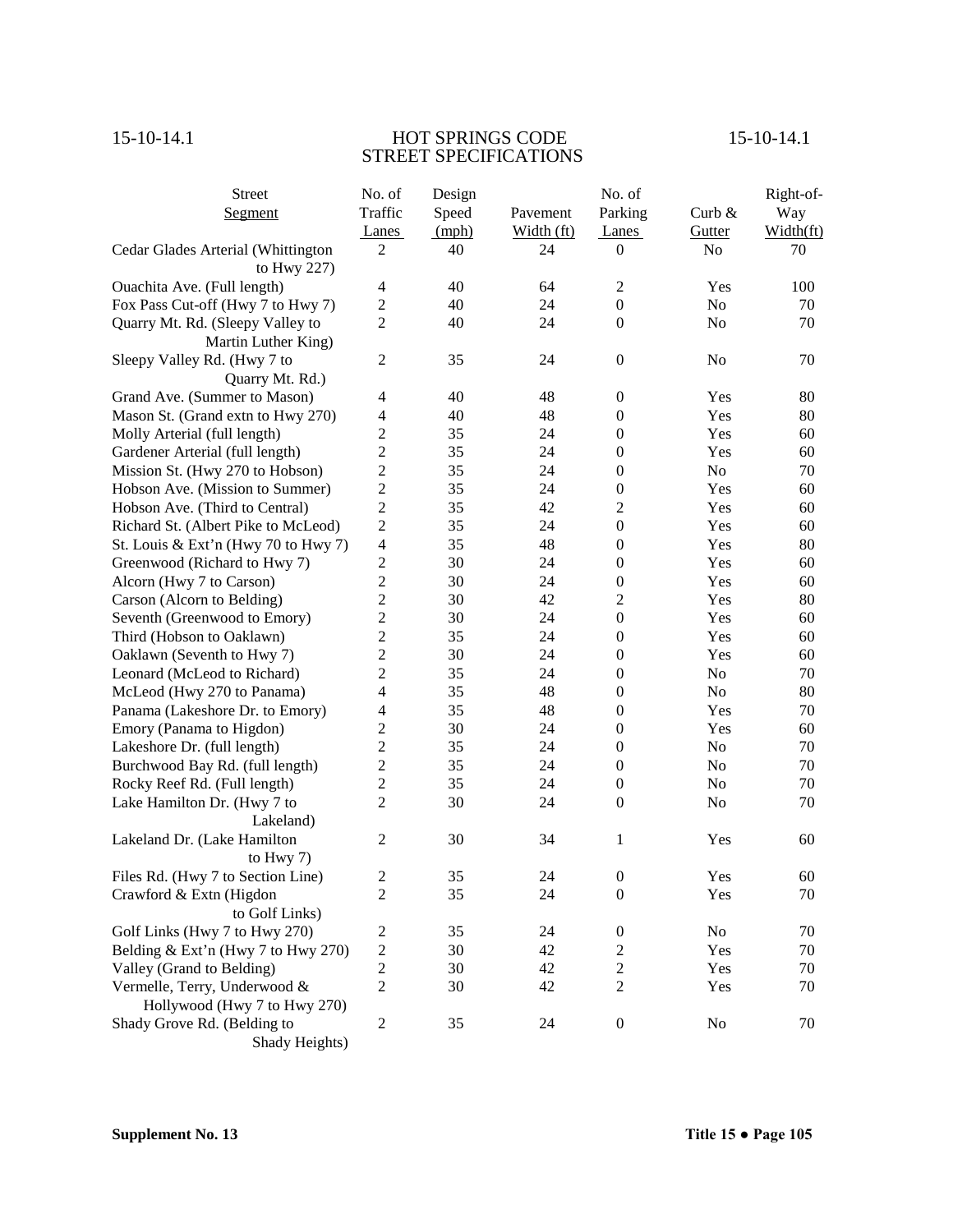| No. of                  | Design                                                                                                                                                                         |            | No. of           |                | Right-of- |
|-------------------------|--------------------------------------------------------------------------------------------------------------------------------------------------------------------------------|------------|------------------|----------------|-----------|
| Traffic                 | Speed                                                                                                                                                                          | Pavement   | Parking          | Curb $&$       | Way       |
| Lanes                   | (mph)                                                                                                                                                                          | Width (ft) | Lanes            | Gutter         | Width(ft) |
| $\overline{2}$          | 35                                                                                                                                                                             | 24         | $\Omega$         | No             | 70        |
|                         |                                                                                                                                                                                |            |                  |                |           |
| $\overline{c}$          | 35                                                                                                                                                                             | 24         | $\boldsymbol{0}$ | No             | 70        |
|                         |                                                                                                                                                                                |            |                  |                |           |
| $\overline{c}$          | 35                                                                                                                                                                             | 24         | $\theta$         | No             | 70        |
|                         | 30                                                                                                                                                                             | 24         | $\Omega$         | N <sub>o</sub> | 70        |
|                         | 35                                                                                                                                                                             | 24         | $\mathbf{0}$     | No             | 70        |
|                         | 35                                                                                                                                                                             | 24         | $\mathbf{0}$     | No             | 70        |
|                         |                                                                                                                                                                                | 24         | $\boldsymbol{0}$ | No             | 70        |
|                         |                                                                                                                                                                                |            |                  |                |           |
|                         | 40                                                                                                                                                                             | 24         | $\boldsymbol{0}$ | No             | 70        |
|                         |                                                                                                                                                                                |            |                  |                |           |
| $\overline{c}$          |                                                                                                                                                                                | 42         | $\overline{2}$   | Yes            | 70        |
|                         | 35                                                                                                                                                                             | 24         | $\Omega$         | No             | 70        |
|                         |                                                                                                                                                                                |            |                  |                |           |
| $\overline{c}$          | 30                                                                                                                                                                             | 42         | $\mathbf{0}$     | N <sub>o</sub> | 60        |
|                         | 35                                                                                                                                                                             | 24         | $\theta$         | Yes            | 60        |
|                         | 35                                                                                                                                                                             | 24         | $\mathbf{0}$     | No             | 70        |
|                         |                                                                                                                                                                                |            |                  |                |           |
| $\overline{2}$          | 30                                                                                                                                                                             | 42         | 2                | Yes            | 60        |
| $4-D$                   | 45                                                                                                                                                                             | 64         |                  | Yes            | 120       |
| $4-D$                   | 45                                                                                                                                                                             | 48         | $\boldsymbol{0}$ | Yes            | 120       |
| $\overline{c}$          | 35                                                                                                                                                                             | 34         | 1                | Yes            | 70        |
|                         |                                                                                                                                                                                |            |                  |                |           |
| $\overline{\mathbf{c}}$ | 35                                                                                                                                                                             | 24         | $\boldsymbol{0}$ | Yes            | 60        |
| $\overline{c}$          | 40                                                                                                                                                                             | 24         | $\overline{0}$   | N <sub>o</sub> | 70        |
|                         | $\overline{c}$<br>$\sqrt{2}$<br>Ridgeway (Hwy 270 to Westinghouse)<br>$\overline{2}$<br>$\overline{c}$<br>$\mathfrak{2}$<br>$\overline{c}$<br>$\overline{c}$<br>$\overline{2}$ | 40<br>35   |                  | $\overline{2}$ |           |

# **STREET CLASSIFICATION TABLE** MAJOR COLLECTORS

| Street                                        | No. of<br>Traffic | Pavement<br>Width | No. of<br>Parking | Curb<br>&      | Right-of-<br>Way |
|-----------------------------------------------|-------------------|-------------------|-------------------|----------------|------------------|
| Segment                                       | Lanes             | (ft.)             | Lanes             | Gutter         | Width(ft)        |
| Treasure Isle Rd. (Crystal Hill to Buccaneer) | 2                 | 24                | 0                 | N <sub>0</sub> | 60               |
| Clearcreek Rd. (Treasure Isle to Hwy 227)     | 2                 | 24                | 0                 | N <sub>0</sub> | 60               |
| Huddleston Springs Rd. (Hwy 227 to            |                   | 24                | 0                 | N <sub>0</sub> | 60               |
| Lake Rix Rd.)                                 |                   |                   |                   |                |                  |
| West Glazypeau Rd. (Hwy 227 to Boundary)      | 2                 | 24                | 0                 | N <sub>0</sub> | 60               |
| Walnut Valley Rd. (Lake Rix Rd. to            | C                 | 24                | 0                 | N <sub>0</sub> | 60               |
| Boundary)                                     |                   |                   |                   |                |                  |
| Royal Oak Rd. (full length)                   | $\mathfrak{D}$    | 24                | $\Omega$          | N <sub>0</sub> | 60               |
| John Holt Rd. (full length)                   |                   | 24                | 0                 | No             | 60               |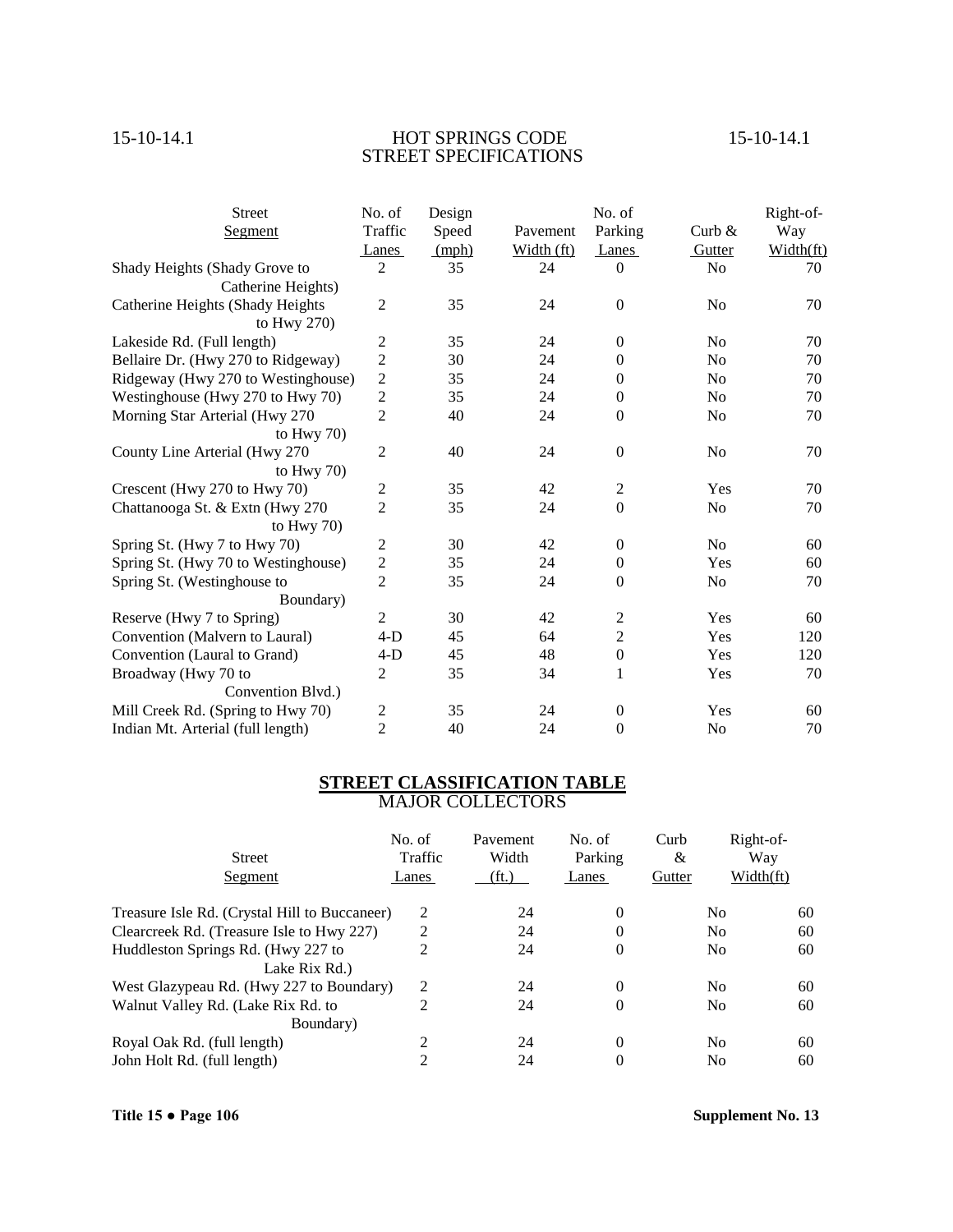| <b>Street</b>                              | No. of<br>Traffic       | Pavement<br>Width | No. of<br>Parking | Curb<br>$\&$   | Right-of-<br>Way |
|--------------------------------------------|-------------------------|-------------------|-------------------|----------------|------------------|
| Segment                                    | <b>Lanes</b>            | (f <sub>t</sub> ) | <b>Lanes</b>      | Gutter         | Width(ft)        |
|                                            |                         |                   |                   |                |                  |
| Breshears Rd. (Walnut Valley to            | $\mathfrak{2}$          | 24                | $\boldsymbol{0}$  | No             | 60               |
| Bearcat Mt. Rd.)                           |                         |                   |                   |                |                  |
| Bearcat Mt. Rd. (Wildcat Rd. to            | $\overline{c}$          | 24                | $\boldsymbol{0}$  | No             | 60               |
| Breshears Rd.)                             |                         |                   |                   |                |                  |
| Blowout Mt. Rd. (full length)              | $\overline{c}$          | 24                | $\boldsymbol{0}$  | N <sub>0</sub> | 60               |
| Wildcat Rd. (full length)                  | $\overline{c}$          | 24                | $\boldsymbol{0}$  | No             | 60               |
| Turkey Trot Lane (full length)             | $\overline{c}$          | 24                | $\boldsymbol{0}$  | No             | 60               |
| Sleepy Valley Rd. (Hwy 70B to              | $\overline{2}$          | 24                | $\mathbf{0}$      | Yes            | 60               |
| Quarry Mt. Rd.)                            |                         |                   |                   |                |                  |
| Mill Creek Rd. (Hwy 70 to Boundary)        | $\overline{\mathbf{c}}$ | 24                | $\boldsymbol{0}$  | N <sub>0</sub> | 60               |
| Cedar Creek Rd. (Hwy 70 to Boundary)       | $\overline{\mathbf{c}}$ | 24                | 0                 | No             | 60               |
| Bald Mt. Rd. (Westinghouse to Spring)      | $\overline{\mathbf{c}}$ | 24                | 0                 | N <sub>0</sub> | 60               |
| Deerpark Rd. (Mill Creek Rd. to Hwy 5)     | $\overline{\mathbf{c}}$ | 24                | 0                 | N <sub>0</sub> | 60               |
| Lodge Rd. (Hwy 270 to Kirchwood Dr.)       | $\overline{\mathbf{c}}$ | 24                | 0                 | N <sub>o</sub> | 60               |
| Kirchwood Dr. (Hwy 270 to Lodge Rd)        | $\sqrt{2}$              | 24                | $\boldsymbol{0}$  | No             | 60               |
| Fleetwood Dr. (Hwy 270 to West Pine Dr.)   | $\sqrt{2}$              | 24                | $\boldsymbol{0}$  | N <sub>0</sub> | 60               |
| West Pine Dr. (Hwy 270 to Fleetwood)       | $\sqrt{2}$              | 24                | $\boldsymbol{0}$  | Yes            | 60               |
| Thornton Ferry Rd. (Hwy 270 to Dakota Dr.) | $\sqrt{2}$              | 24                | $\boldsymbol{0}$  | No             | 60               |
| Dakota Dr. (Thornton Ferry Rd. to          | $\overline{2}$          | 24                | $\mathbf{0}$      | N <sub>o</sub> | 60               |
| Arrowhead Dr.)                             |                         |                   |                   |                |                  |
| Timberlake Dr. (full length)               | $\overline{c}$          | 24                | $\boldsymbol{0}$  | No             | 60               |
| Miles Clearcut Rd. (full length)           | $\mathfrak{2}$          | 24                | $\boldsymbol{0}$  | No             | 60               |
| Rock Creek Rd. (Hwy 70 to River Bend Dr.)  | $\overline{c}$          | 24                | $\boldsymbol{0}$  | No             | 60               |
| Majestic Lodge Rd. (full length)           | $\overline{c}$          | 24                | $\boldsymbol{0}$  | No             | 60               |
| Springwood Rd. (Full length)               | $\overline{c}$          | 24                | 0                 | No             | 60               |
| Kauffman Rd. (Hwy 70 to Enterprise)        | $\overline{c}$          | 24                | $\boldsymbol{0}$  | N <sub>o</sub> | 60               |
| Morphew Rd. (Hwy 192 to Sparling Rd.)      | $\overline{c}$          | 24                | $\boldsymbol{0}$  | N <sub>o</sub> | 60               |
| Northshore Dr. (Hwy 192 to Gene Bell)      | $\overline{c}$          | 24                | $\boldsymbol{0}$  | N <sub>0</sub> | 60               |
| Little Mazarn Rd. (West Loop to            | $\overline{c}$          | 24                | $\boldsymbol{0}$  | N <sub>0</sub> | 60               |
| Oscar Grey Rd.)                            |                         |                   |                   |                |                  |
| Old Brundage Rd. (Hwy 192 to Osprey Dr.)   | $\sqrt{2}$              | 24                | $\boldsymbol{0}$  | N <sub>0</sub> | 60               |
| Thunder Rd. (Hwy 192 to Albright Rd.)      | $\overline{\mathbf{c}}$ | 24                | $\boldsymbol{0}$  | N <sub>o</sub> | 60               |
| Albright Rd. (full length)                 | $\overline{c}$          | 24                | $\boldsymbol{0}$  | No             | 60               |
| Echo Valley Rd. (Albright Rd. to Hwy 7)    | $\overline{2}$          | 24                | $\mathbf{0}$      | No             | 60               |
| Housley Point (Hwy 192 to Spurwink Ln.)    | $\boldsymbol{2}$        | 24                | $\boldsymbol{0}$  | No             | 60               |
| Winkler Rd. (full length)                  | $\sqrt{2}$              | 24                | $\boldsymbol{0}$  | No             | 60               |
| Molly Springs Rd. (full length)            | $\sqrt{2}$              | 24                | $\boldsymbol{0}$  | No             | 60               |
| Marie Stover Ln. (full length)             | $\overline{c}$          | 24                | $\boldsymbol{0}$  | No             | 60               |
| Airway Dr. (full length)                   | $\overline{c}$          | 24                | $\boldsymbol{0}$  | No             | 60               |
| Summer St. (Woodlawn to Albert Pike)       | $\overline{c}$          | 24                | $\boldsymbol{0}$  | Yes            | 60               |
| Prospect Ave. (full length)                | $\overline{c}$          | 34                | 1                 | Yes            | 70               |
| Pecan Street (full length)                 | $\overline{c}$          | 42                | $\boldsymbol{2}$  | Yes            | 70               |
| Quapaw Ave. (full length)                  | $\mathfrak{2}$          | 42                | $\boldsymbol{2}$  | Yes            | 70               |
| Garland Ave. (Lacy St. to Hwy 7)           | $\overline{2}$          | 42                | $\overline{2}$    | Yes            | 70               |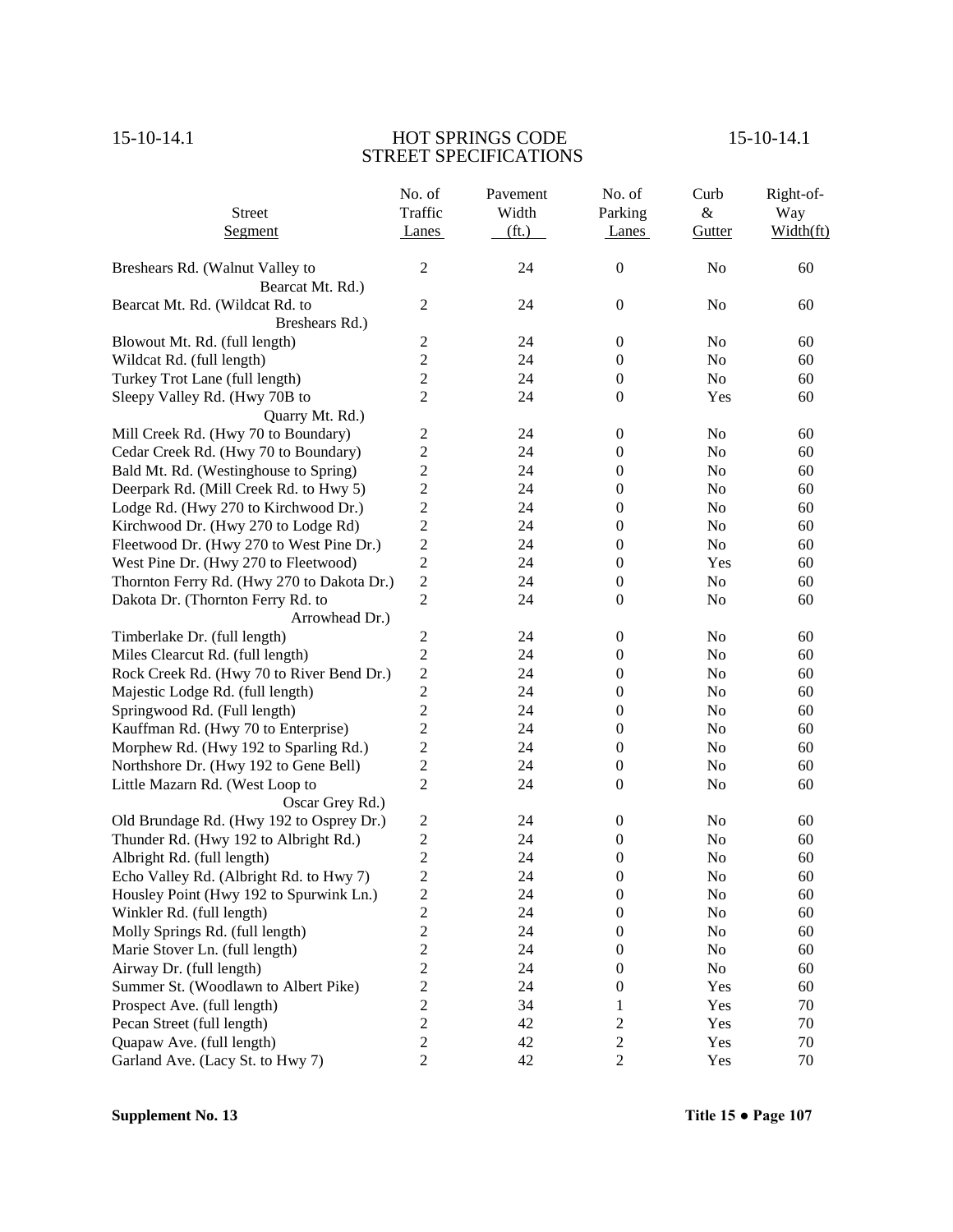| <b>Street</b>                                 | No. of<br>Traffic       | Pavement<br>Width | No. of<br>Parking | Curb<br>$\&$   | Right-of-<br>Way |
|-----------------------------------------------|-------------------------|-------------------|-------------------|----------------|------------------|
| Segment                                       | Lanes                   | (f <sub>t</sub> ) | Lanes             | Gutter         | Width(ft)        |
|                                               |                         |                   |                   |                |                  |
| Woodlawn St. (Richard to Hwy 7)               | $\sqrt{2}$              | 34                | $\mathbf{1}$      | Yes            | $70\,$           |
| Leonard St. (Richard to Hwy 7)                | $\overline{c}$          | 24                | $\boldsymbol{0}$  | Yes            | 60               |
| Columbia Hills Dr. (Full length)              | $\overline{c}$          | 24                | $\boldsymbol{0}$  | Yes            | 60               |
| Terry St. (Sunnyside St. to Indian Hills Dr.) | $\sqrt{2}$              | 24                | $\boldsymbol{0}$  | Yes            | 60               |
| McMahan Dr. (Hwy 7 to Terry St.)              | $\overline{c}$          | 24                | $\boldsymbol{0}$  | Yes            | 60               |
| TV Hill Rd. (Hwy 7 to Southern Hills Dr.)     | $\sqrt{2}$              | 24                | $\boldsymbol{0}$  | Yes            | 60               |
| Section Line Rd. (full length)                | $\overline{c}$          | 24                | $\boldsymbol{0}$  | Yes            | 60               |
| Werner Rd. (full length)                      | $\overline{c}$          | 24                | $\boldsymbol{0}$  | No             | 60               |
| Pakis Rd. (full length)                       | $\overline{2}$          | 24                | $\boldsymbol{0}$  | Yes            | 60               |
| Buena Vista Rd. (Hwy 7 to San Carlos Dr.)     | $\overline{c}$          | 24                | $\boldsymbol{0}$  | No             | 60               |
| Lakeland Dr. (Lake Hamilton Dr. to end)       | $\sqrt{2}$              | 24                | $\boldsymbol{0}$  | Yes            | 60               |
| Robinhood Dr. (Lakeland Dr. to Lakeland Dr.)  | $\overline{c}$          | 24                | $\boldsymbol{0}$  | Yes            | 60               |
| Winans (Golf Links Rd. to Shady Grove Rd.)    | $\boldsymbol{2}$        | 24                | $\boldsymbol{0}$  | Yes            | 60               |
| Shady Grove Rd. (Shady Heights Rd. to         | $\overline{c}$          | 24                | $\mathbf{0}$      | No             | 60               |
| Heritage Dr.)                                 |                         |                   |                   |                |                  |
| Country Club Ln. (full length)                | $\overline{\mathbf{c}}$ | 24                | $\boldsymbol{0}$  | Yes            | 60               |
| Mote St. (full length)                        | $\overline{\mathbf{c}}$ | 24                | $\boldsymbol{0}$  | Yes            | 60               |
| Lowery Ln. (Mote to Hwy 270)                  | $\overline{c}$          | 24                | $\boldsymbol{0}$  | Yes            | 60               |
| Cones Rd. (Hwy 7 to Spring)                   | $\overline{c}$          | 24                | $\boldsymbol{0}$  | No             | 60               |
| Grove St. (Malvern to Grand)                  | $\overline{c}$          | 42                | 2                 | Yes            | 70               |
| Cypress St. (Banks to Spring)                 | $\overline{c}$          | 34                | 1                 | Yes            | 60               |
| Wade St. (full length)                        | $\overline{c}$          | 24                | $\boldsymbol{0}$  | Yes            | 60               |
| Pleasant St. (Convention to Malvern)          | $\overline{c}$          | 24                | $\boldsymbol{0}$  | Yes            | 60               |
| Gulpha St. (Malvern to Convention)            | 2                       | 24                | $\boldsymbol{0}$  | Yes            | 60               |
| Silver St. (Malvern to Cypress)               | $\overline{c}$          | 24                | $\boldsymbol{0}$  | Yes            | 60               |
| Grand Point Dr. (Hwy 128 to End)              | $\overline{c}$          | 24                | $\boldsymbol{0}$  | No             | 60               |
| Bayshore Dr. (Hwy 128 to Peninsula Dr.)       | $\overline{c}$          | 24                | $\boldsymbol{0}$  | No             | 60               |
| Peninsula Dr. (Shady Grove to Shady           | $\overline{2}$          | 24                | $\overline{0}$    | No             | 60               |
| Heights Rd.)                                  |                         |                   |                   |                |                  |
| Akers Rd. (Hwy 270 to Merlin Dr.)             | 2                       | 24                | $\boldsymbol{0}$  | No             | 60               |
| Industrial Park Rd. (Hwy 270 to Hutzel Dr.)   | $\boldsymbol{2}$        | 24                | $\overline{0}$    | No             | 60               |
| Couchwood Rd. (Hwy 270 to Couchwood           | $\overline{2}$          | 24                | $\mathbf{0}$      | N <sub>o</sub> | 60               |
| Terrace)                                      |                         |                   |                   |                |                  |
| Green Bay Dr. (Couchwood to Fairchild Pt.)    | $\overline{\mathbf{c}}$ | 24                | $\boldsymbol{0}$  | No             | 60               |
| Grandstaff Dr. (Hwy 270 to Grandstaff         | $\overline{c}$          | 24                | $\boldsymbol{0}$  | No             | 60               |
| Terrace)                                      |                         |                   |                   |                |                  |
| Red Oak Cutoff (Hwy 290 to Hwy 290)           | $\overline{c}$          | 24                | $\boldsymbol{0}$  | No             | 60               |
| Arkridge Rd. (Hwy 128 to Long Point Rd)       | $\overline{c}$          | 24                | $\boldsymbol{0}$  | No             | 60               |
| Red Oak Dr. (Hwy 290 to Burkwall Loop)        | $\overline{c}$          | 24                | $\boldsymbol{0}$  | No             | 60               |
| Longview Pt. (Hwy 128 to Cabe Ct.)            | $\overline{c}$          | 24                | $\boldsymbol{0}$  | No             | 60               |
| Twin Oaks Dr. (Arkridge to Red Oak Dr.)       | $\overline{c}$          | 24                | $\boldsymbol{0}$  | N <sub>o</sub> | 60               |
| Warwick Rd. (Hwy 290 to Red Oak Dr.)          | $\overline{c}$          | 24                | $\boldsymbol{0}$  | N <sub>o</sub> | 60               |
| Fish Hatchery Rd. (Hwy 290 to Fish Hatchery)  | $\sqrt{2}$              | 24                | $\mathbf{0}$      | N <sub>o</sub> | 60               |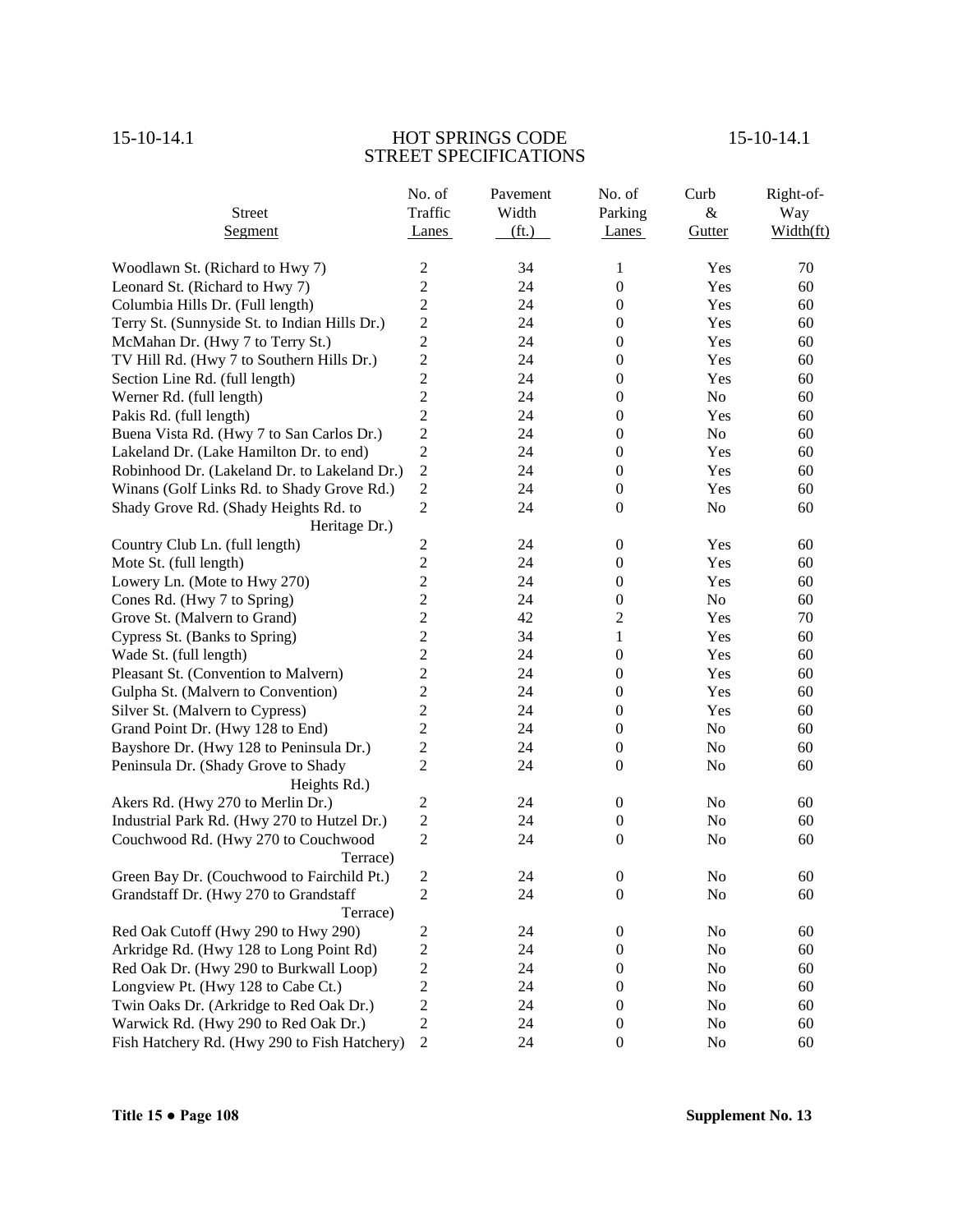| <b>Street</b><br>Segment               | No. of<br>Traffic<br>Lanes | Pavement<br>Width<br>(ft.) | No. of<br>Parking<br>Lanes | Curb<br>&<br>Gutter | Right-of-<br>Way<br>Width(ft) |
|----------------------------------------|----------------------------|----------------------------|----------------------------|---------------------|-------------------------------|
| Mt. Carmel Rd. (Hwy 290 to Hwy 290)    |                            | 24                         |                            | No                  | 60                            |
| Sundown Mt. Rd. (Hwy 128 to Boundary)  | 2                          | 24                         |                            | No                  | 60                            |
| Cooper Creek Rd. (Hwy 290 to Boundary) |                            | 24                         |                            | No                  | 60                            |

\* "T" indicates an additional continuous center turn lane.

\*\* "D" indicates a divided street with a protected island space of at least eight feet between opposing traffic lanes.

# **15-10-14.2. Shoulders.**

Where street segments are shown without curbs and gutters, a minimum of four foot shoulders shall be required on each side of the paved traffic lanes. Such shoulders shall not be considered part of the required pavement width.

### **15-10-14.3. Frontage roads.**

All frontage roads, not otherwise classified, shall be major collectors.

# ARTICLE IV. GEOMETRIC DESIGN CRITERIA STREET SPECIFICATIONS

# **15-10-15. General.**

(a) The minimum standards for the geometric design of the various classes of streets shall be as presented hereinafter in this Article.

(b) These geometric standards are established to and shall be interpreted to provide for the best practical traffic movement and safety.

(c) Design factors shall include consideration of design speed, sight distance, type of vehicles expected, travel time, convenience and traffic congestion.

# **15-10-16. Street alignment.**

### **15-10-16.1. Horizontal curves.**

Horizontal curves for each class and design speed of any street segment shall have centerline radii equal to or greater than that shown in the minimum horizontal curve table. Where a street segment may be rated in two or more categories, the more restrictive specification shall govern.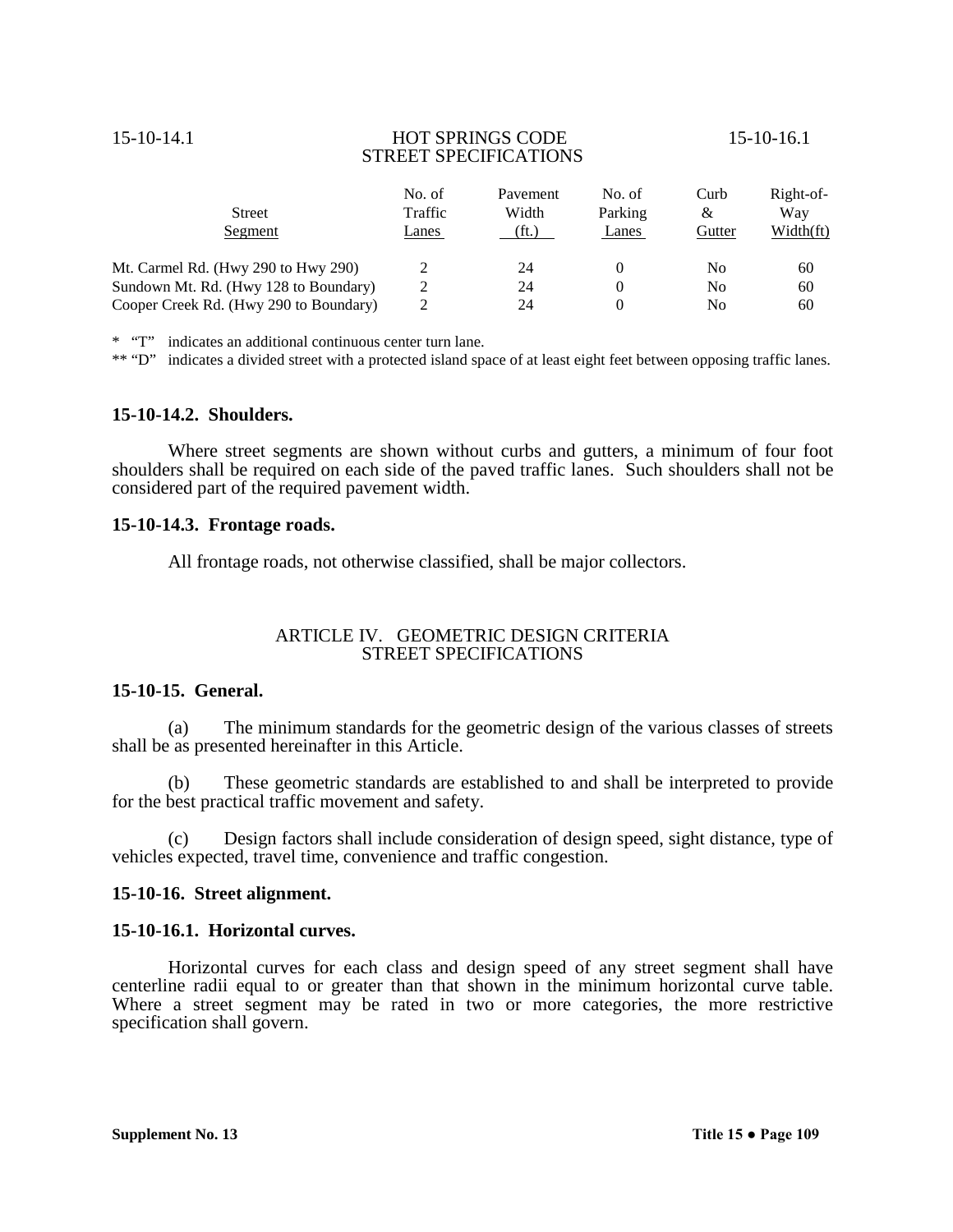| MINIMUM HORIZONTAL CURVE RADII |                             |                      |  |  |  |  |  |
|--------------------------------|-----------------------------|----------------------|--|--|--|--|--|
| <b>Street Class</b>            | <b>Rated Speed</b><br>(MPH) | <b>Radius (Feet)</b> |  |  |  |  |  |
| Arterial                       | 30                          | 500                  |  |  |  |  |  |
| Arterial                       | 35                          | 600                  |  |  |  |  |  |
| Arterial                       | 40                          | 700                  |  |  |  |  |  |
| Arterial                       | 45                          | 800                  |  |  |  |  |  |
| Arterial                       | 50                          | 900                  |  |  |  |  |  |
| Arterial                       | 55                          | 1100                 |  |  |  |  |  |
| Arterial                       | 60                          | 1200                 |  |  |  |  |  |
| Major Collector                | 30                          | 500                  |  |  |  |  |  |
| Major Collector                | 35                          | 600                  |  |  |  |  |  |
| Major Collector                | 40                          | 700                  |  |  |  |  |  |
| Major Collector                | 45                          | 800                  |  |  |  |  |  |
| Major Collector                | 50                          | 900                  |  |  |  |  |  |
| <b>Minor Collector</b>         | 30                          | 200                  |  |  |  |  |  |
| Local                          | 25                          | $150*$               |  |  |  |  |  |
| Industrial                     | 30                          | 200*                 |  |  |  |  |  |
| Residential                    | 25                          | $150*$               |  |  |  |  |  |
| Commercial                     | 30                          | 200                  |  |  |  |  |  |
| Alley                          | 10                          | 150                  |  |  |  |  |  |

\*May be reduced to 75 feet within 200 feet of an intersection, if required to effect a ninety degree (90°) intersection with another street.

### **15-10-16.2. Reverse curves.**

A tangent distance of at least 100 feet shall separate reverse curves.

# **15-10-16.3. Compound and spiral curves.**

Compound and spiral curves will be allowed, if the maximum radii meets the minimum requirements and if the city engineer determines that the intent of these specifications can be met with the said compound or spiral curve.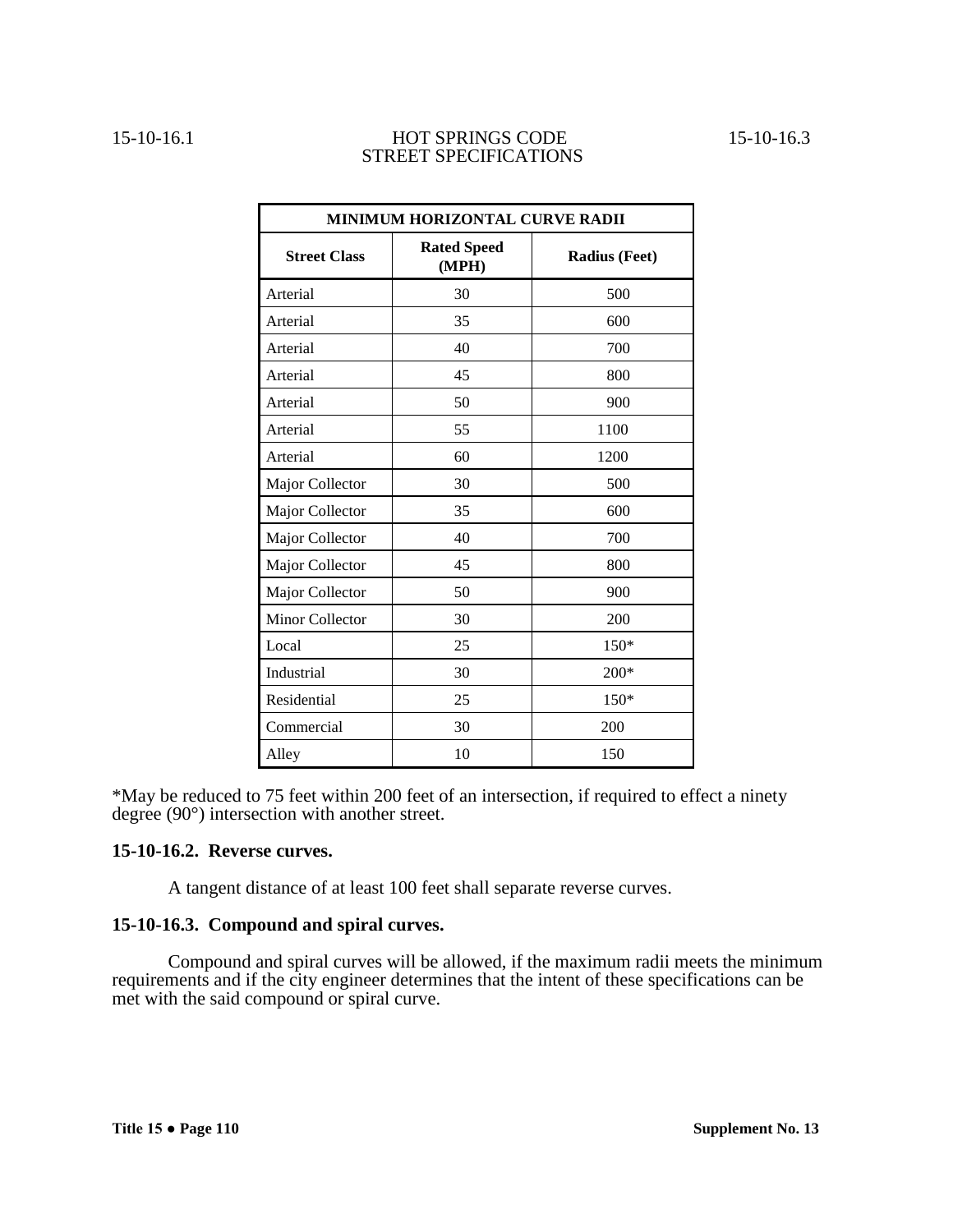# **15-10-17. Vertical curves.**

(a) All vertical curves shall be symmetrical parabolic type curves. Vertical curves shall be designed at all changes in vertical alignment in which the grade change exceeds one percent on arterial or major collectors, two percent on minor collectors, or three percent on local streets.

(b) The minimum length of vertical curves shall depend on the design speed and shall be equal to "K" times "A," where "K" equals the coefficient shown in the vertical curve coefficient table, and "A" equals the algebraic different in grades when the grades are expressed as a percentage.

| <b>VERTICAL CURVE COEFFICIENT</b> |              |     |  |
|-----------------------------------|--------------|-----|--|
| <b>Design Speed</b>               | <b>Crest</b> | Sag |  |
| 30                                | 30           | 40  |  |
| 35                                | 35           | 45  |  |
| 40                                | 40           | 50  |  |
| 45                                | 45           | 55  |  |
| 50                                | 50           | 60  |  |
| 55                                | 55           | 65  |  |
| 60                                | 60           | 70  |  |

# **15-10-18. Sight distance.**

(a) Irrespective of the minimum curve data for horizontal and vertical curves, the design of any street segment shall provide for the minimum sight distance required under this section.

(b) The design shall take into account the passing sight distance and the stopping sight distance.

(c) The stopping sight distance shall be calculated using an observers eye level of 4.5 feet above the street surface and an object level of six inches above the street surface.

(d) The passing sight distance shall be calculated using an observers eye level of 4.5 feet above the street surface and an object height of 4.5 feet above the street surface.

(e) The minimum sight distance for the various classes and rated speeds of street segments shall be as given in the minimum sight distance table.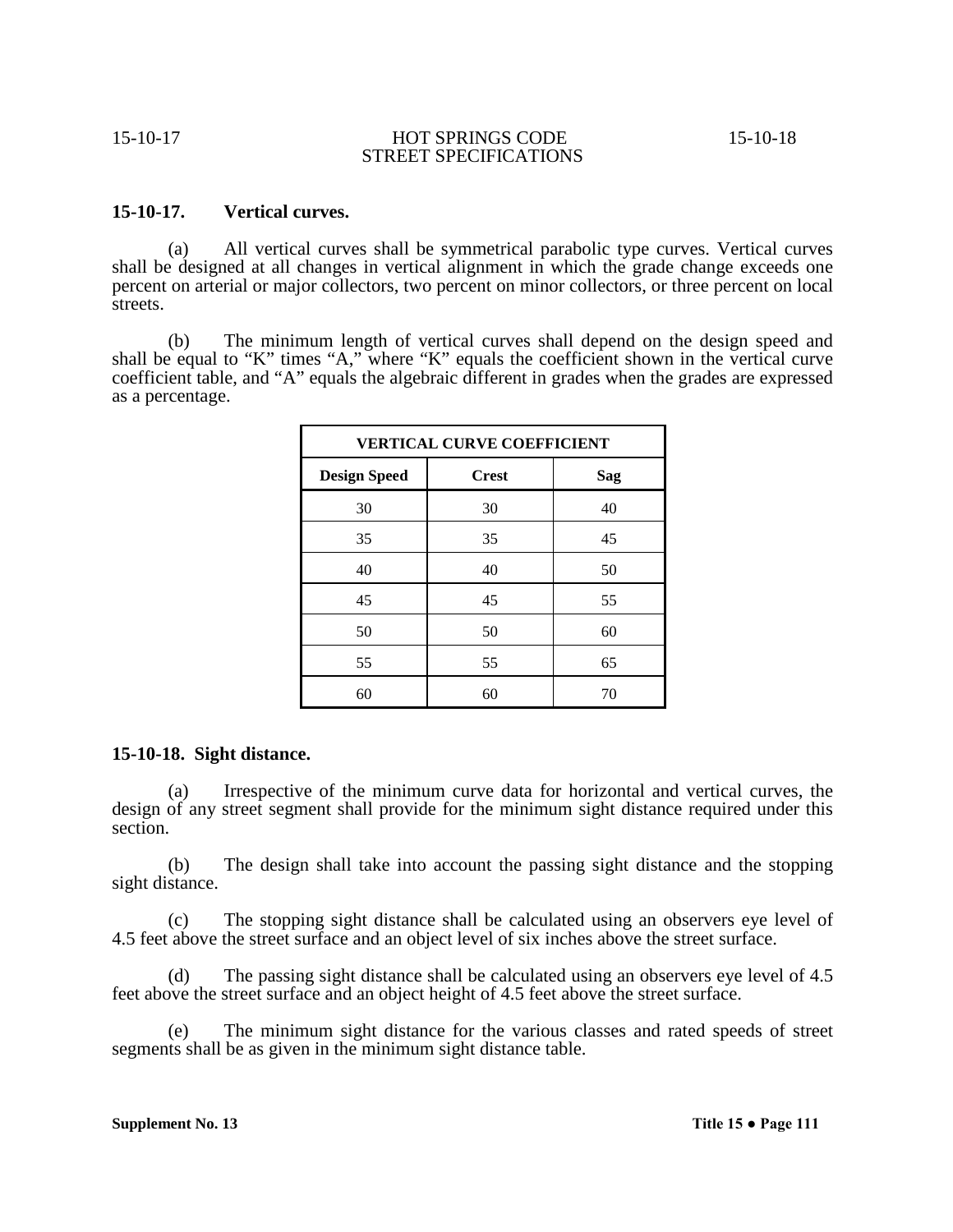| MINIMUM SIGHT DISTANCE |                           |                                |                               |
|------------------------|---------------------------|--------------------------------|-------------------------------|
| <b>Street Class</b>    | <b>Design Speed (MPH)</b> | <b>Stopping Distance (ft.)</b> | <b>Passing Distance (ft.)</b> |
| Arterial               | 30                        | 200                            | 800                           |
| Arterial               | 35                        | 250                            | 1000                          |
| Arterial               | 40                        | 275                            | 1300                          |
| Arterial               | 45                        | 300                            | 1500                          |
| Arterial               | 50                        | 350                            | 1700                          |
| Arterial               | 55                        | 400                            | 1900                          |
| Arterial               | 60                        | 476                            | 2000                          |
| Major Collector        | 30                        | 200                            | 800                           |
| Major Collector        | 35                        | 250                            | 1000                          |
| Major Collector        | 40                        | 275                            | 1300                          |
| Major Collector        | 45                        | 300                            | 1500                          |
| Major Collector        | 50                        | 350                            | 1700                          |
| Minor Collector        | 30                        | 200                            | N/A                           |
| Local                  | 30                        | 200                            | N/A                           |
| Alley                  | 10                        | 50                             | N/A                           |

(f) The passing sight distance shall govern, except in locations specifically approved by the city engineer as a no passing zone. In no case may the sight distance be reduced below the stopping sight distance shown in minimum sight distance table above.

### **15-10-19. Intersections.**

(a) Intersections shall be designed to provide a safe system, for present and prospective traffic, to cross and/or enter and exit from one street to another.

(b) Intersections of crossing streets shall be aligned, in so far as practical, without centerline offsets (jog).

(c) The geometric design of intersections shall comply with the minimum criteria shown in the intersection design criteria table.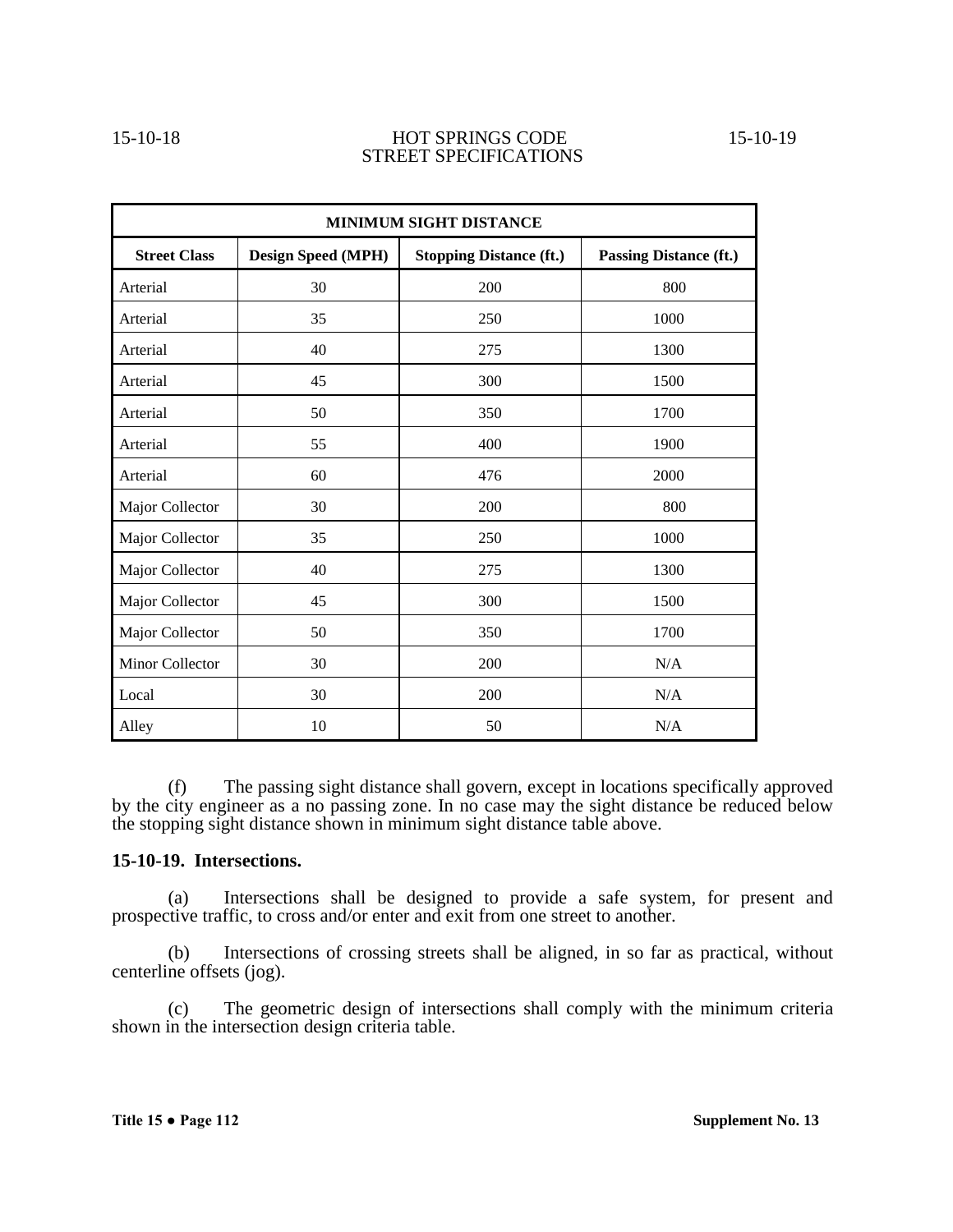| <b>INTERSECTION DESIGN CRITERIA</b> |                        |                 |  |
|-------------------------------------|------------------------|-----------------|--|
| <b>Design Parameter</b>             | <b>Street Class</b>    | <b>Criteria</b> |  |
| Maximum Grade within 100 Feet       | A11                    | 6%              |  |
| Minimum Angle (Degrees)             | A11                    | 85              |  |
| Minimum Curb Radius*                | Arterial               | 30'             |  |
| Minimum Curb Radius*                | Major Collector        | 30'             |  |
| Minimum Curb Radius*                | <b>Minor Collector</b> | 25'             |  |
| Minimum Curb Radius*                | Local                  | 25'             |  |
| Minimum Curb Radius*                | Industrial             | 30'             |  |
| Minimum Curb Radius*                | Commercial             | 30'             |  |
| Minimum Curb Radius*                | Residential            | 25'             |  |
| Minimum Curb Radius*                | Alley                  | 25'             |  |
| Minimum Jog                         | Arterial               | 500'            |  |
| Minimum Jog                         | Major Collector        | 300'            |  |
| Minimum Jog                         | Minor Collector        | <b>200</b>      |  |
| Minimum Jog                         | Local                  | 200'            |  |

\*Where curbs are utilized, the radius shown shall apply to the back of the curb. Where curbs are not utilized, two feet shall be added to the radius shown and shall apply to the edge of pavement.

(d) Intersections shall be designed to provide for a minimum sight distance from each leg of the intersection to points on the cross street on either side of the intersection. Such sight distance shall be in accordance with that given in Section 15-10-18, based on the stopping sight distance for the class of the cross street being entered.

(e) Grade crossings at railroads shall be designed to provide for a minimum sight distance of 800 feet along the railroad on either side of the crossing.

(f) Approaches to railroad crossings shall be designed to provide a minimum of 200 percent of the stopping sight distance given in the minimum sight distance table for the class of street. The minimum distance shall be measured from the nearest rail along the approach street.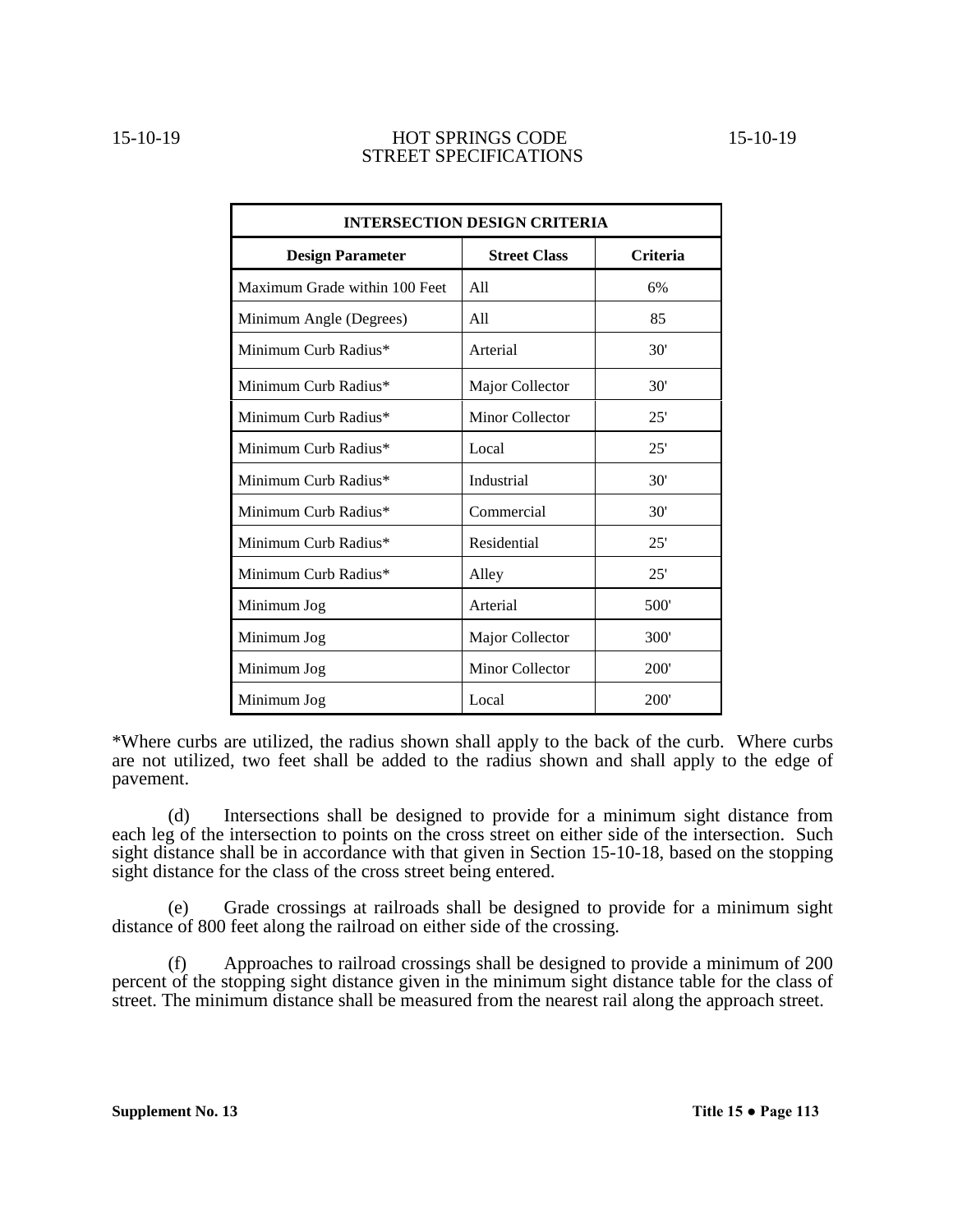# **15-10-20. Street grades.**

(a) The minimum street grade shall be the grade required to provide adequate drainage for the street. The minimum centerline grade for street segments with curbs and gutters shall be 0.50 percent.

(b) The maximum centerline grades for the various classes of street shall be as shown in the maximum street grade table.

| <b>MAXIMUM STREET GRADES</b> |                      |  |
|------------------------------|----------------------|--|
| <b>Street Class</b>          | <b>Maximum Grade</b> |  |
| Arterial                     | 8%                   |  |
| Major Collector              | 8%                   |  |
| Minor Collector              | 10%                  |  |
| Local                        | 10%                  |  |
| Industrial                   | 8%                   |  |
| Commercial                   | 8%                   |  |
| Residential                  | 10%                  |  |
| Alley                        | 8%                   |  |

(c) Where steep natural topography may affect access to and from adjoining properties, the maximum grades may be increased by fifty percent (50%) in street segments of 300 feet or less with specific approval of the city engineer.

# **15-10-21. Cross-sections.**

(a) Street cross-sections shall conform to the details included in Appendix A to these street specifications which is attached hereto. Skewed street cross sections will not be allowed without specific approval of the city engineer.

**Editor's note-**Appendix A to the Hot Springs Street Specifications Ordinance is on file in the Office of the City Clerk.

(b) Pavement cross slopes for all streets shall be a minimum of two (2) percent with a crown height of a minimum of six (6) inches.

(c) Gutters shall be sloped to match the street slope.

(d) Cross-sections on arterial and major collector streets shall be super-elevated in accordance with AHTD standards.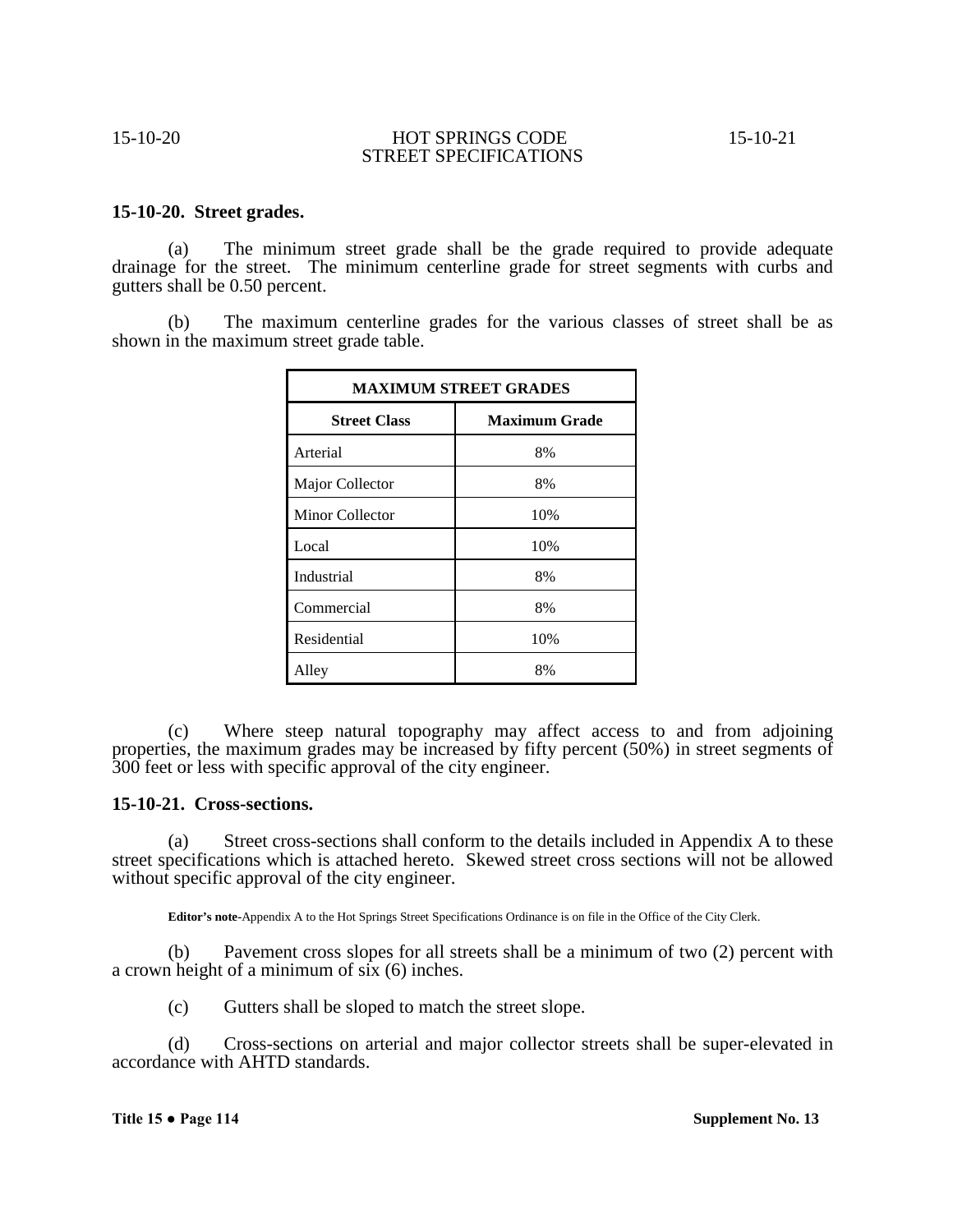(e) The required width of a traffic lane shall be twelve feet (12') for all classes of streets, excluding curb and gutter, if any. The lane width may be reduced to ten feet (10') in areas where severe restrictions to construction are present upon approval by the city engineer. In considering any plans proposing to utilize a lane width of less than twelve feet (12'), only clear, obvious and practically in-correctable conditions should be considered. In no case shall the lane width be less than ten feet (10').

(f) The minimum width of a parking lane shall be nine feet (9').

(g) Each curb and gutter section shall have a minimum width of twenty four inches  $(24")$ .

(h) The minimum radius to edge of pavement in a cul-de-sac shall be twenty-eight feet (28') on residential streets, forty feet (40') on commercial streets, and fifty feet (50') on industrial streets.

(i) The minimum pavement width for an alley shall be fifteen feet  $(15')$ .<br>(i) The minimum width of sidewalks shall be four feet  $(4')$  on local, residential and minor collector streets and five feet (5') on commercial and industrial streets.

(k) Curbs and gutters on streets with concrete surface shall be placed independently or integral with the street pavement. In such case, the outer twenty-four inches (24") of the section shall be considered the curb and gutter and shall not be considered as part of the minimum required pavement width.

(l) Cul-de-sac streets shall be no greater than 800 feet in length.

# **15-10-22. Street right-of-way.**

(a) The minimum street right-of-way width for the various street classes are given in the minimum right-of-way table.

| <b>MINIMUM STREET RIGHT-OF-WAY WIDTH</b> |                              |                             |  |
|------------------------------------------|------------------------------|-----------------------------|--|
| <b>Street Class</b>                      | <b>Right-of-Way</b><br>Width | Cul-de-sac<br><b>Radius</b> |  |
| Arterial                                 | 70                           | N/A                         |  |
| Major Collector                          | 60                           | N/A                         |  |
| Minor Collector                          | 60                           | N/A                         |  |
| Local with Curbs & Gutters               | 40                           | 40                          |  |
| Local without Curbs & Gutters            | 50                           | 50                          |  |
| Industrial                               | 60                           | 60                          |  |
| Commercial                               | 50                           | 50                          |  |
| Residential                              | 50                           | 40                          |  |
| Alley                                    | 20                           | N/A                         |  |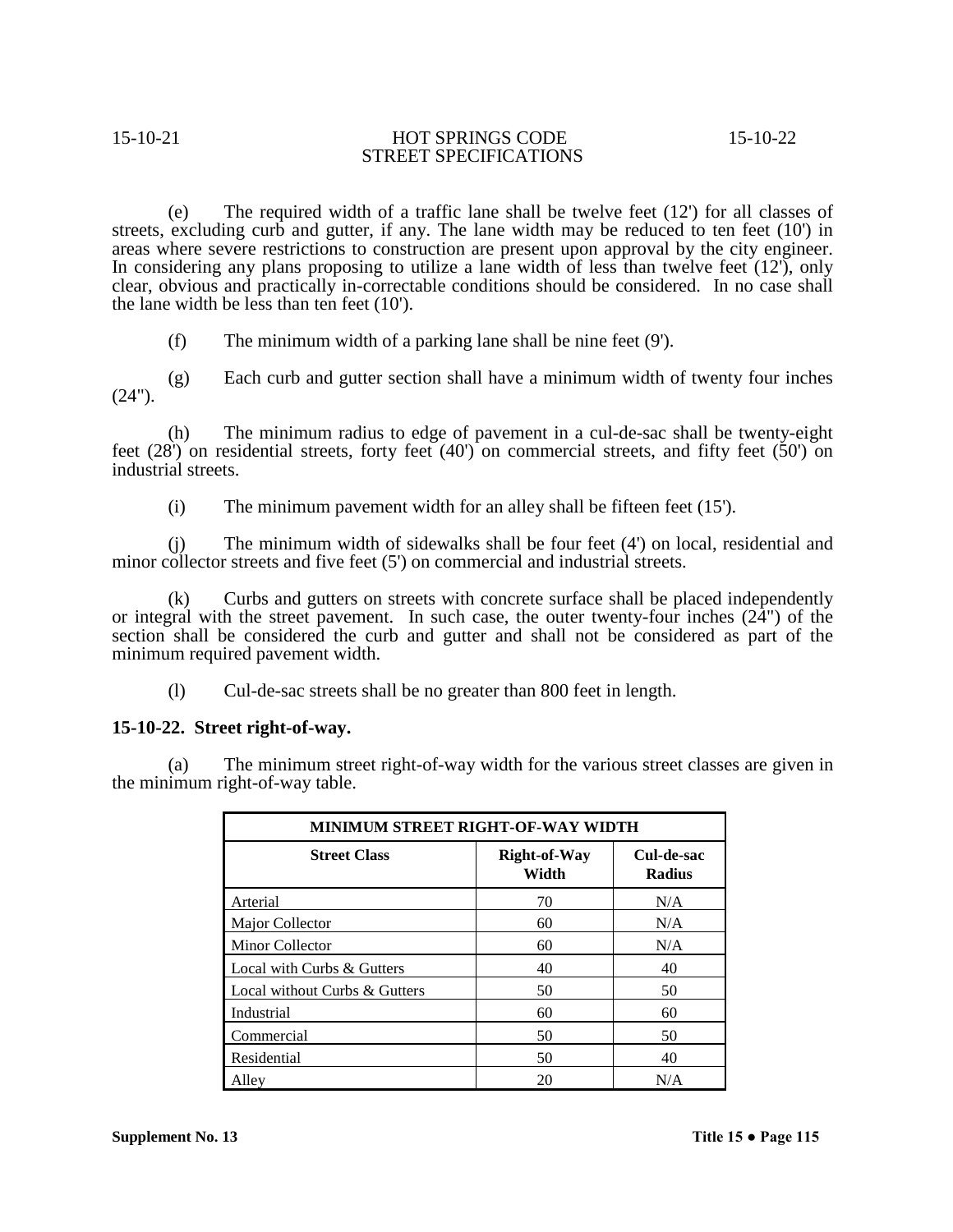(b) Wider right-of-way widths may be required as shown in the street classification table in Article II of these street specifications or due to any of the following:

- (1) When necessary, cut or fill slopes may require additional right-of-way.
- (2) Where existing or projected future traffic conditions may require three or more lanes including traffic lanes, parking lanes, turn lanes, or access lanes.

# **15-10-23. Utilities and drainage.**

(a) Utility and drainage lines crossing streets shall be installed at a 90 degree angle with the street centerline, unless specifically approved otherwise by the city engineer.

(b) Utility and drainage lines running parallel with the street centerline should be placed on a dedicated utility easement outside the street right-of-way where practical, or, if necessary, between the right-of-way line and the back of curb. Location of parallel utility lines under paved sections shall not be allowed without specific approval of the City Engineer.

(c) Encasements for utility lines shall be continuous under the paved section and shall extend to a point at least three feet (3') outside the back of curb. Where curbs do not exist or are not proposed, it shall be assumed that curbs may be installed in the future. In this case, the encasement pipe shall be extended to a point at least five feet (5') outside the edge of pavement.

(d) The city engineer may require further extensions of encasement pipe if widening of the street may be expected within the following ten year period.

(e) All utility lines shall be installed with a minimum of two feet (2') of cover between the top of the line and the finished surface of the street. When encasement pipe is utilized, the minimum depth shall be measured between the top of the easement pipe and the finished surface of the street.

(f) All drainage lines shall be installed with a minimum of eighteen inches (18") between the top of the line and the finished surface of the street.

(g) Additional depths may be required by national codes, state or federal regulations, or utility owners requirements. All such codes, laws, regulations, and requirements shall be met.

### **15-10-24. Curbs, gutters and sidewalks**.

(a) Concrete curbs and gutters shall be installed on all new streets and street extensions within the city limits with the exception of areas zoned R-1.

(b) Minor collector streets shall have a minimum four feet (4') wide sidewalk continuous on one side of the street.

(c) Major collector and arterial streets shall have minimum four feet (4') wide sidewalks on each side of the street.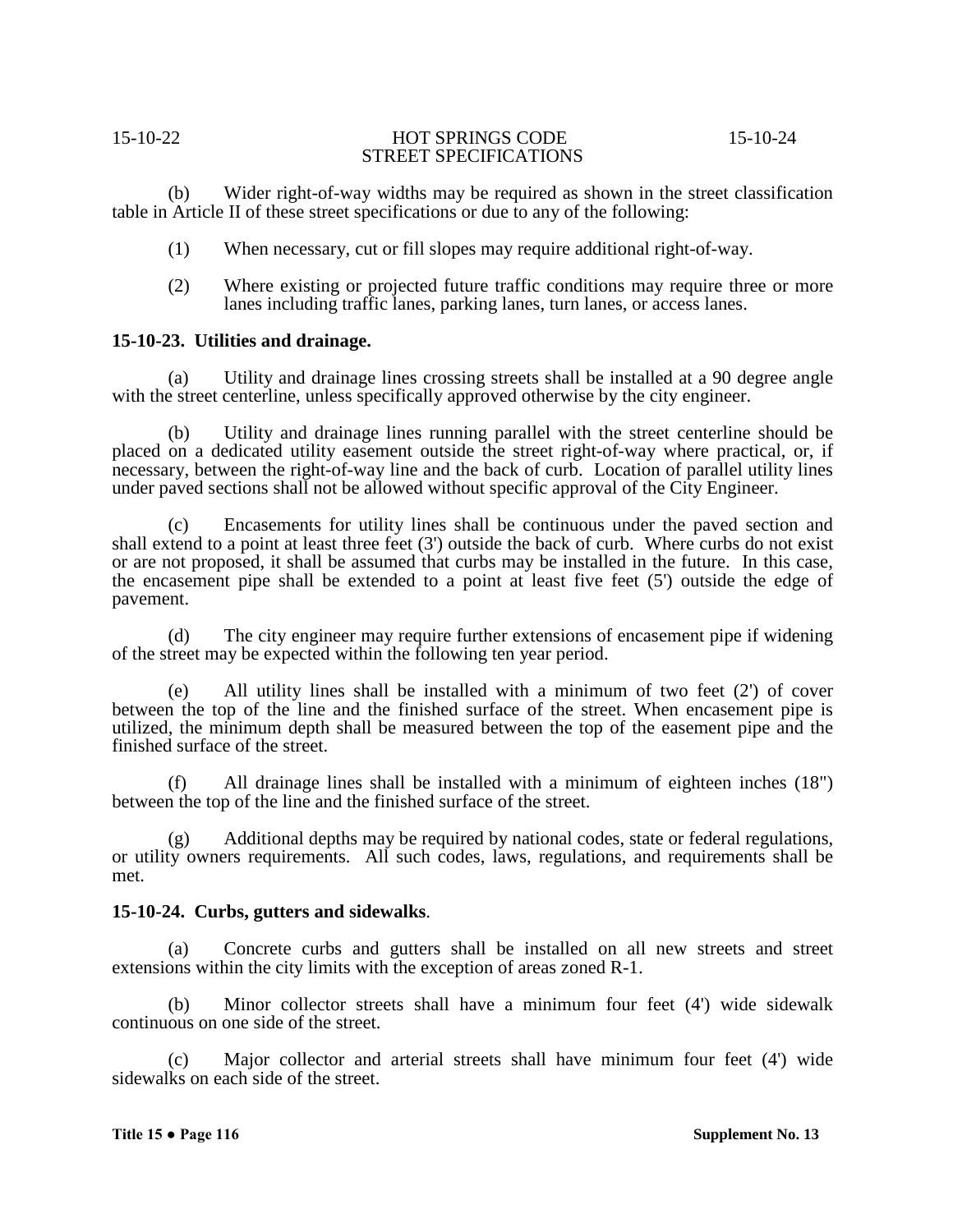(d) Commercial streets shall have minimum five feet (5') wide sidewalks on each side of the street.

(e) All streets within 500 feet of a church, school or any assembly building with a capacity of 100 or more people shall have a minimum of five feet (5') wide sidewalks on both sides of the streets.

(f) Curbs and gutters shall be designed and constructed with the dimensions and cross-sections given in Appendix A.

**Editor's note-**Appendix A of the Hot Springs Street Specifications Ordinance is on file in the Office of the City Clerk.

(g) Wheelchair ramps shall be constructed at all crosswalks. Ramps shall be designed to provide a maximum grade of eight per cent (8%) for transition from one elevation level to another. Minimum width shall be three feet (3'). All provisions of the Americans With Disabilities Act (ADA) shall be complied with.

# ARTICLE V. STRUCTURAL SPECIFICATIONS

### **15-10-25. Clearing, grubbing, removal of existing structures, and earthwork.**

(a) Clearing, grubbing, removal of existing structures, and earthwork shall be in accordance with the AHTD standards.

(b) The finished sub-grade shall be approved by the city engineer prior to commencing placement of base course.

(c) Fill sections shall be compacted to 90% of the maximum density as determined by the modified proctor test.

(d) The city engineer may, if questions arise regarding the suitability of the sub- grade soils, require the developer to retain a geotechnical firm to test sub-grade material to determine its adequacy to support the street surface and anticipated traffic loads. Such geotechnical firm shall be paid by the developer and shall submit copies of its reports and test results to the city engineer.

(e) The investigation and testing of soils shall conform to the latest revision of AASHTO T86. The sampling of in-situ sub-grade soils may be accomplished by boring or excavation of test pits. The depth of sub-grade sampling and testing shall be a minimum of four feet (4') below the top of the final compacted sub-grade. Additional depths may be required by the city engineer.

(f) Sub-grade soils shall be classified in accordance with the AASHTO system and the unified soil classification system.

(g) Load bearing strength of soils shall be determined by the California Bearing Ratio (CBR) test in accordance with AASHTO T 193.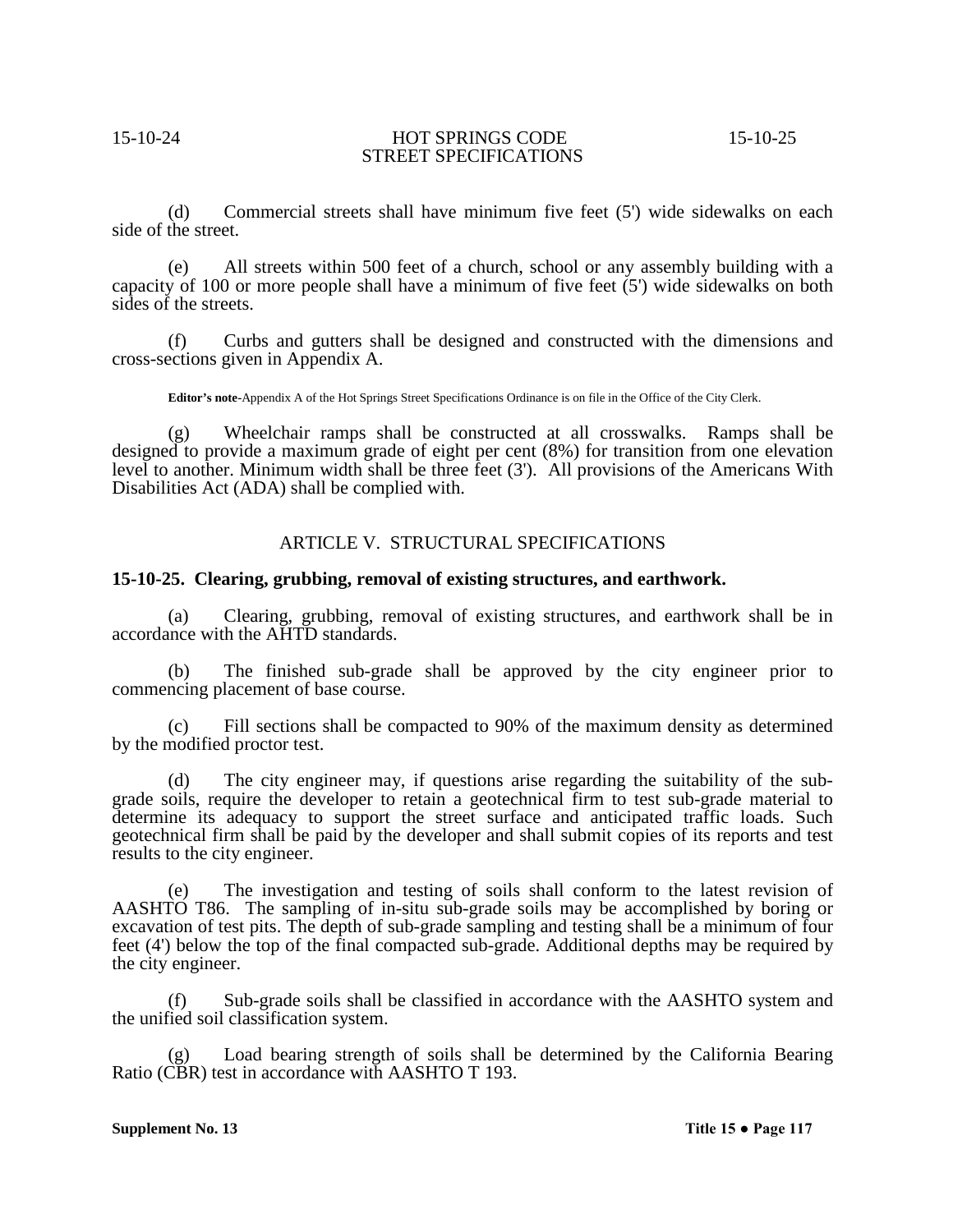(h) The minimum finished slopes on earthwork within street right-of-way shall be one vertical to three horizontal in areas where access to adjoining property is not a factor, such as creek beds, and one vertical to four horizontal where access to adjoining property is desirable.

# **15-10-26. Base course.**

(a) The base course for a street shall be either an aggregate base course or a bituminous base course.

(b) Materials for aggregate base courses shall meet the requirements of AHTD specifications Class 7 or an approved equal.

(c) Materials for bituminous base course shall meet or exceed the AHTD standards for asphalt concrete hot mix stabilized base course.

(d) Installation of base courses shall meet or exceed the requirements of the AHTD standards.

# **15-10-27. Pavement.**

(a) Street pavement sections shall be either flexible type with asphalt concrete surface or rigid type consisting of a Portland cement concrete surface.

(b) Pavement sections shall be designed in accordance with the procedures and criteria of the AASHTO Guide For Design of Pavement Structures, latest edition, and the criteria contained herein. Should any conflicts exist, the method resulting in the deeper, stronger pavement section shall govern.

(c) All pavement sections shall be designed using a design period of 20 years, an initial serviceability index factor of 4.5, and a terminal serviceability index factor of at least 2.5.

(d) The minimum street pavement sections are given in the minimum pavement and base table.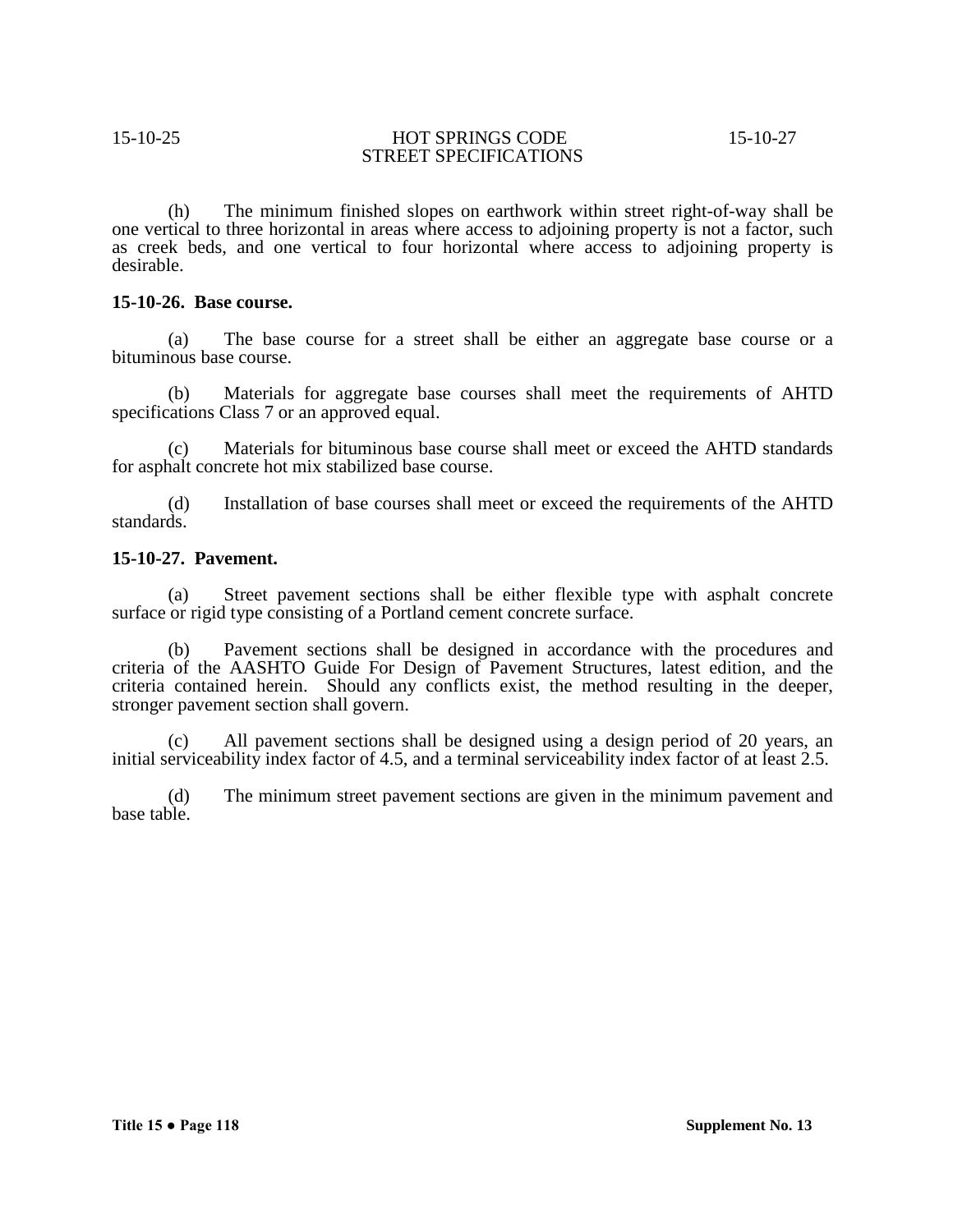| <b>MINIMUM DEPTH PAVEMENT AND BASE</b> |                          |                             |                         |                              |
|----------------------------------------|--------------------------|-----------------------------|-------------------------|------------------------------|
| <b>Street Class</b>                    | <b>Flexible Pavement</b> |                             | <b>Rigid Pavement</b>   |                              |
|                                        | <b>Base Course (in)</b>  | <b>Asphalt Surface (in)</b> | <b>Base Course (in)</b> | <b>Concrete Surface (in)</b> |
| Arterial                               | 8                        | 4                           | 6                       | 6                            |
| Major Collector                        | 8                        | 3                           | 4                       |                              |
| <b>Minor Collector</b>                 | 8                        | 2                           | 2                       |                              |
| Local                                  | 6                        | 2                           | $\theta$                |                              |
| Industrial                             | 8                        | 3                           | 4                       |                              |
| Commercial                             | 6                        |                             |                         |                              |
|                                        |                          |                             |                         |                              |

Residential  $\begin{array}{|c|c|c|c|c|c|c|c|} \hline \multicolumn{1}{c|}{\text{Residential}} & \multicolumn{1}{c|}{\text{6}} & \multicolumn{1}{c|}{\text{2}} & \multicolumn{1}{c|}{\text{2}} & \multicolumn{1}{c|}{\text{3}} \\ \hline \multicolumn{1}{c|}{\text{Residential}} & \multicolumn{1}{c|}{\text{6}} & \multicolumn{1}{c|}{\text{2}} & \multicolumn{1}{c|}{\text{2}} & \multicolumn{1}{c|}{\text{4}} & \multicolumn{1}{c|}{\text{5}}$ 

(e) The pavement and base depths given in minimum depth pavement and base are minimums and are not to be used in lieu of pavement design depths. The depth calculated by the required procedure shall determine the specific depth of any specific street segment.

(f) All pavement materials, construction methods, standards, time and temperature constraints, seasonal constraints, and performance requirements shall be in accordance with the latest edition of the AHTD standard specifications for highway construction, and these street specifications.

(g) Sub-grade shall be all materials used for sub-grade including in-situ materials and fill materials. Sub-grades for pavement shall be stabilized by mechanical compaction or by other methods approved in writing by the city engineer. Stabilization methods such as fabrics and chemical stabilization may be submitted for approval when supported by engineering data and calculations to substantiate the adequacy of the stabilization procedure.

(h) The top twenty-four inches (24") of the sub-grade shall be a material not susceptible to frost action unless modified with cement, lime or another method approved specifically by the city engineer to resist frost action.

(i) The adequacy of in-situ soils and fill material as pavement sub-grade shall be evaluated based upon the soils classifications, liquid limits, plasticity index, and California bearing ratio (CBR).

All soils with a liquid limit greater than 40, or a plasticity index greater than 15, or a CBR value of less than 8, shall be under cut and removed from the street section or improved by a designed method of stabilization accepted by the city engineer.

(k) Sub-grade compaction requirements shall be shown on the plans or in the specifications.

### **Supplement No. 13 Title 15 • Page 119**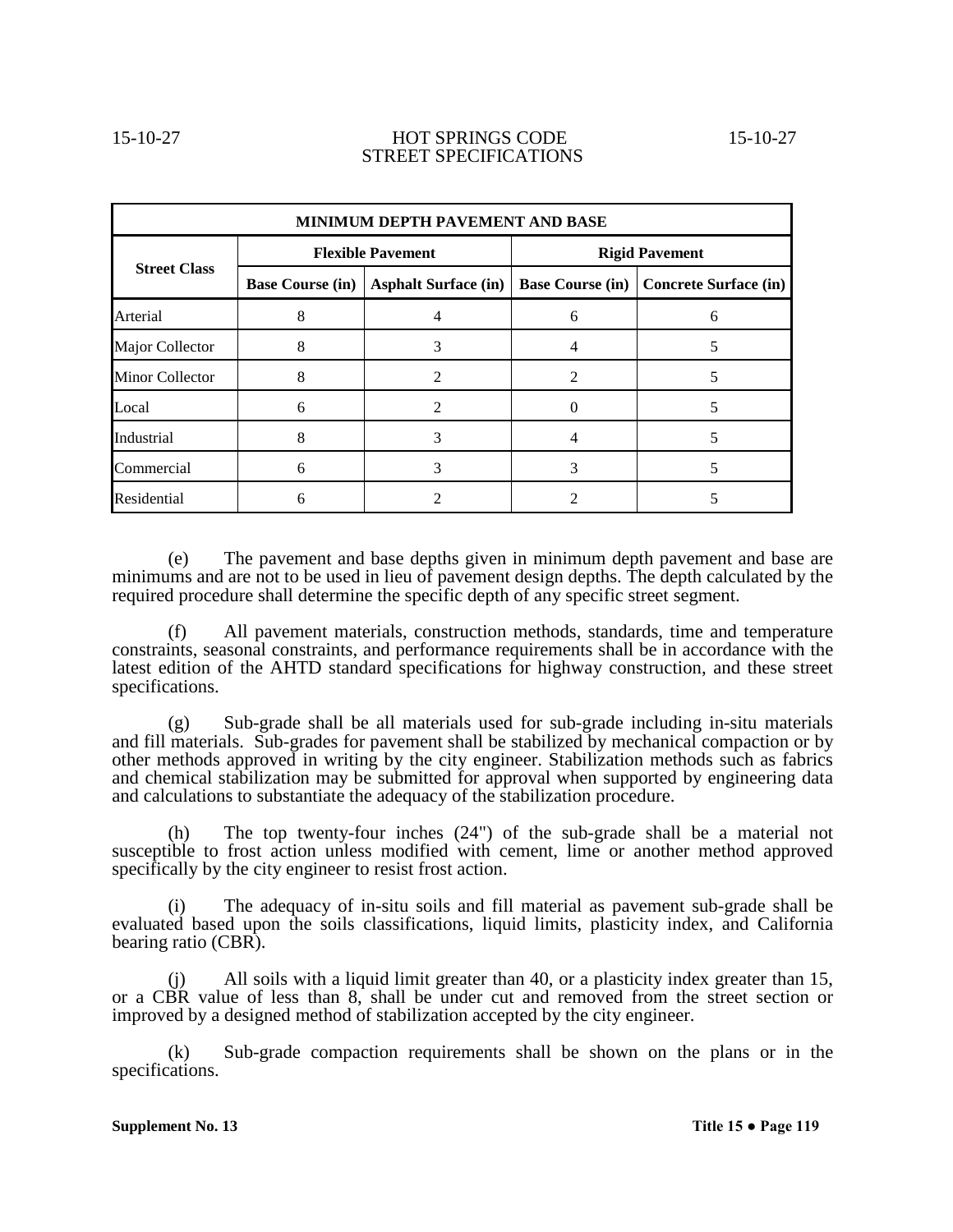(l) The surface course for flexible pavement sections shall be Asphalt Concrete Hot Mix Type 2 or 3 as specified in the AHTD standard specifications. Other mix designs may be considered if design data is submitted to the city engineer at the time of plans submission.

(m) The requirements for sub surface drainage layers and/underdrains shall be evaluated by the design engineer on an individual project basis.

(n) Pipe underdrains or drainage layers shall be installed at all locations where subsurface moisture may affect the stability of the sub-grade or result in unsatisfactory pavement performance

### **15-10-28. Curbs and gutters, sidewalks and drainage.**

(a) Curbs and gutters shall be constructed in accordance with the details shown in Appendix A of these specifications.

**Editor's note-**Appendix A of the Hot Springs Street Specifications Ordinance is on file in the Office of the City Clerk.

(b) Curbs and gutters shall be constructed of concrete with a minimum 28 day compressive strength of 2,500 pounds per square inch.

(c) Sub-grade soils under curbs and gutters shall be stabilized in the same manner as those under the paved section.

(d) Vertical curbs shall be used in all commercial zones and at all points where the edge of the sidewalk or any other structure is located within five feet of the back of the curb or any building is located within fifteen feet of the back of the curb..

(e) Vertical or rolled curbs may be utilized in residential and industrial zones where the clearance limits given in paragraph (d) above can be maintained.

 (f) Where rolled curbs are used, the street section shall be designed to develop future driveways to adjacent properties at any point on the street segment without curb cuts.

(g) Sidewalks shall have a minimum of four inches depth of Portland cement concrete. The concrete shall have a minimum 28-day compressive strength of 2,500 pounds per square inch.

(h) Sidewalks shall have construction, sawed or tooled transverse joints at intervals not exceeding ten feet.

(i) Drainage design shall be in accordance with the Hot Springs Drainage Specifications Ordinance.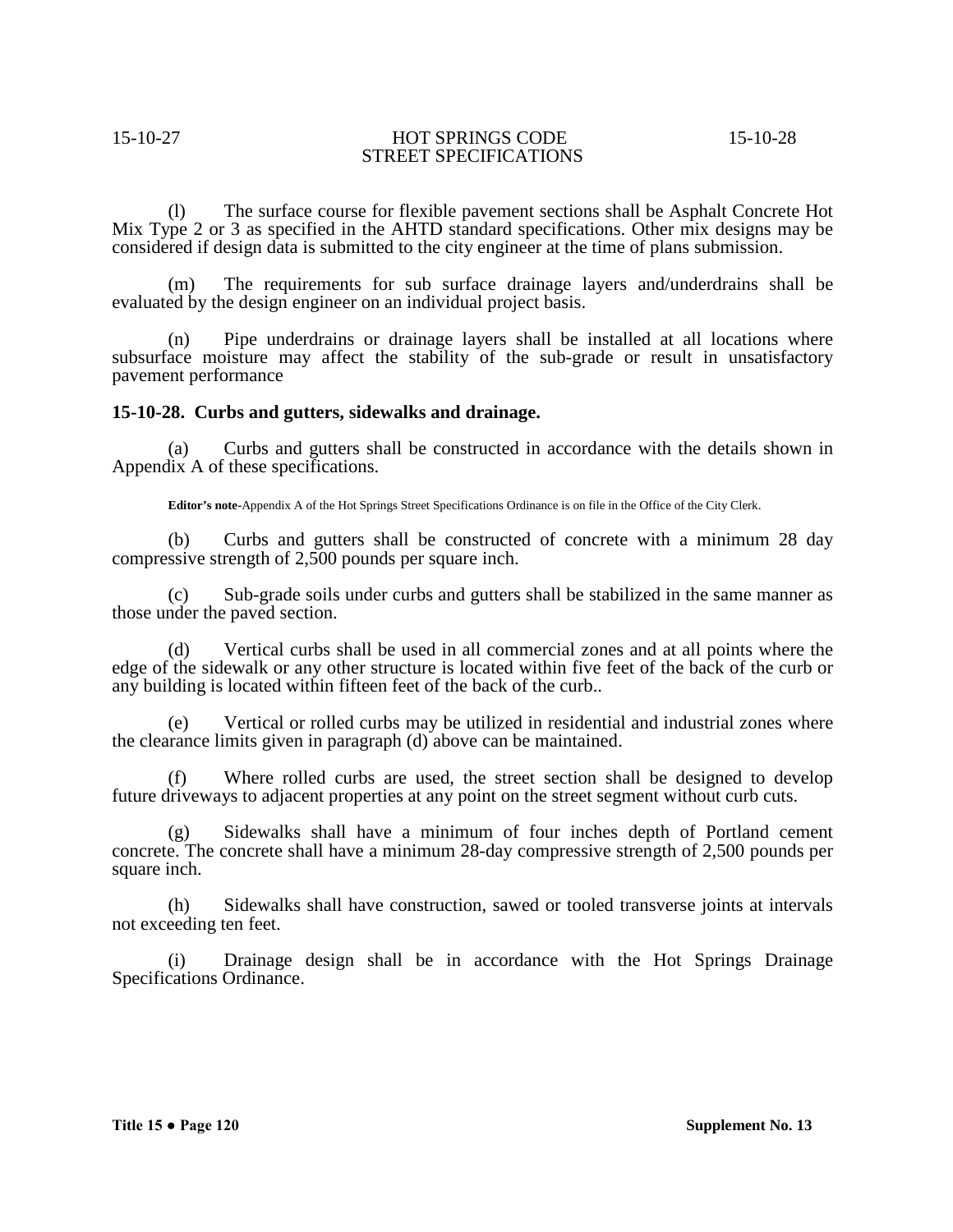# ARTICLE VI. PAVEMENT CUTS AND UTILITY WORK IN PUBLIC RIGHTS OF WAY

# **15-10-29. General.**

# **15-10-29.1 Title.**

This ordinance shall be known and may be referenced as the pavement cut and work in public rights of way ordinance.

# **15-10-29.2 Jurisdiction and Management of the Public Rights of Way.**

(a) The City has jurisdiction and exercises regulatory management over all rights of way within the City under authority of the City code of ordinances and state law.

(b) The City has jurisdiction and exercises regulatory management over each right of way whether the City has a fee, easement, or other legal interest in the right of way, and whether the legal interest in the right of way was obtained by grant, dedication, prescription, reservation, condemnation, annexation, foreclosure or other means.

(c) The exercise of jurisdiction and regulatory management of a right of way by the City is not official acceptance of the right of way, and does not obligate the City to maintain or repair any part of the right of way.

(d) The provisions of this ordinance are subject to and will be applied consistent with applicable state and federal laws, rules and regulations, and, to the extent possible, shall be interpreted to be consistent with such laws, rules and regulations.

### **15-10-29.3 Definitions.**

For the purpose of this ordinance the following terms, phrases, words and their derivations shall have the meaning given herein. When not inconsistent with the context, words used in the present tense include the future, words in the plural number include the singular number and words in the singular number include the plural number. The words "shall" and "will" are mandatory and "may" is permissive.

*"Board or Board of Directors"* means the duly elected governing body of the city of Hot Springs, Arkansas.

*"City"* shall be construed as if the word "of Hot Springs" followed it and shall extend to and include its several officers, agents and employees.

*"City Engineer"* means the employee of the City designated by the City Manager as the City Engineer, or acting in the capacity of a City Engineer for purposes of this Code, or that person's designee.

*"City facilities"* means City or publicly-owned structures or equipment located within the right of way or public easement used for governmental purposes.

*"Person"* means and includes any individual, firm, sole proprietorship, corporation, company, partnership, co-partnership, joint-stock company, trust, Limited Liability Company, association or other organization, including any natural person or any other legal entity.<br>Supplement October, 2018<br>Title 15 • Page 121 **Supplement October, 2018**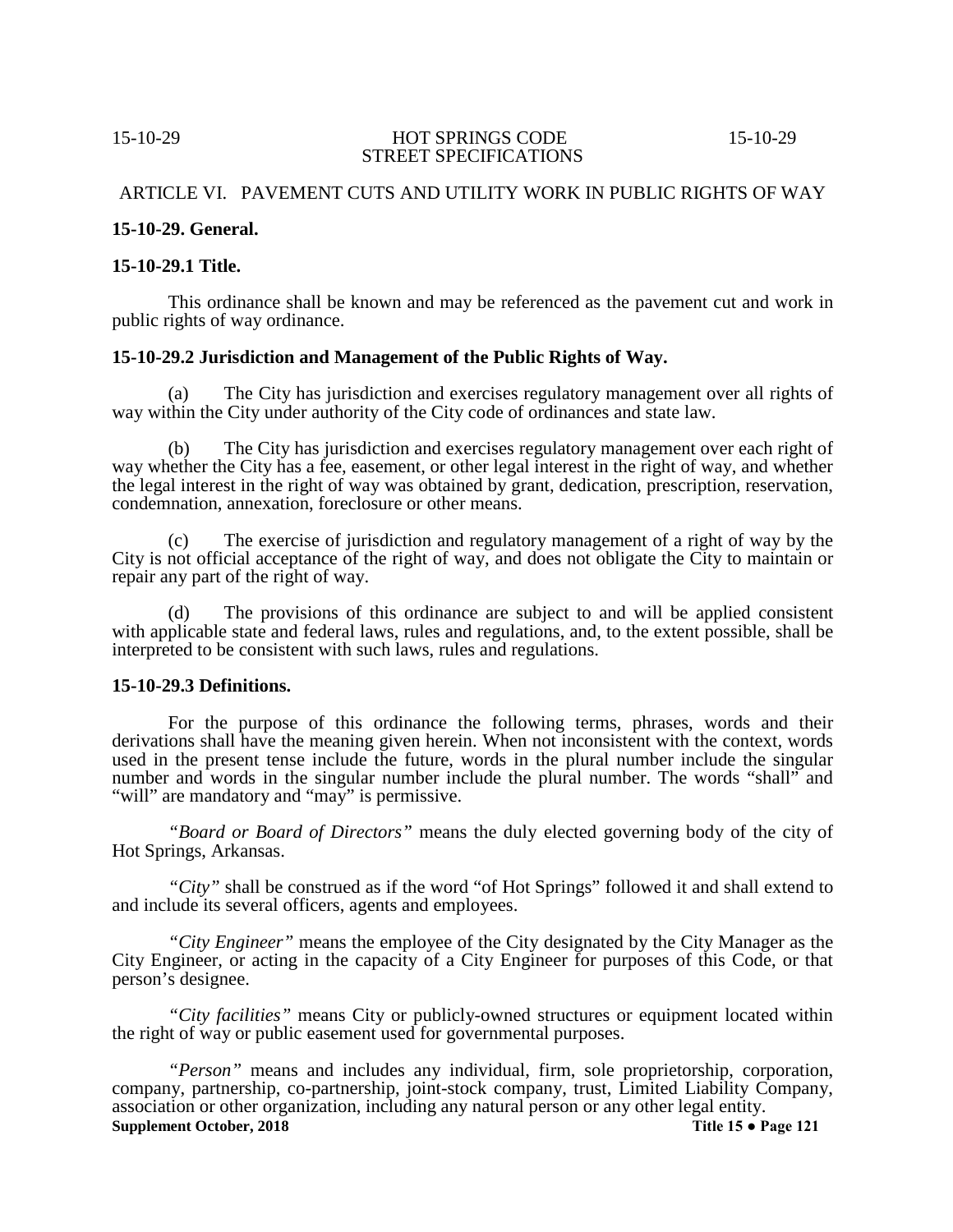*"Public utility easement"* means the space in, upon, above, along, across, over or under an easement for the constructing, reconstructing, operating, maintaining, inspecting, and repairing of utilities facilities.

*"Right of way"* means and includes, but is not limited to, the space in, upon, above, along, across, over or under the public streets, roads, highways, lanes, courts, ways, alleys, boulevards, bridges, trails, paths, sidewalks, bicycle lanes, public utility easements and all other public ways or areas, including the subsurface under and air space over these areas.

*"Right of Way User or Service Provider"* means any service provider, utility, operator, contractor, subcontractor, or other individual or entity using or seeking to use public rights of way for any purpose.

*"State"* means the State of Arkansas.

*"Utility facility"* or *"facility"* means any physical component of a system, including but not limited to the poles, pipes, mains, conduits, ducts, cables, wires, fiber, transmitters, plant, equipment and other facilities, located within, under or above the rights of way, any portion of which is used or designed to be used to deliver, transmit or otherwise provide utility service.

*"Utility operator"* or *"operator"* means any person who owns, places, operates or maintains a utility facility within the City.

*"Utility service"* means the provision, by means of utility facilities permanently located within, under or above the rights of way, whether or not such facilities are owned by the service provider, of electricity, natural gas, communications services, cable services, water, sewer, and/or storm sewer to or from customers within the corporate boundaries of the City, and/or the transmission of any of these services through the City whether or not customers within the City are served by those transmissions.

*"Work"* means the construction, demolition, installation, replacement, repair, maintenance or relocation of any utility facility, including but not limited to any excavation and restoration required in association with such construction, demolition, installation, replacement, repair, maintenance or relocation.

### **15-10-29.4 Regulatory Fees and Compensation.**

(a) The fees and costs provided for in this ordinance, and any compensation charged and paid for use of the rights of way provided for in this ordinance, are separate from, and in addition to, any and all other federal, state, local, and City charges as may be levied, imposed, or due from a utility operator, its customers or subscribers, or on account of the lease, sale, delivery, or transmission of utility services.

(b) The fees and costs provided for in this ordinance are subject to applicable federal and state laws.

Permit Fee: \$75.00 per application for utility cut(s) or boring, plus \$75.00 for each additional 400 feet.

(d) Borings and Utility Cuts \$0.50 per linear foot for trenching or boring outside of paved areas or sidewalks \$1.00 per linear foot for trenching or boring in paved areas or sidewalks. A minimum inspection fee is \$100.00.<br>Title 15  $\bullet$  Page 121.1 **Supplement October, 2018**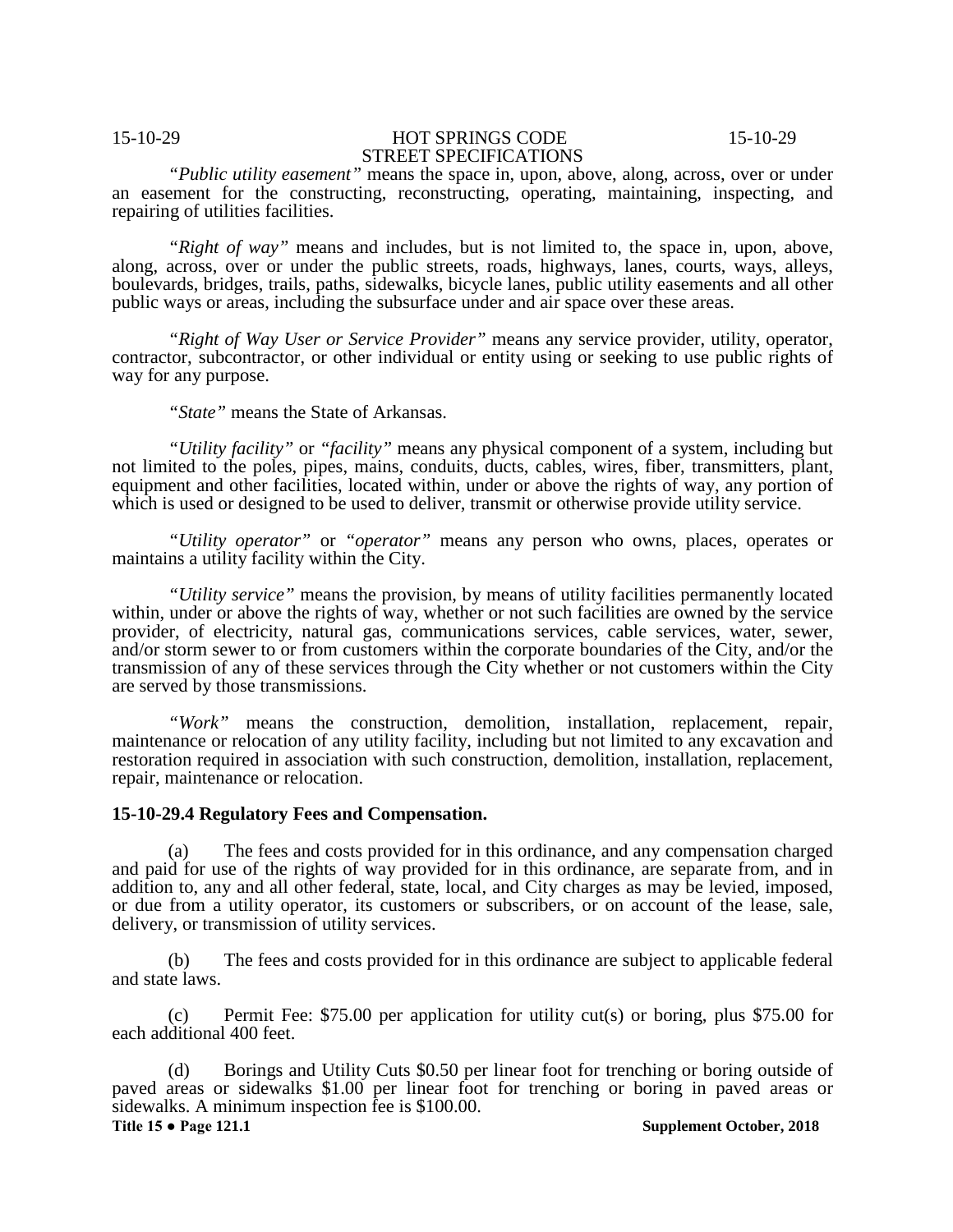# **15-10-29.5 Construction and Restoration.**

(a) Construction Codes. Utility facilities shall be constructed, installed, operated and maintained in accordance with this Ordinance and all applicable federal, state and local codes, rules and regulations, including the National Electrical Code and the National Electrical Safety Code. A right of way user or service provider may authorize a qualified contractor to perform any of the work required in this Ordinance on the right of way user or service provider's behalf. Any contractor performing work on behalf of a right of way user or service provider shall be subject to provisions of this Ordinance. In the event a right of way user or service provider authorizes a contractor to perform work on its behalf, the right of way user or service provider shall remain responsible and liable for compliance with the provisions of this Ordinance.

- (b) Permit Required:
	- (1) Except as hereinafter provided, any work within the rights of way shall require a permit and shall meet or exceed all requirements for approval, submission of plans, and bonding.
	- (2) Exceptions. Permits shall not be required for the following:
		- (i) Overhead service drops or service lines from existing poles.
		- (ii) Underground service drops or services from existing meter boxes, pedestals, transformers, service taps, or other utility appurtenances if those service drops or services do not require cutting or boring across the pavement or sidewalks.
		- (iii) Replacing overhead poles in the same location or immediately adjacent to an existing pole in the event of an emergency in order to restore services and protect public health and safety. However, if in a sidewalk, trail, or other public route, the new pole or guy location shall comply with ADA accessibility codes and requirements.
		- (iv) Related to the work in (a), (b), (c), above, restoration of lawns and property shall still be required of the person or entity performing the work.
	- (3) Emergencies. The requirements for obtaining a permit in advance of the work is waived when the work is necessary in response to an emergency situation in which the destruction of life or property is imminent or is necessary to restore basic service. If the work would have required a permit, a permit is still required for these situations, but may be obtained after the work is initiated, in which event it shall be obtained as soon as reasonably possible during or after the emergency. Bonds, fees, street repair requirements, and other parts of this ordinance remain in effect for emergency repairs.
	- (4) Applications for permits to work in the rights of way shall be submitted upon forms to be provided by the City and when required by the City Engineer shall be accompanied by drawings, plans and specifications, including electronic digital copies, in sufficient detail to demonstrate: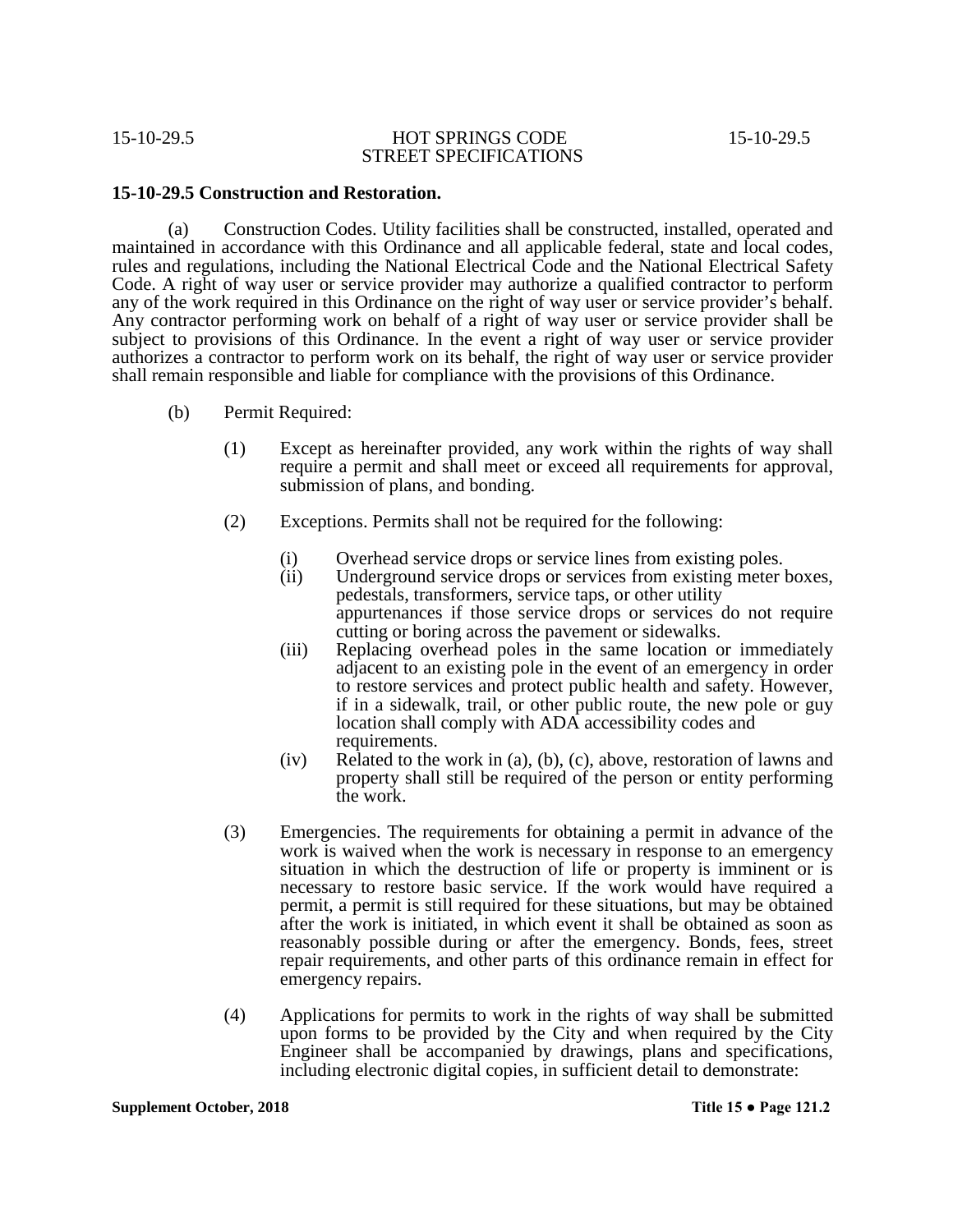- (i) The location and route of all utility facilities to be installed aboveground or on existing utility poles, including the location of poles, guys, transformer pedestals and other equipment.
- (ii) The location and route of all utility facilities on or in the rights of way to be located under the surface of the ground, including the line, depth of cover, and location of valves, meters, hydrants, manholes, and other appurtenances.
- (iii) Applicants existing utility facilities shall be differentiated on the plans from new construction.
- (iv) Required horizontal and vertical separation shall be provided between utilities and shall be shown or noted on the plans.
- (v) A typical cross section or plan shall be provided showing new utility facilities in relation to the street, curb, sidewalk, right of way, and existing or other proposed utilities.
- (vi) If applicable, the construction methods to be employed for protection of existing structures, fixtures, and facilities within or adjacent to the rights of way.
- (vii) If applicable, a description of any improvements that applicant proposes to temporarily or permanently remove or relocate.
- (viii) Where applicable, a drawing depicting the proposed street cut repairs, including the location, width, and length. The minimum dimension of the repairs shall conform to the requirements of this City Code. Standard City Repair Plans provided in this Code may be referenced by type.
- (ix) Where applicable, traffic control plans that provide for pedestrian and vehicular safety and alternative routes.
- (x) Permit requests may be grouped together to simplify the permitting and record keeping process. If the amount of the permit fees exceed the minimum fees the amount of the permit fees shall be determined and paid on a per linear foot basis even if the work is grouped together under one permit number. The city may, in its sole discretion, deny any portion of a permit request grouped together or reject the group permit request and require submittal of separate permits.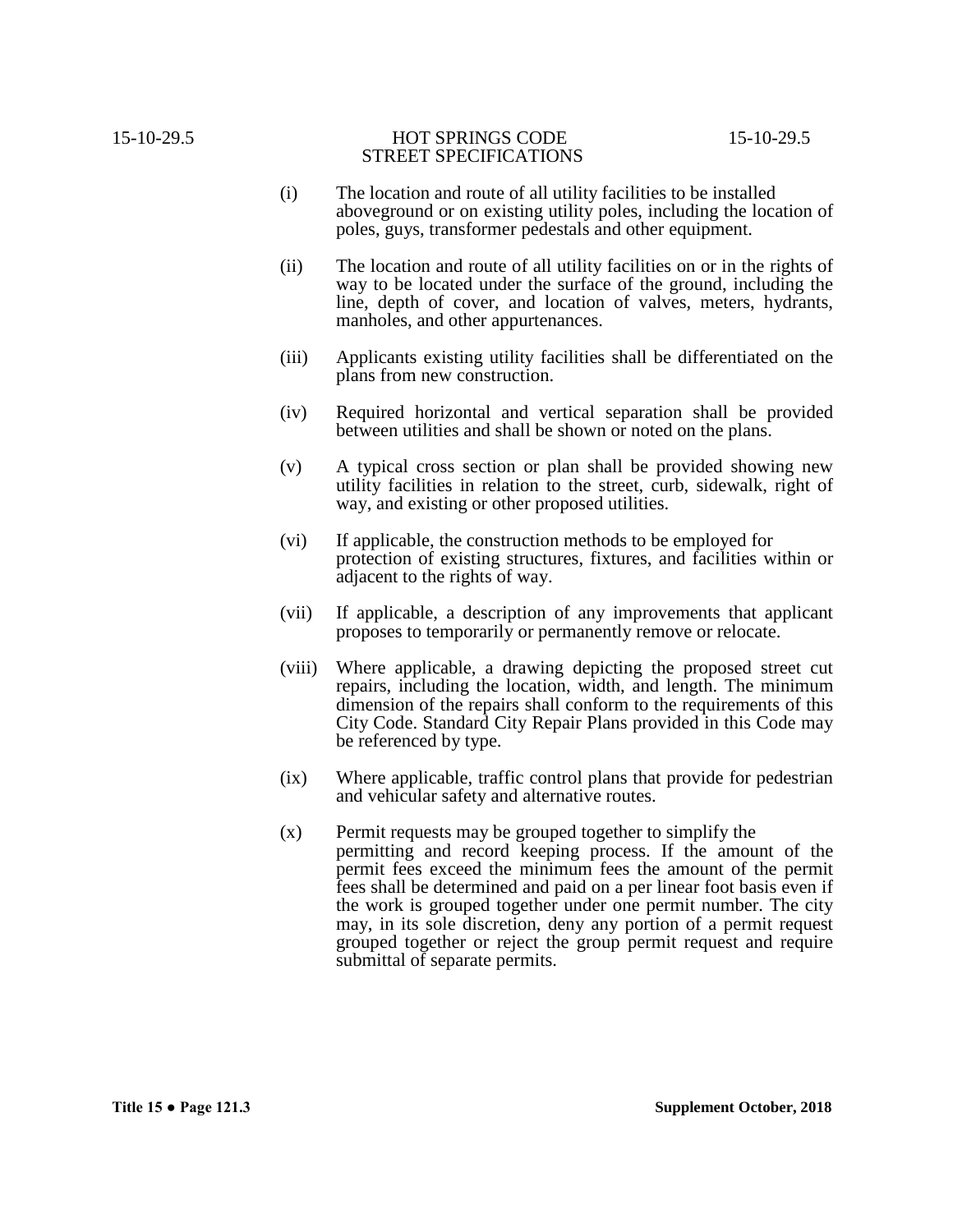- (xi) If satisfied that the applications, plans, bonds, insurance certificates, and other documents submitted comply with all requirements of this Ordinance, and that the repair plan, cost estimate, and bond are approved by the City, the City Engineer shall issue a permit authorizing work in the rights of way, subject to such further conditions, restrictions or regulations affecting the time, place and manner of performing the work as they may deem necessary or appropriate.
- (xii) After the permit is issued, if the City Engineer determines that the scope of the work has increased by 20% or more of the amount submitted at the initial payment of the permit fee or the initial setting of the bond value, then the permit fee amount and bond amount shall be adjusted to the match the revised scope of work.
- (xiii) Issuance of new permits to any applicant will be held in abeyance until any outstanding fines, permit fees, inspection fees and franchise fees are paid to the city and valid, current permits are issued for any work in progress.
- (c) Bonds:
	- (1) For longitudinal cuts along a street, the permittee shall provide a performance assurance to cover a two (2) year warranty of the full cost of compliance with this ordinance including the backfill, concrete T Cap, and pavement. The two-year warranty shall not be required for service repairs of new service installations if they are installed according to the standards of this ordinance and are inspected by the City.
	- (2) When a two (2) year performance assurance is required, it shall be provided in favor of the City for one hundred percent (100%) of the cost of the project street repairs. The cost of the repairs and the amount of the assurance shall be submitted by the permittee to the City with quantities and unit costs. The City reserves the right to adjust the required amount of the assurance to the amount they determine to be adequate for the repairs. If the permittee conducts repeated street cuts and repairs within a calendar year, the permittee may choose to post a running bond for the two (2) year period. However, the bond amount shall be adequate to cover the cost of all the street cuts anticipated within the two (2) year warranty period.
	- (3) Performance assurance shall not be required for work performed by City staff. However, contractors performing work for the city shall include the required two-year performance assurance in their contracts.
	- (4) Plumbers, electricians, or other contractors who do not regularly work in the right of way may choose to subcontract pavement repair to a company who maintains a street repair bond with the City. However, a performance assurance bond is not required for service repairs or new service installations if they are installed according to the standards of this ordinance and are inspected by the City.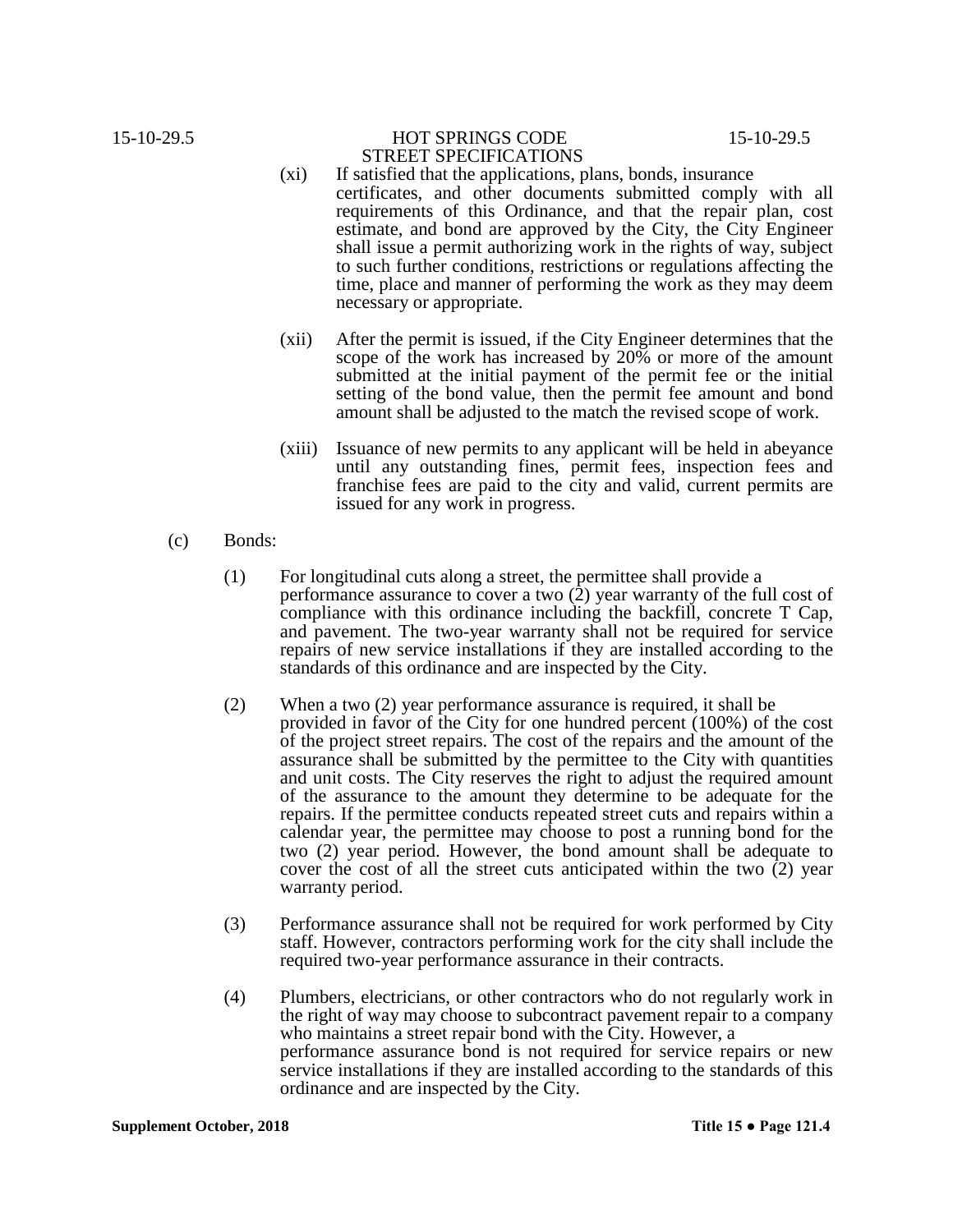# (5) When required, the performance assurance shall be provided in one of the following forms:

- (i) A bond issued by a bonding company licensed to do business in the state of Arkansas. The bond shall be in the form approved by the city attorney. A certificate of the power of attorney for the individual executing such bonds shall also be submitted.
- (ii) A cash deposit of a cashier's check, in the full amount, made to the City of Hot Springs.
- (iii) An irrevocable letter of credit in the full amount. If a letter of credit is utilized, the letter shall be from a bank insured under the Federal Depositors Insurance Corporation, and the city shall have the right of approval for the terms of such letter of credit.
- (iv) An escrow account established with a bank which is insured by the Federal Depositors Insurance Corporation. Such escrow account shall be set up for the specific purpose of guaranteeing the performance of the repair.
- (d) Work Requirements:
	- (1) All work shall be in accordance with the permit and approved final plans and specifications. The City Engineer shall be provided access to the work site and such further information as may be required to ensure compliance with the permitted plans.
	- (2) All work which does not comply with this permit, the approved or corrected plans and specifications for the work, or the requirements of this ordinance, shall be removed at the sole expense of the permittee. The City is authorized to stop work in order to assure compliance with the provisions of this ordinance.
	- (3) Any opening made in the street shall be no larger than is reasonably necessary to accomplish the purpose for which the cut was intended.
	- (4) Any work in an open excavation shall be completed and the excavation backfilled and restored in the shortest practical time. A phased restoration plan shall be submitted for projects with more than four hundred (400) feet of street cuts, unless expressly waived by the City Engineer. The work may not advance to the next phase unless street cuts are restored or covered with plates or temporarily filled with cold mix or re-grind asphalt. Temporarily filling to the top of street level with gravel or crushed stone is not acceptable.
	- (5) The Contractor is responsible for maintenance of incomplete cuts and repairs over weekends and at night. The Contractor shall provide the city a 24-hour phone contact.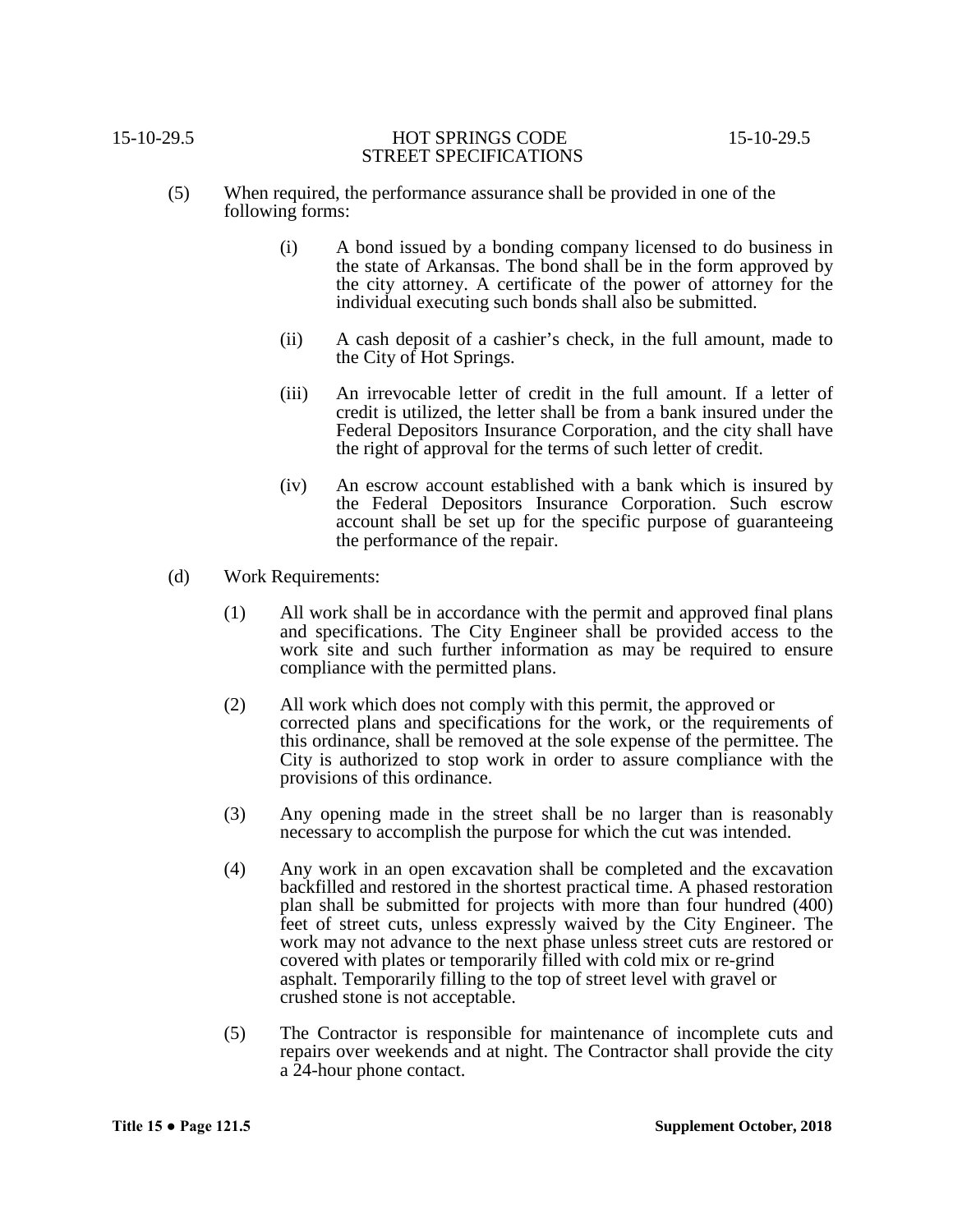- (6) In addition to the requirements of this ordinance, traffic control, stormwater best management practices, sidewalk, curb, and driveway repairs, street cleanliness, removal and proper disposal of construction debris, restoration of surfaces, permits, and public notice shall be provided as required by applicable City ordinances.
- (7) A pre-construction conference shall be required by the city if the overall project length exceeds six hundred (600) feet, and may be required for smaller projects or for other projects at the discretion of the City Engineer.
- (8) The permittee shall contact the local One Call for utility locations a minimum of two (2) working days prior to the proposed start of work.
- (9) The permittee shall preserve and protect from injury or damage other right of way users or service providers' facilities in the rights of way, the public using the rights of way, existing street and alley surfaces, property pins, corners and survey control monuments and any adjoining property, and take the other necessary measures to protect life and property, including but not limited to buildings, walls, mailboxes, fences, trees, landscaping, driveway culverts and approaches, street sidewalks and other facilities that may be subject to damage from the permitted work.
- (10) The permittee shall provide the city with photo documentation or video of the conditions before work begins. The permittee and right of way user or service provider shall be responsible for all injury to persons or damage to public or private property resulting from the failure to properly protect people and property while performing the work. Property or construction survey pins and monuments destroyed or damaged by the Contractor's work shall be restored by the Contractor at the Contractor's expense.
- (e) Restoration and Repair:
	- (1) When any person or entity does any work in or affecting any rights of way, it shall, at its own expense, promptly restore such rights of ways or property as required in this Section, unless otherwise directed by the City and as determined by the City Engineer. If weather or other conditions beyond the utility operator's control do not permit the complete restoration required by the City, the right of way user or service provider shall temporarily restore the affected rights of way or property. Such temporary restoration shall be at the right of way user or service provider's sole expense and the right of way user or service provider shall promptly undertake and complete the required permanent restoration when the weather or other conditions permit such permanent restoration. Any corresponding modification to the construction schedule may be subject to approval by the City.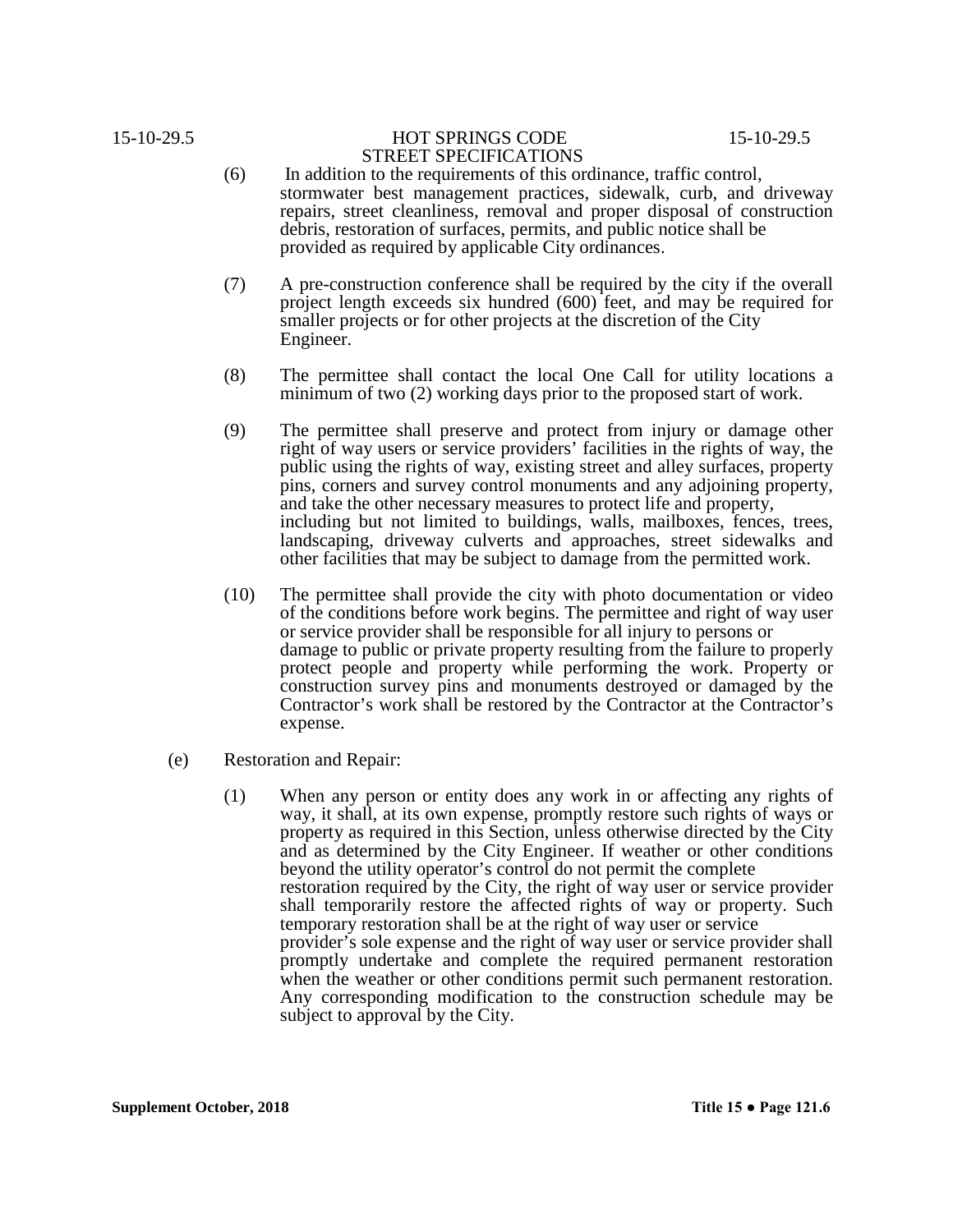- 
- (2) Restoration of cuts or other work within the rights of way shall be in accordance with the permit issued by the City and the City's Standard Details and Specifications for Work in the Rights of Way. Where required, the permittee shall provide compaction proctor tests and conduct compaction tests and any other required tests, and contact the City for inspections.
- (3) If the right of way user or service provider fails to restore rights of way or property as required in this ordinance, the City shall give the right of way user or service provider written notice and provide the right of way user or service provider a reasonable period of time not less than ten (10) days, unless an emergency or threat to public safety is deemed to exist, and not exceeding thirty (30) days, to restore the rights of way or property. If, after said notice the right of way user or service provider fails to restore the rights of way or property as required in the ordinance, the City shall cause such restoration to be made at the expense of the right of way user or service provider. Additional work in the right of way by that user or service provider shall be held in abeyance until the repairs are complete and payments have been made to the city.

(f) Inspection. All facilities of any rights of way user or service provider shall be subject to the right of periodic inspection by the City to determine compliance with the provisions of this ordinance and all other applicable State and City codes, ordinances, rules, and regulations. Every rights of way user or service provider shall cooperate with the City in permitting the inspection of utility facilities. The rights of way user or service provider shall perform all testing required by the City, or permit the City to perform any testing at the utility operator's expense, to determine that the installation of their facilities and the restoration of the right of way comply with the terms of this ordinance and applicable state and City codes, ordinances, rules and regulations.

(g) Coordination of Construction. All rights of way users and service providers are required to make a good faith effort to both cooperate with and coordinate their construction schedules with those of the City and other users of the rights of way.

- (1) Each year rights of way users and service providers with proposed projects of \$100,000 or more shall provide the City with a schedule of known proposed construction activities for that year that are in, around or that may affect the rights of way.
- (2) All construction locations, activities and schedules within the rights of way shall be coordinated as ordered by the City Engineer where necessary to minimize public inconvenience, disruption, or damages, and to minimize disruption to traffic and assembly related to parades, conventions, holidays, racing events and other area events and celebrations.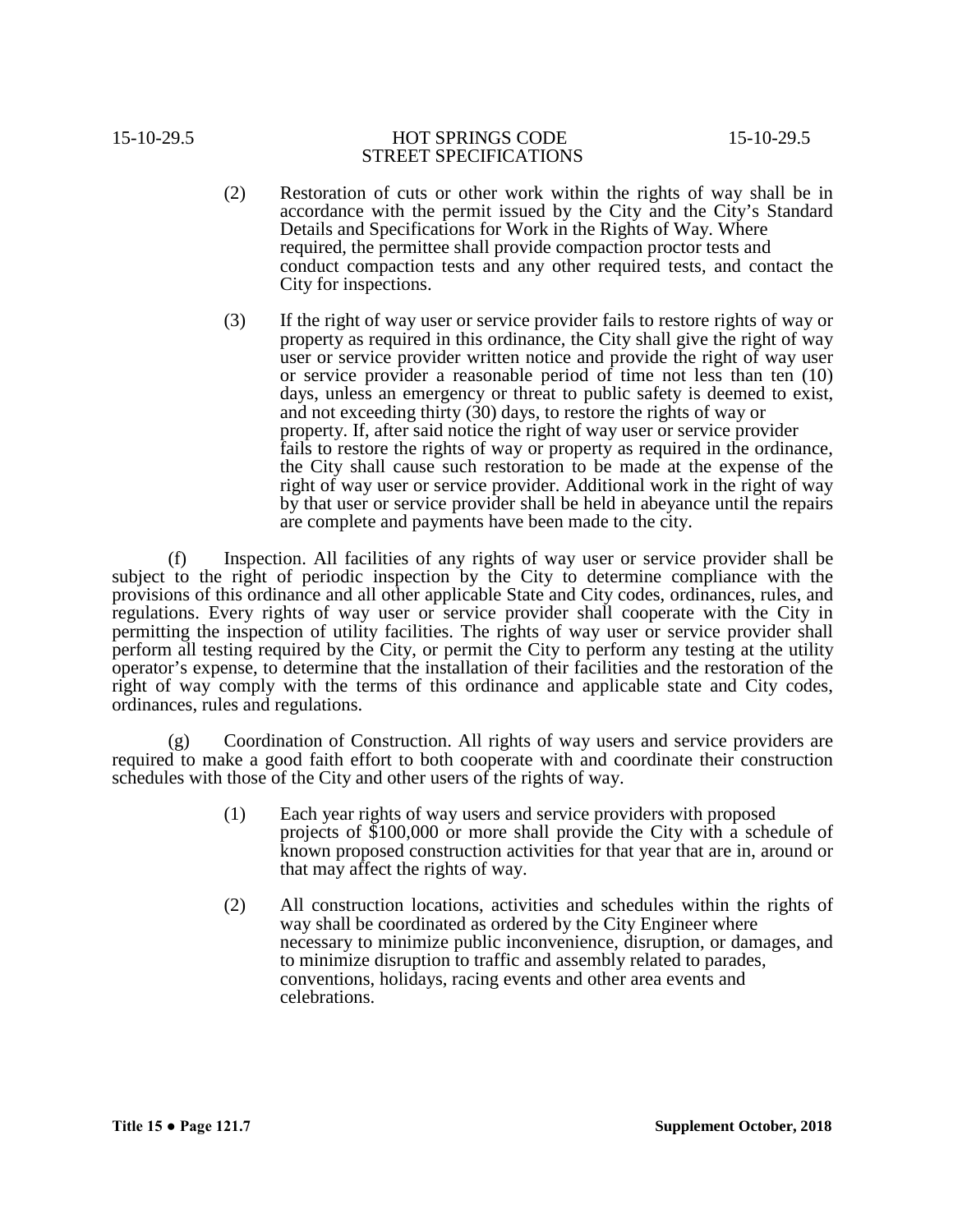# **15-10-29.6 Location of Facilities.**

(a) Interference within the Rights of Way. No right of way user or service provider or other person or entity may locate or maintain its facilities so as to unreasonably interfere with the use of the rights of way by the City, by the general public or by other persons authorized to use or be present in or upon the rights of way. All use of the rights of way shall be consistent with City codes, ordinances, rules and regulations. Placement of above ground utility appurtenances and vaults or meters with at grade plates or covers, in the public right of way or in the public walkways shall require approval of the City and shall provide accessibility in compliance with Americans with Disabilities Act and all other applicable city and state codes. If necessary to maintain required accessibility clearance, the permittee may be required to add to the width of the existing sidewalk.

(b) Engineering Designs and Plans. The right of way user or service provider shall provide the City with plans in a form acceptable to the City showing the location of its utility facilities in the rights of way. The right of way user or provider shall provide updated as built plans upon request of the City, but not more than once per year.

# **15-10-29.7 Insurance and Indemnification.**

- (a) Indemnification.
	- (1) Each right of way user or service provider shall defend, indemnify and hold the City and its officers, employees, agents and representatives harmless from and against any and all liability, causes of action, claims, damages, losses, judgments and other costs and expenses, including attorney fees and costs of suit or defense (at both the trial and appeal level, whether or not a trial or appeal ever takes place) that may be asserted by any person or entity in any way arising out of, resulting from, during or in connection with, or alleged to arise out of or result from the negligent, careless, or wrongful acts, omissions, failure to act, or other misconduct of the right of way user or service provider or its affiliates, officers, employees, agents, contractors, subcontractors, or lessees in the construction, operation, maintenance, repair, or removal of its facilities, and in providing or offering utility services over the facilities, whether such acts or omissions are authorized, allowed, or prohibited by this ordinance or by a franchise agreement. The acceptance of a franchise with the City shall constitute such an agreement by the applicant whether the same is expressed or not. Upon notification of any such claim the City shall notify the right of way user or service provider and provide them with an opportunity to provide defense regarding any such claim.
	- (2) Every right of way user or service provider shall also indemnify the City for any damages, claims, additional costs or expenses assessed against or payable by the City arising out of or resulting, directly or indirectly, from the right of way user or service provider's failure to remove or relocate any of its facilities in the rights of way or easements in a timely manner, unless the right of way user or service provider's failure arises directly from the City's negligence or willful misconduct.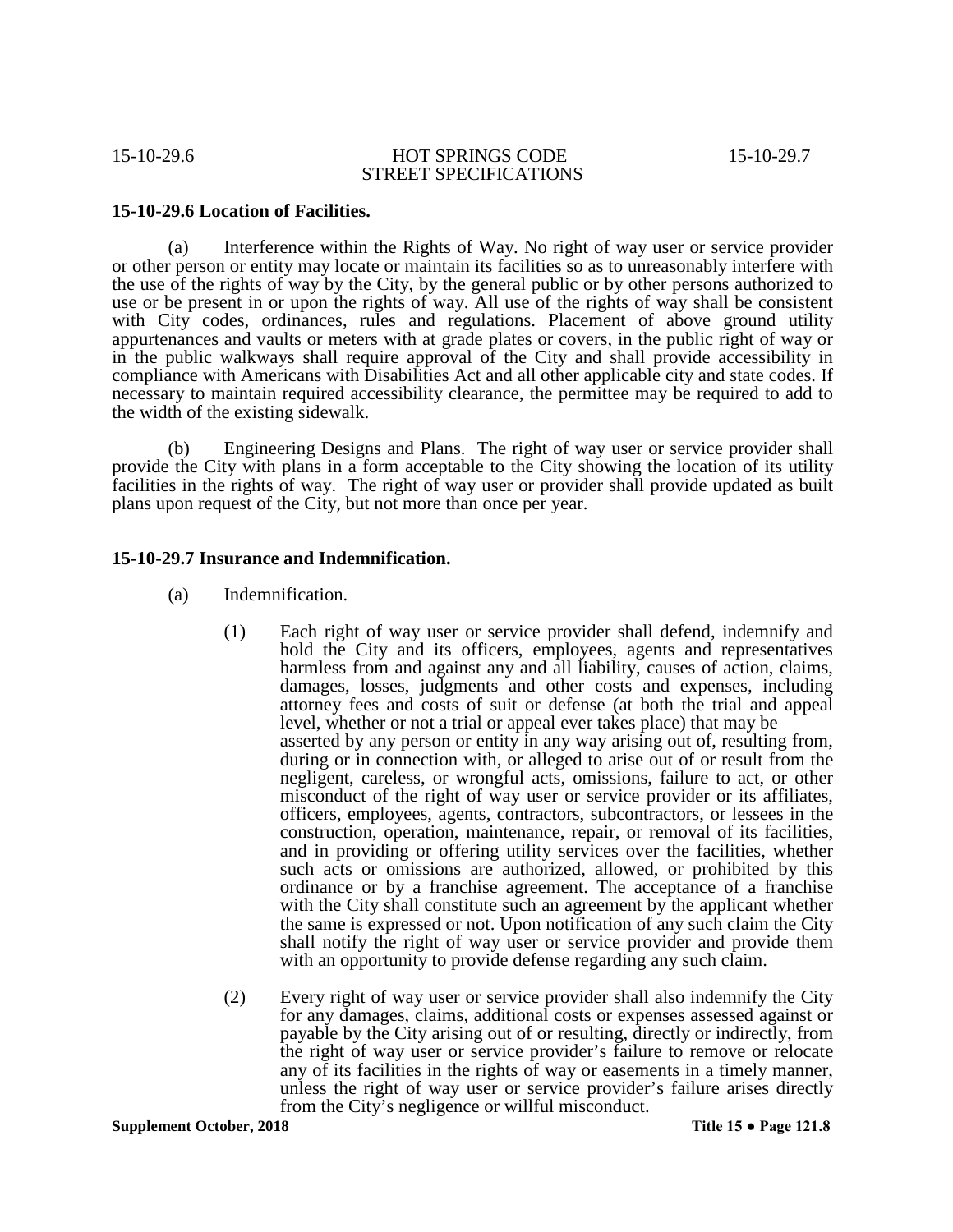- (3) Notwithstanding anything to the contrary, nothing herein shall be construed as a waiver or limitation of the City's immunity under the public policy expressed in Arkansas Code 21-9-301.
- (b) Insurance.
	- (1) Unless otherwise provided in a franchise, all right of way users or service providers, other than right of way users or service providers subject to Arkansas Code 21-9-301, shall maintain in full force and effect the following liability insurance policies that protect the utility operator:
		- (i) Comprehensive general liability insurance with limits equal to or greater than the amount of the project contract but not less than:
			- (A) One hundred thousand dollars (\$100,000.00) for bodily injury or death to each person;
			- (B) One hundred thousand dollars (\$100,000.00) for property damage resulting from any one accident; and
			- (C) One hundred thousand (\$100,000.00) for all other types of liability.
		- (ii) Motor vehicle liability insurance for owned, non-owned and hired vehicles with a limit equal to or greater than the amount of the project contract but not less than of one hundred thousand dollars (S100,000.00) for each person and one hundred thousand dollars (\$100,000.00) for each accident.
		- (iii) Worker's compensation within Arkansas statutory limits and employer's liability.
		- (iv) Where applicable, comprehensive form premises-operations, explosions and collapse hazard, underground hazard and products completed hazard with limits at least equal to the project value but of not less than one hundred thousand dollars (\$100,000.00).
	- (2) The policy shall provide that the insurance shall not be canceled or materially altered without thirty (30) days prior written notice first being given to the City. If the insurance is canceled or materially altered, the right of way user or service provider shall obtain a replacement certificate of insurance. The right of way user or service provider shall maintain continuous uninterrupted coverage, in the terms and amounts required. The right of way user or service provider may self-insure, or keep in force a self-insured retention plus insurance, for any or all of the above coverage.
	- (3) The right of way user or service provider shall maintain on file with the City a certificate of insurance, or proof of self-insurance acceptable to the City, certifying the coverage required above.

**Title 15 ● Page 121.9 Supplement October, 2018**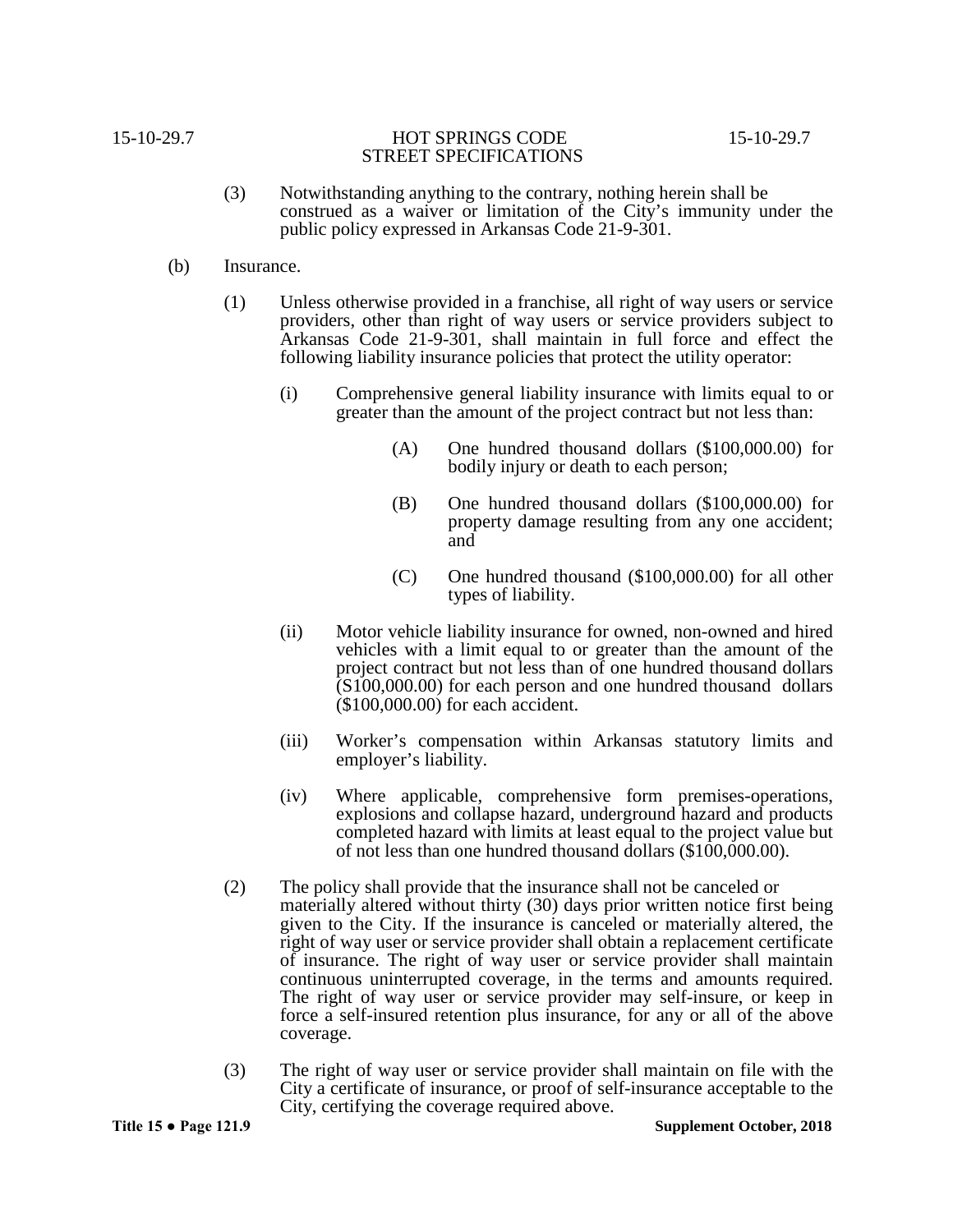# **15-10-29.8 Compliance.**

Every right of way user or service provider shall comply with all federal and state laws and regulations, including regulations of any administrative agency thereof, as well as all applicable ordinances, resolutions, rules and regulations of the City, heretofore or hereafter adopted or established during the term of any franchise.

### **15-10-29.9 Confidential/Proprietary Information.**

If any person or entity is required by this ordinance to provide books, records, maps or information to the City that the person or entity reasonably believes to be confidential or proprietary, the City shall take reasonable steps to protect the confidential or proprietary nature of the books, records or information, to the extent permitted by the Freedom of Information Act of 1967, provided that all documents are clearly marked as confidential by the person at the time of disclosure to the City. The City shall not be required to incur any costs to protect such document, other than the City's routine internal procedures for complying with the Freedom of Information Act of 1967.

### **15-10-29.10 Penalties.**

- (a) Any person or entity found guilty of violating any of the provisions of this ordinance shall be subject to 1-1-15 of the Hot Springs Code of Ordinances. A separate and distinct offense shall be deemed committed each day on which a violation occurs or continues.
- (b) In addition to the provisions contained within subsection A of this section, the City Engineer may impose a penalty of two hundred fifty dollars (\$250) per day for first time offenders and \$500 per day for repeat offenders for any person or entity who fails to obtain a permit as required in this ordinance, or who otherwise fails to follow the requirements of this ordinance. The number of days for the fine shall be the number of days that work has been performed without a permit.

# **15-10-30. Repairs.**

### **15-10-30.1 Standard Specifications and Details.**

(a) General. Standard specifications and standard details are adopted by the City of Hot Springs to establish a standard of quality for the installation of utilities in city rights of way. These standards describe acceptable construction practices related to damages within the rights of way, including but not limited to, street pavements, curbs, and sidewalks.

- (b) Trench Compaction and Depth.
	- (1) When the trench has been properly backfilled, the permittee shall conduct a compaction test of the trench backfill. Compaction tests shall be performed at the top of the compacted backfill for street cuts. Trench backfill shall meet ninety-five percent (95%) maximum dry density per AASHTO T-180. For pavement replacement repairs longer than two hundred (200) linear feet or if several repairs total more than two hundred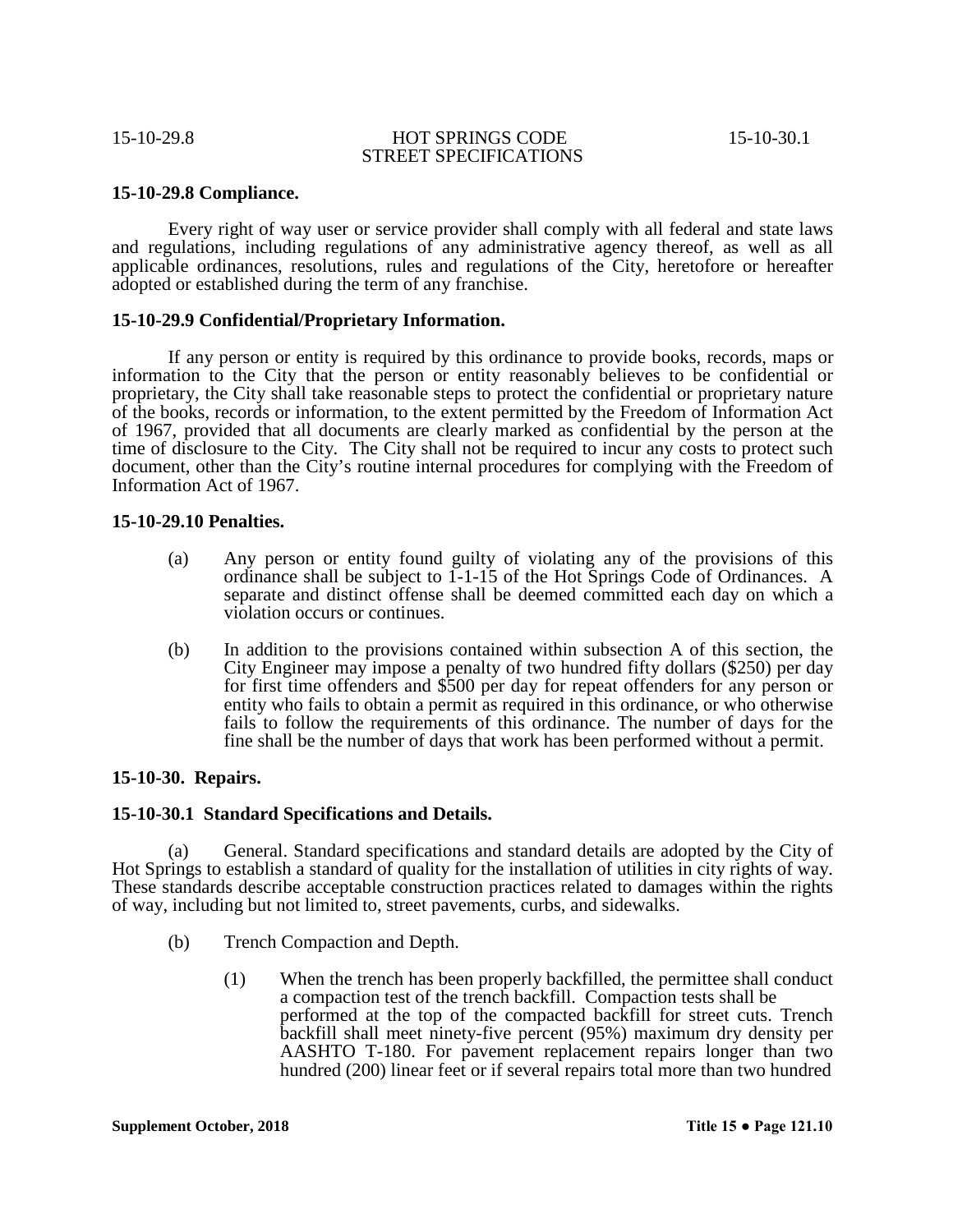(200) linear feet in any one block, at least one test shall be completed per every two hundred (200) linear feet or fraction thereof. For spot repairs, compaction tests shall be required for repairs where a T Cap is not required. If test results do not meet the standards, or if compaction effort does not follow standard construction practice, the City Engineer may require more frequent tests. If test results consistently meet the standards, and the same compaction effort and method is consistently being used, and if a T Cap repair is being used, then the city engineer may reduce the frequency of testing to one per every six hundred (600) linear feet.

- (2) When a passing compaction test has been obtained, the permittee shall contact the City for an inspection. The permittee shall contact the City twenty-four (24) hours before the expected need for an inspection and then re-schedule as necessary. A copy of passing compaction tests shall be provided to the City. No concrete or asphalt shall be placed until completion of the passing compaction test and inspection.
- (3) Pipes, cables, and conduits shall be placed a minimum of 18" below the bottom of drainage ditches, pipes, culverts and drainage structures.

(c) Standard of Acceptance. Failure of a street repair shall be defined as any one of the following conditions:

- (1) Failure of the backfill to meet ninety-five percent (95%) Modified Proctor Density according to AASHTO T-180.
- (2) Depth of asphalt more than one quarter inch  $(1/4)$  less than the specified depth of two inches (2") minimum (or match existing). However, consistent "shaving" of the pavement minimum will be cause for rejection.
- (3) Depth of T Cap concrete less than one half inch  $(1/2)$ ") less than the required minimum depth of eight inches (8"). However, consistent "shaving" of the eight inch (8") minimum will be cause for rejection.
- (4) The completed wearing surface shall not vary more than one quarter inch (1/4") from the lower edge of a ten (10) foot straight edge placed across the repair.

(e)Restoration of Unpaved Rights of Way. Restoration of cuts within the rights of way and not under any paved section, or section to be paved, shall be backfilled in accordance with the city utility trench backfill section included in this specification, unless the permitted utility operator's requirements are more stringent. The backfill shall be maintained by the permittee until final settlement has occurred. After final settlement has occurred, the area above excavations outside of paved sections shall be repaired with the same type and quality of materials as existed prior to the beginning of excavation. Lawns or other sod or turf areas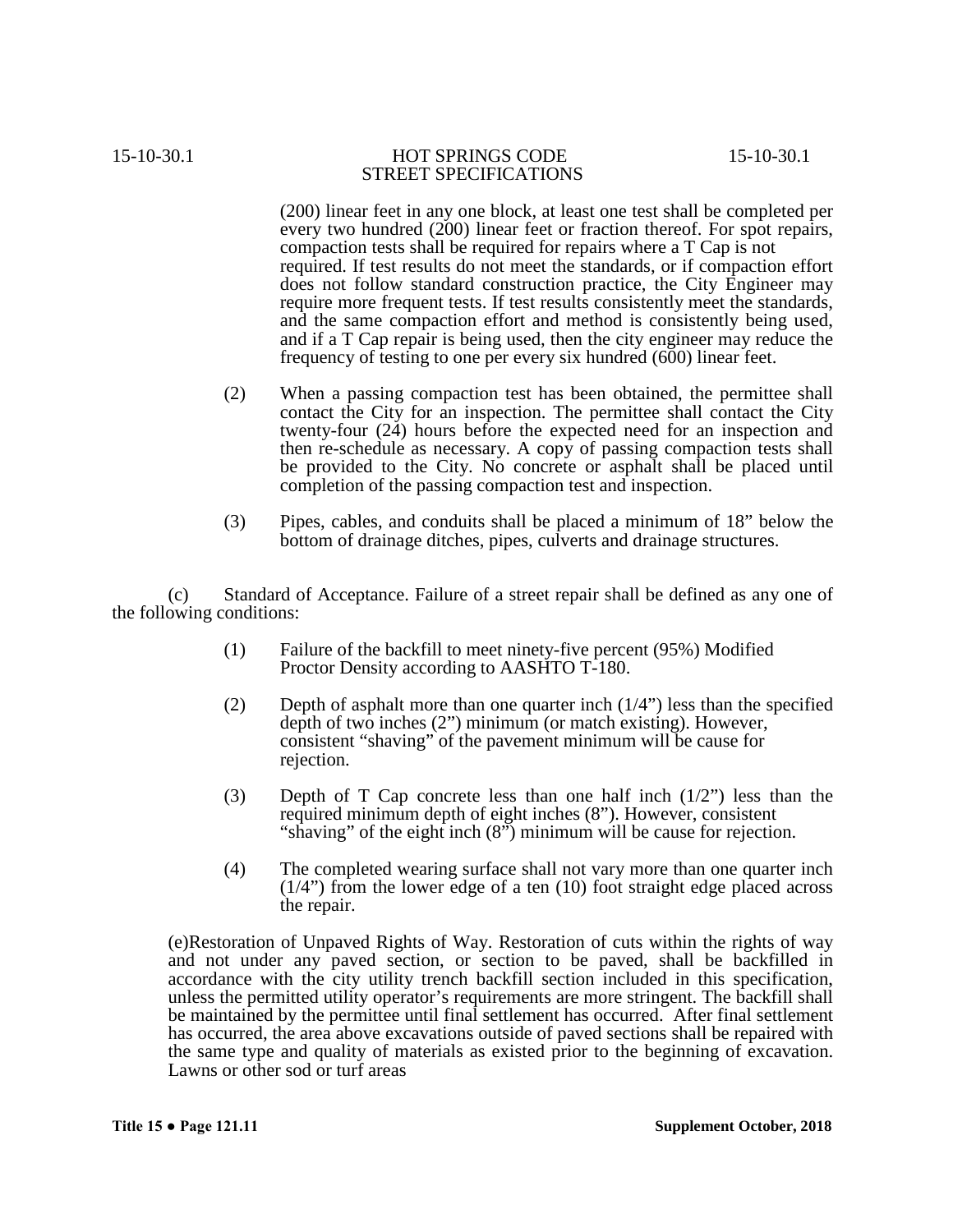disturbed by the work shall be replaced with sod or turf of the same plant variety and quality as that removed. Damage to drainage structures or culverts shall be reported to the City and repairs shall be made by the Contractor at the Contractor's expense.

(e) Restoration of Sidewalks and Curbs. Damage to sidewalks and curbs shall be repaired and repairs shall comply with ADA regulations. Sidewalk repairs shall be saw cut, rectangular, full width repairs. For sidewalks more than six feet wide, the minimum length of sidewalk replacement shall be four feet. The minimum remaining section of existing concrete shall be two feet to the next joint. If less than two feet, remove and replace to the joint. If work damages a ramp then ADA ramps shall be installed at street intersections. Driveway repairs shall be constructed to provide an ADA accessible pedestrian path.

- (f) Restoration of Paved Areas- General Instructions.
	- (1) Materials. Repairs for paved areas shall be accomplished in accordance with the City details that are included in this specification by backfilling the entire depth and width of the excavation with crushed stone which meets or exceeds the requirements for class seven (7) Aggregate Base Course of the latest edition of the Arkansas Department of Transportation, "Standard Specifications for the Highway Construction." Other materials may be proposed for consideration, but are not accepted without approval of the City Engineer. Submittals of other materials by the permittee shall include soils testing data adequate for testing proper compaction, a sieve analysis, and a written recommendation from a geotechnical engineer.
	- (2) Timing. The aggregate backfill shall be maintained by the permittee until the repair concrete cap and pavement is placed. The replacement pavement shall be installed in the earliest reasonable time. A phased restoration plan shall be submitted for city approval for projects with more than one quarter  $(½)$  mile of street cuts. The work may not advance unless proper traffic control measures are in place; and cuts are covered with plates or temporarily filled with cold mix. Plates shall be anchored in place with cold mix. If multiple plates are required, they shall be tack welded together, unless waived by the City Engineer.
	- (3) Concrete Cap. The backfill under asphalt surface streets shall be capped with eight  $(\hat{8})$  inches of concrete by the permittee allowing minimum of two (2) inches for the final asphalt surface (or match existing asphalt depth). Concrete shall have a light broom finish and shall cure a minimum of twenty four (24) hours before the asphalt surface is installed. Longer cure times may be required by the city if the twenty-four (24) hour cure is not adequate for the structural integrity of the repair.
	- (4) Alternate Detail. If the width of the trench wall is five feet or more, requiring the concrete T cap to be seven feet wide or more, then, with the prior approval of the City Engineer, an alternate detail of compacted Class 7 base may be used rather than the concrete T Cap. A compaction test at each street crossing or compaction tests every 100 feet are required for the alternate repair detail.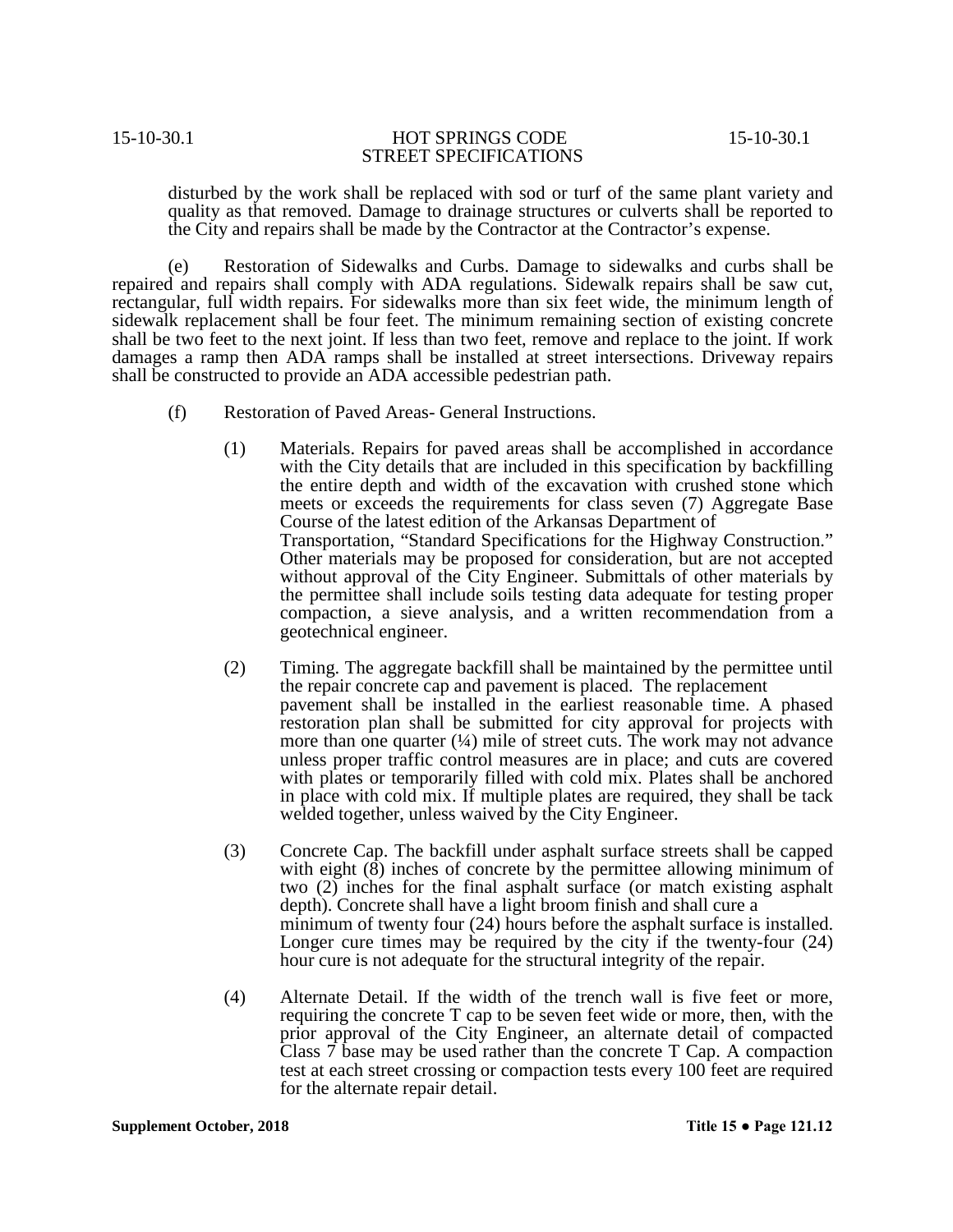- (5) Concrete Streets. Resurfacing of concrete streets shall be accomplished by the permittee with materials and methods meeting the specifications of the city street code for concrete streets. The final surface shall be of the same materials and depth as the existing concrete pavement.
- (6) Separations. Unless otherwise approved by the City Engineer, the following minimum separations shall be maintained for new installations. A minimum of 5 feet horizontal and 2 feet vertical shall be maintained between water or sewer mains and electrical services. A minimum of 2 feet horizontal and 18 inches vertical shall be maintained between water or sewer mains and gas mains or cable or telephone services. A utility that must cross another utility should do so as close to perpendicular as possible but not less than 45 degrees. A minimum of 10 feet horizontal shall be maintained between water or sewer mains and buildings, retaining walls, masonry fences, gates, masonry mailboxes, air conditioning units, generators or other such obstructions. A minimum of 10 feet horizontal, and 1.5 feet vertical shall be maintained between water mains and sewer mains with the water mains passing above. If conditions limit these separation requirements, then that utility shall be encased in concrete or an approved carrier pipe for a distance of 5 feet each side of the water or sewer main.
- (g) Width of Pavement Repairs
	- (1) The minimum width of a repair is shown in the standard details. Trenches shall be located away from curbs, other utility trenches, foundations, walls, sidewalks, etc., with enough separation to allow space for the installation of the concrete T Cap, including a solid undisturbed soil wall between two parallel trenches. Pavement replacement wider than those shown in the standard details shall be required under the conditions described in the following sections.
	- (2) TRANSVERSE CUTS FOR SERVICES AND PIPES 2" IN DIAMETER OR LESS IN RECENTLY PAVED STREETS. If a street has been paved within the previous five (5) years of the proposed cut, then transverse cuts across a street for service lines and 2" diameter or smaller pipes shall not be permitted. Boring shall be used to install service lines and these smaller lines. Service lines are defined as any cable, wire, pipe, tubing, or conduit less than two inches (2") in diameter. If attempts have been made to install services and they have failed, then the open cut described for mains may be used if approved by the City Engineer. If the boring operation causes an uplift in the pavement, then the area shall be cut out and repaired in accordance with the standard trench cut repair detail. If the main line is under the street, and a boring pit is required in the street, then an open cut may be utilized if approved in advance by the City Engineer.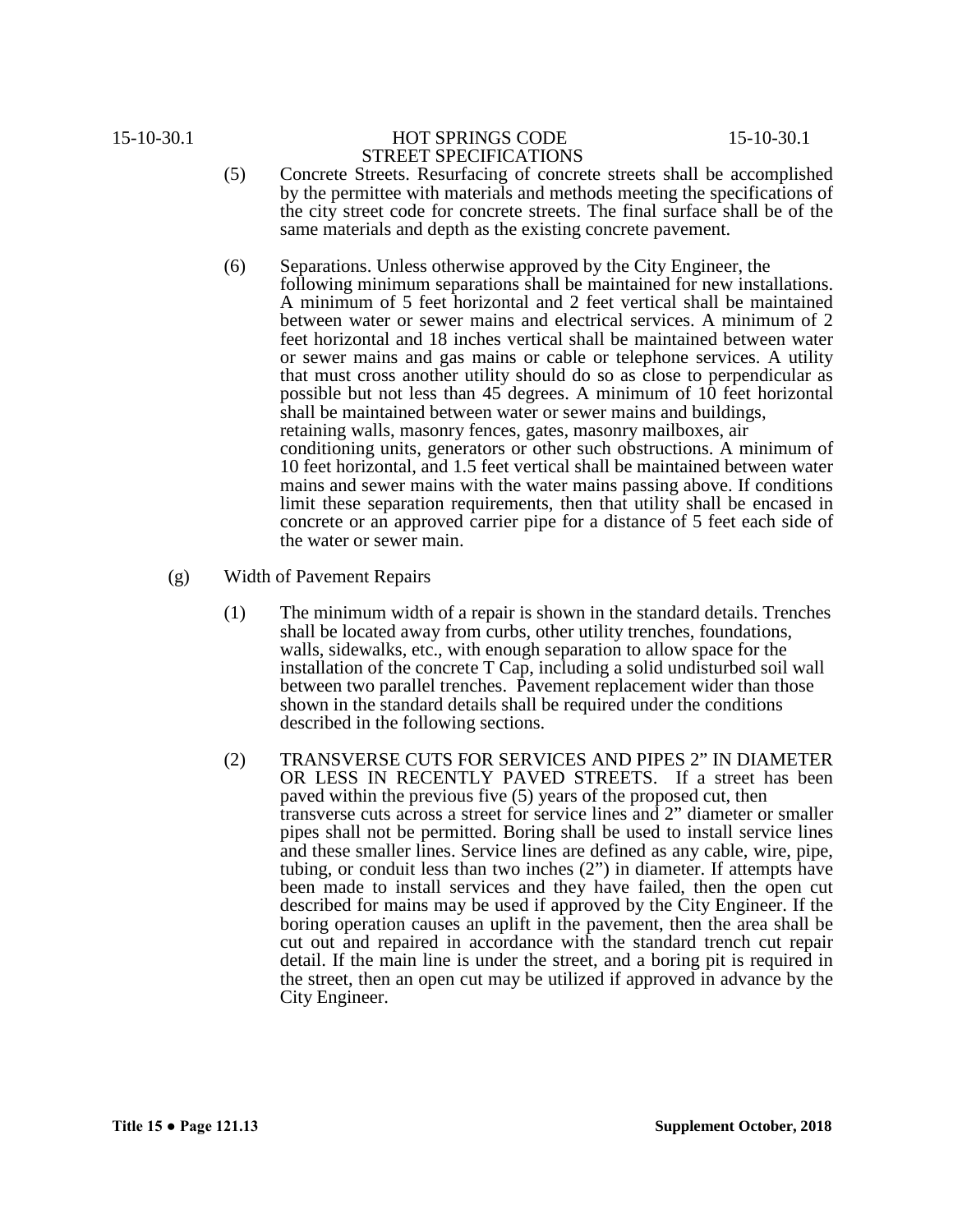- (3) CUTS FOR LARGER PIPES IN RECENTLY PAVED STREETS. If a street has been paved within the previous five (5) years of the proposed cut, no longitudinal cuts will be permitted and the proposed project shall be postponed and rescheduled. If an emergency exists or the City Engineer determines, in his or her sole discretion, that a cut is necessary, then the City Engineer may approve boring or an open cut exception. However, if longitudinal cuts are approved, the entire full lane width of the street shall be completely milled and repaved for the entire length of the cut plus 10 feet on each end.
- (4) TRANSVERSE CUTS FOR ALL OTHER STREETS. If the pavement has been in place more than five (5) years, then open cuts may be used for transverse cuts for services, mains, cables, or conduits. The pavement replacement shall be straight and of uniform width. If spalling or breaking of the cut edges occur, the replacement pavement width shall continue to be increased until a uniform straight edge can be provided. If two transverse cuts are located closer than ten (10) feet apart, then the pavement replacement shall be combined and made continuous for the entire space between the two.
- (5) LONGITUDINAL CUTS. Longitudinal cuts in city streets are discouraged and the utility is encouraged to locate their installation outside the paved area. Prior approval of the city is required for longitudinal cuts. If longitudinal cuts in the paved area are necessary, and if the pavement has been in place for more than five (5) years, then longitudinal cuts shall be compacted and have a concrete cap installed according to the standard details. However, the milling and asphalt replacement shall have a minimum width of one half of the travel lane or parking lane. If the longitudinal trench meanders along the street and crosses the half lane strip, then the repair shall be a full lane width for a minimum distance of twenty-five (25) feet either side of the crossover point. If the trench is located closer than four (4) feet from the edge of the

shoulder, sidewalk, or curb, then the asphalt repair shall also extend to the edge of the shoulder, sidewalk, or curb.

(h) Unstable Subgrade or Trench Walls. Street pavement repairs shall have straight saw-cut edges and a uniform width. If the edges break off or collapse so that the straight edge is compromised, then the repair edge shall be increased in width to encompass the widest section. If the resulting concrete  $T$  Cap is more than six (6) feet wide, then the City Engineer shall be consulted and alternate repair methods may be approved. Additional compacted fill and testing, geotextile fabric, soil additives, soil cement, larger aggregate, flowable fill, soft concrete, and other alternate methods may be proposed by the permittee to remedy unstable subgrade and trench wall conditions. The final pavement replacement shall not be made until the City Engineer has approved the subgrade or trench wall repair.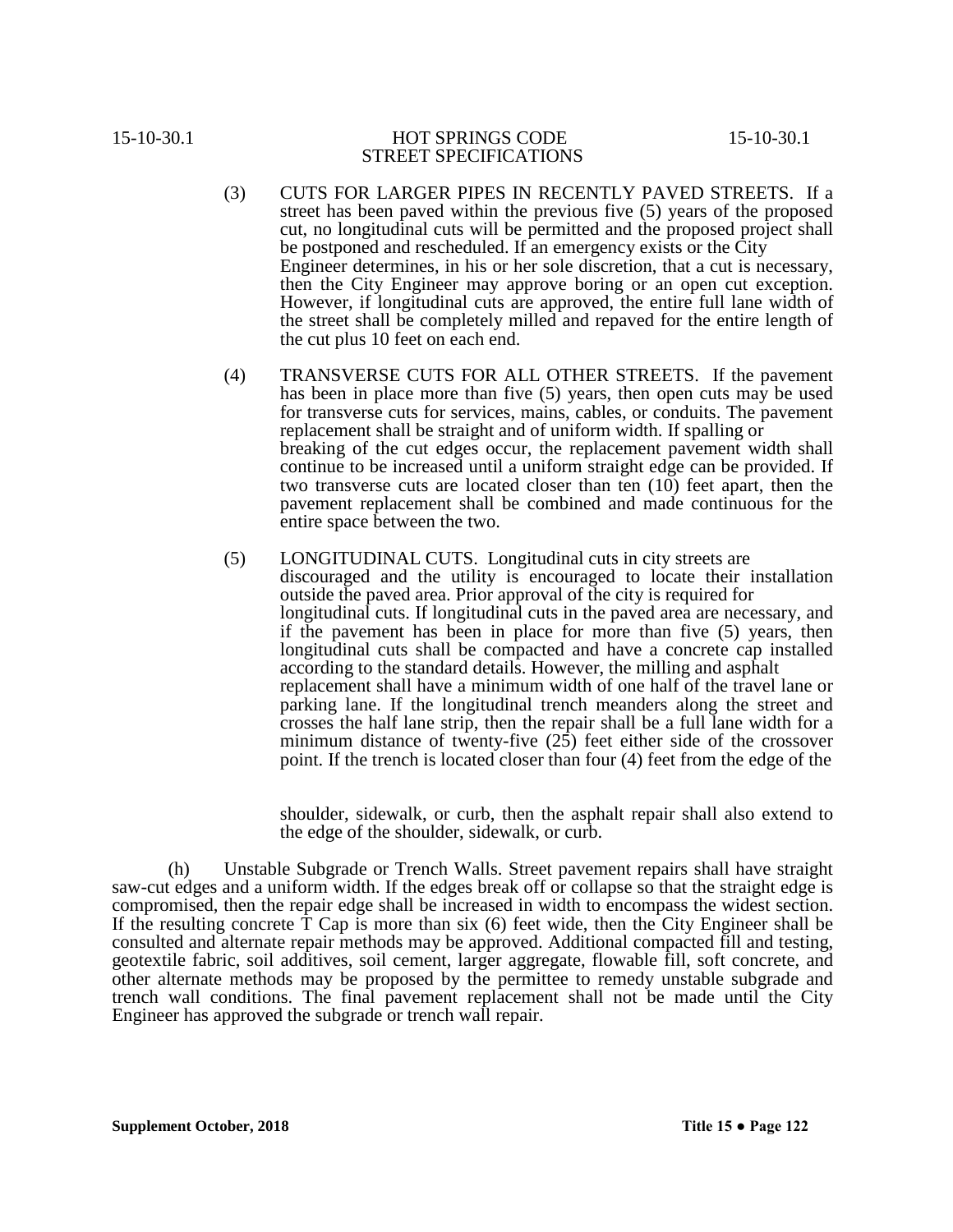(i) Spot Repairs and Patches. Patches are defined as the spot repairs required for manhole, valve, meter box, or spot excavation type repairs. The backfill compaction and T Cap repair method with a 12" ledge are the same for spot repairs as for other repairs. However, as an alternate method, full depth flowable fill may be used rather than compacted Class 7 and the concrete T Cap. The edges of the repair shall be sawn straight and smooth. The repair shall be square or rectangular in shape with no outlying points or irregular shapes. The edges of the repair shall be parallel and perpendicular with the direction of the traffic lane. If the patch is within four (4) feet of another proposed patch repair, then the new pavement patch shall be extended to the adjacent patch line.

(j) Standard Details. Standard details and illustrations are an integral part of the city street repair specifications. They are included within this ordinance, and are placed for convenience on the pages following the text and are depicted as Appendix I and II. They include standard details and illustrations of proper pavement repair. Please use the links below to access Appendix I and II:

• https://www.cityhs.net/DocumentCenter/View/8557/Ordinance-6250-Appendix-I<br>• https://www.cityhs.net/DocumentCenter/View/8556/Ordinance-6250-Appendix-II

(Ord. No. 6250, §1,8-21-18)

# **15-10-31. Traffic control and protection.**

(a) Traffic lanes shall be left open and maintained on streets while work is in progress. Blocking or barricading of streets and intersections will not be permitted without the approval of the city engineer, who shall in turn notify other departments of the city, including the fire and police departments. Persons excavating in streets will be required to provide facilities enabling the use of intersections by pedestrians and driveways by residents located on streets where work is in progress.

(b) As a protection to traffic and pedestrians, barricades or dirt excavated shall be maintained adjacent to the excavation. When work concerned is a public hazard, signs signifying the same shall be exhibited. Amber lights or flares shall be maintained on excavations from dusk to daybreak. Such equipment, shall be located at each end and along the entire length of the excavation. Unless lights can be observed from any direction, additional lights or flares shall be provided. Lights shall also be maintained on tool boxes, machinery or other equipment left on public streets or alleys.

# ARTICLE VII. CURB CUTS AND DRIVEWAYS

### **15-10-32. General.**

(a) Curb cuts and driveway construction within street right-of-way shall first require a permit from the city. Request for approval, plans and specifications and other requirements of these street specifications shall apply to curb cuts and driveway construction.

- (b) The submitted plan shall include:
	- (1) existing street curbing, street right-of-way, other driveways, entrances and intersections of streets within one hundred (100) feet of the proposed construction;
	- (2) the horizontal dimensions necessary to accurately locate and size existing pavement, curbs and gutters, sidewalks, rights-of-way and storm drains;

**Supplement No. 21 Title 15 ● Page 123**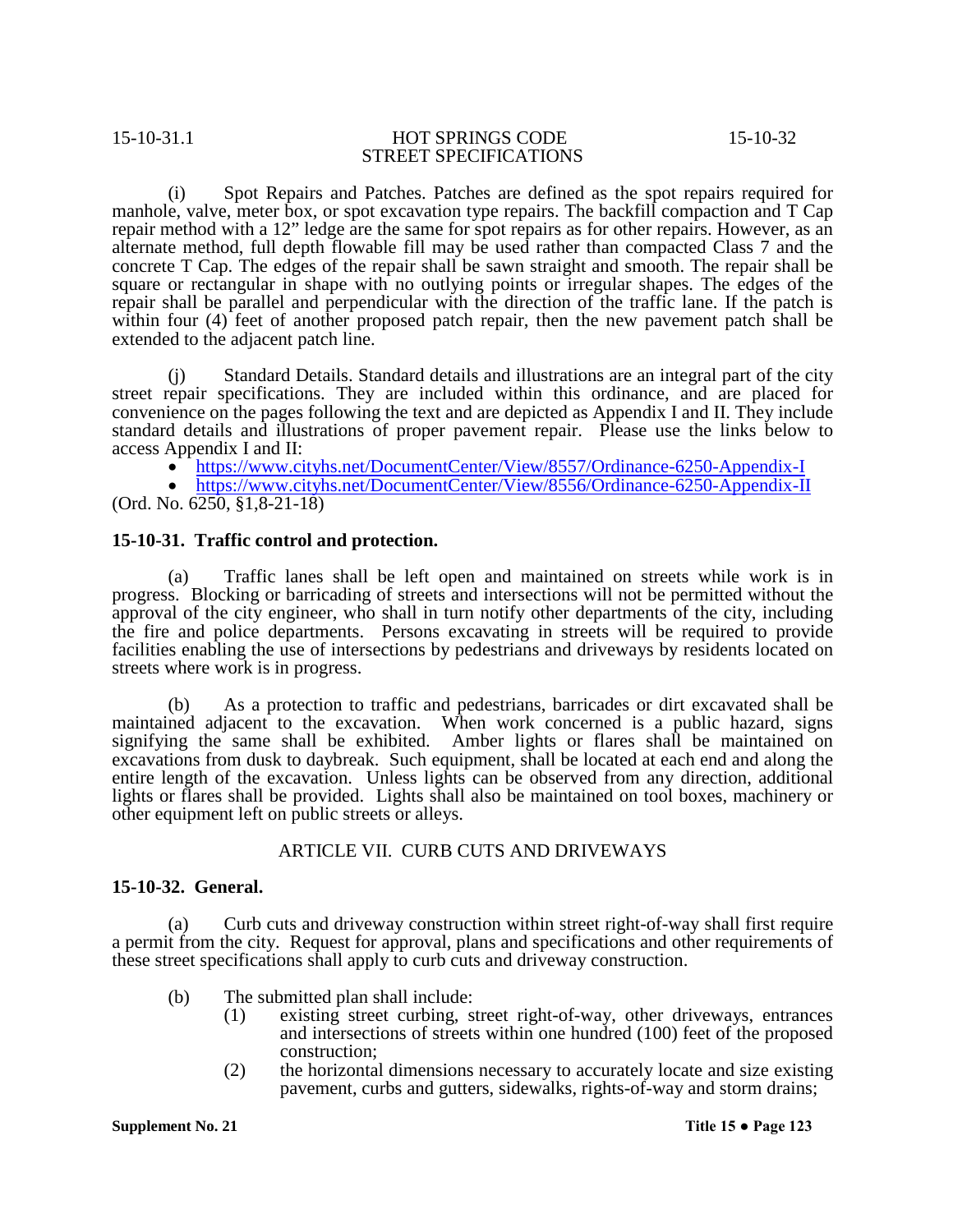- (3) the elevations of the existing top of curb and gutter flow line at the centerline of the proposed drive and 50 feet either side of the proposed drive; and
- (4) the elevations necessary to indicate the grades of the proposed drive.

(c) Driveways shall have an intersection radius of the back of the curb of five feet for single family residential driveways, ten feet for multi-family residential, and fifteen feet for commercial and industrial driveways.

(d) Driveways shall be located such that no part of the driveway apron is closer than forty feet to a point in the nearest street intersection. Said intersection point shall be the point of intersection of the extended lines of the back of curbs of the two intersecting streets. In no case shall the intersecting driveway radius encroach upon the intersection radius of a street or another driveway.

(e) The minimum tangent length of curb between driveways on the same property shall be twenty feet.

(f) The maximum grade from the street gutter line to the street right-of-way line shall be twelve percent.

(g) The minimum width of a single family residential driveway shall be ten feet which shall not include the required five feet intersection radius, and the maximum width shall be twenty-four feet.

(h) The minimum width of a driveway for all properties other than single family residential shall be twelve feet and the maximum width shall be forty-eight feet.

(i) Driveways for single family properties may be surfaced with asphalt or concrete between the gutter line and the right-of-way.

(j) Driveways for all properties other than single family residential shall be surfaced with concrete between the gutter line and the right-of-way.

(k) Asphalt surface shall include a minimum of two inches deep surface course of hot mix asphalt concrete type 2 or 3 meeting the requirements of the AHTD standards. The asphalt surface shall be placed over a six-inch deep base course of Class 7 aggregate meeting the material and construction requirements of the AHTD standards.

(l) Concrete surface shall have a minimum of six inch deep Portland cement concrete reinforced with ten-gauge wire fabric at six inches on center or equivalent reinforcing.

(m) Concrete for driveways shall have a minimum 28-day compressive strength of 3000 pounds per square inch.

(n) Where curbs are proposed to be installed on driveways or where the grade of the driveway is at a different elevation than an adjacent sidewalk or crosswalk, handicap ramps shall be installed in accordance with the Americans With Disabilities Act (ADA).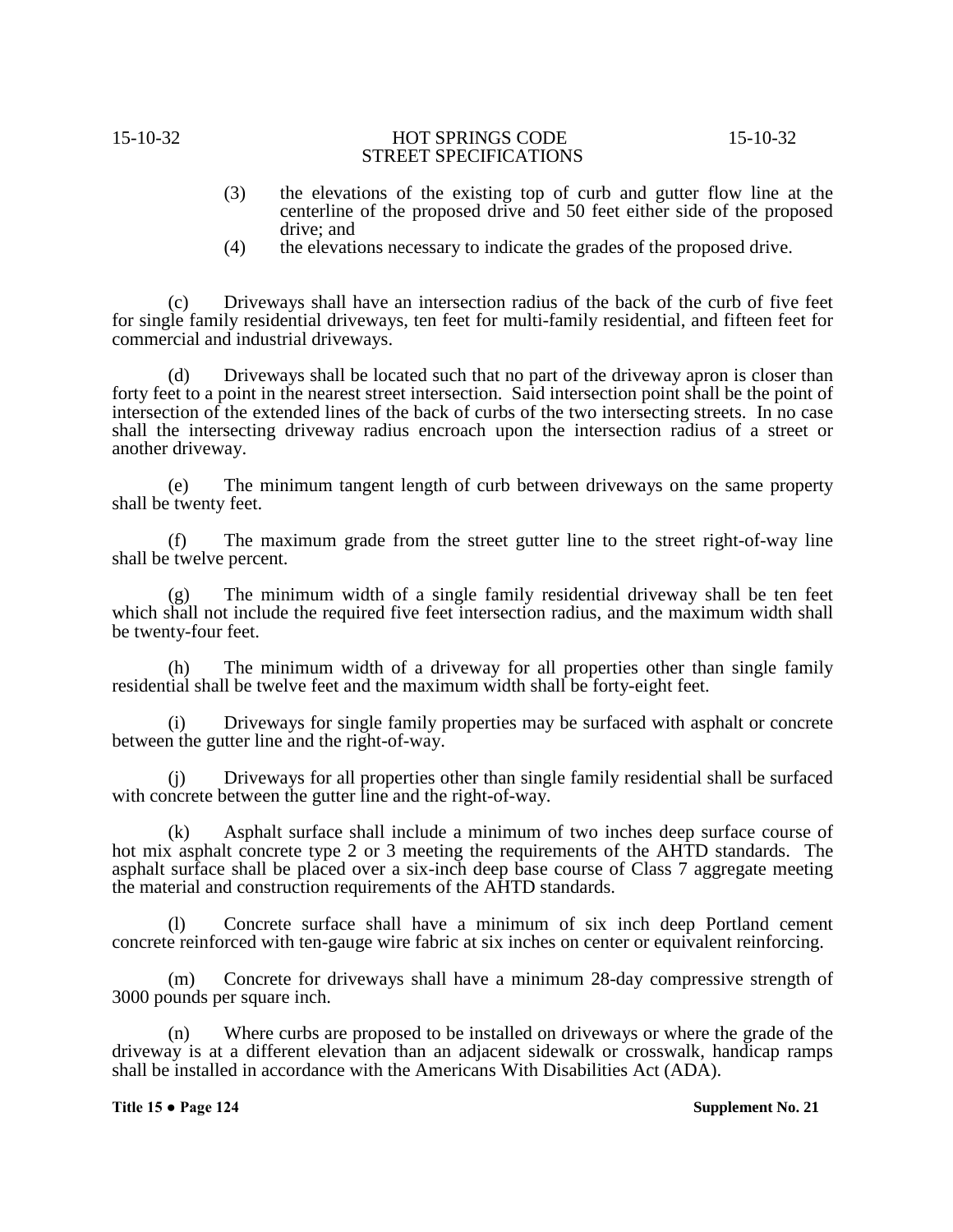(o) Upon request, the City may install driveway culverts in residential areas within the right-of-way of existing public streets, where the property to be accessed by the driveway is either a pre-existing residential unit or a vacant property for which there is no active building permit or other development planned. The property owner shall be responsible for the costs of the culvert material which shall be paid prior to installation. The City shall be responsible for costs associated with installation of the culvert. The culvert material and installation must conform to the requirements of the Drainage Ordinance. The City shall not install driveway culverts for commercial or industrial developments or property nor in active residential developments (e.g., subdivisions under construction) or other residential property for which a building permit is active or planned. (Ord. No. 5187, §1, 5-5-03)

# ARTICLE VIII. VARIANCES & PENALTY

### **15-10-33. Variances.**

(a) The rules and regulations set forth in these regulations are the standard requirements of the city. Where the applicant alleges that extraordinary hardships or practical difficulties may result from strict compliance with these regulations, or the purpose of these regulations may be served to a greater extent by an alternative proposal, the city engineer shall review such requests for variances and shall forward his recommendation to the board of adjustments and appeals for final action so that substantial justice may be done and the public interest secured. Such variances, however, shall not have the effect of nullifying the intent and purpose of these regulations. The following criteria shall be used to determine whether a variance shall be granted:<br>(1) The

- The conditions upon which the request for variance is based are unique to the property because of its particular physical surroundings, shape or topographical conditions.
- (2) The granting of the variance will not be detrimental to the public safety, health or welfare of, or injurious to, other property.

(b) No variance shall be granted except upon written petition by the developer when the request for approval is filed with the city. The petition shall state fully the grounds for the variance and all of the facts upon which the petition is made. In approving variances, the board of adjustments and appeals may, at its option, require special conditions to ensure construction in accordance with objectives, standards and requirements of this Ordinance. (Ord. No. 5533, §2, 2-5-07) **Cross reference-**Board of adjustments and appeals, §2-8-14.

# **15-10-34. Penalty.**

The penalty for violation of this ordinance shall, upon conviction in the Hot Springs Municipal Court, or any other court of competent jurisdiction, be such fines and penalties as established by the general penalty clause for the Hot Springs Code of Ordinances as may now or hereafter be enacted by the Hot Springs Board of Directors. (Ord. No. 4960, § 18, 3-5-01)

**Cross reference-**Violation of building and development codes - disconnection of water service, §15-1-8. (Ord. No. 4835, § 1, 12-6-99) **Editor's note-** Ordinance 4851 (1-17-2000) was replaced by Ordinance 4835 (8-21-2018).